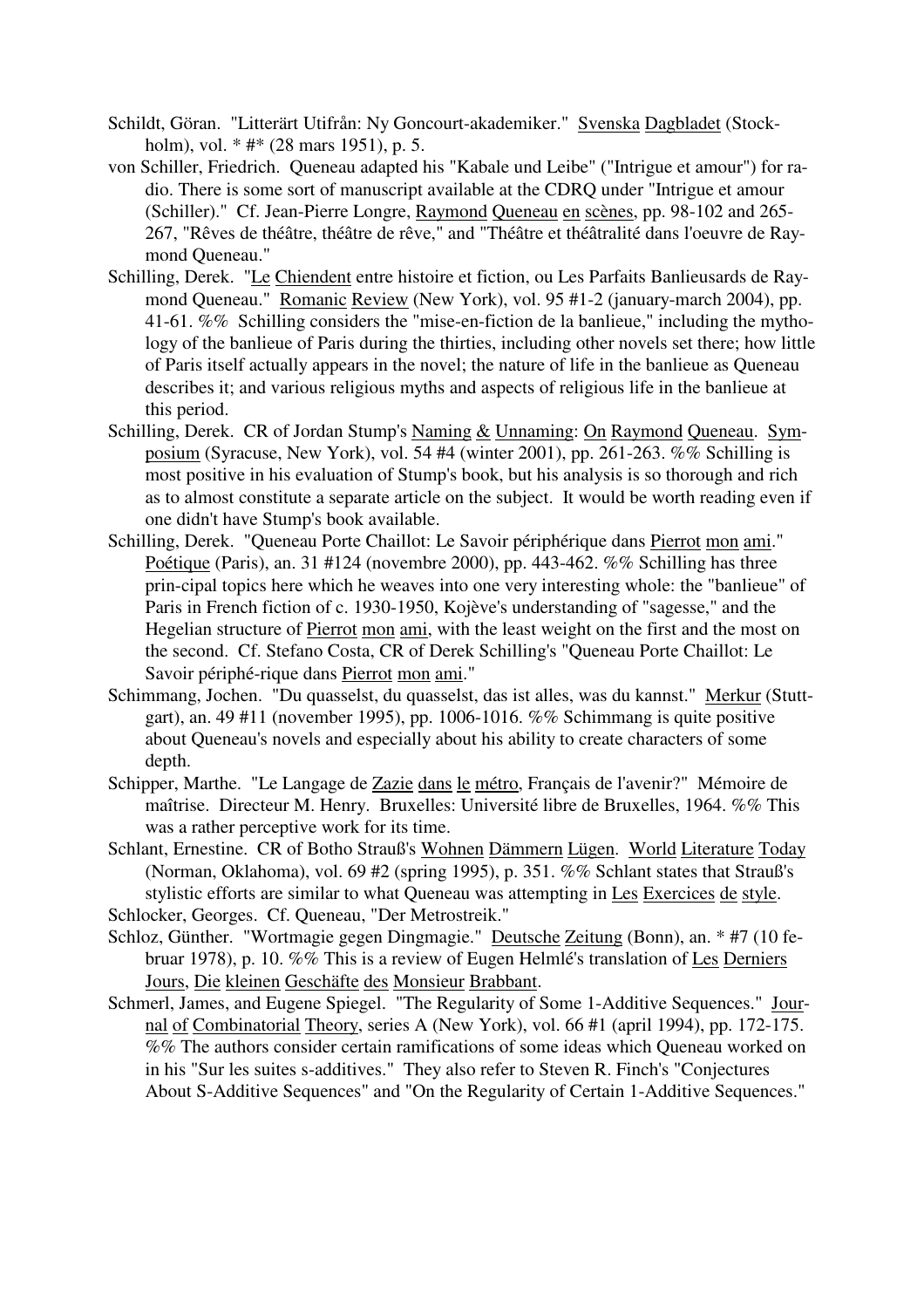- Schmidt, Albert-Marie. "Aventure du mariage, mariage à l'aventure." Réforme (Paris), an. 8 #367 (29 mars 1952), p. 7. %% Schmidt's review of Dimanche de la vie, among novels by other authors, is positive without really saying much about the substance of the novel.
- Schmidt, Albert-Marie. "Aventure du mariage, mariage à l'aventure." In Chroniques de 'Réforme,' 1945-1966. Lausanne: Editions Rencontre, 1970, pp. 216-220. %% This article is the same as his Réforme article of this name.
- Schmidt, Albert-Marie. "Constantes baroques dans la littérature française." Trivium (Zürich), vol. 7 #4 (\* 1949), pp. 309-324. %% Schmidt cites part of Queneau's "Texte surréaliste" (p. 320).
- Schmidt, Albert-Marie. "L'Esprit et les lettres." Réforme (Paris), an. 6 #298 (2 décembre 1950), p. 7. %% Schmidt discusses, positively but briefly, both Bâtons, chiffres et lettres and La Petite Cosmogonie portative.
- Schmidt, Albert-Marie. "Fantaisies du verbe et du moi." Réforme (Paris), an. 14 #728 (28 février 1959), p. 6. %% Schmidt's review of Zazie dans le métro, among books by other authors, primarily regards the work's language and freshness of approach to style.
- Schmidt, Albert-Marie. "Fantaisies du verbe et du moi." In Chroniques de 'Réforme,' 1945- 1966. Lausanne: Editions Rencontre, 1970, pp. 413-417. %% This article is the same as his Réforme article of this name.
- Schmidt, Albert-Marie. "Hommage à Raymond Queneau." Réforme (Paris), an. \* #933 (2 février 1963), p. 14. %% This concerns the Entretiens avec Georges Charbonnier and the Oulipo and touches on Cent Mille Milliards de poèmes. Cf. Queneau, "Notre Ami."
- Schmidt, Albert-Marie. "Hommage à Raymond Queneau." In Chroniques de 'Réforme,' 1945- 1966. Lausanne: Editions Rencontre, 1970, pp. 472-475. %% This article is the same as his Réforme article of this name.
- Schmidt, Albert-Marie. "Il n'est pas si facile de vivre..." Réforme (Paris), an. 3 #117 (14 juin 1947), p. 7. %% Schmidt mentions the Exercices de style towards the end.
- Schmidt, Albert-Marie. "Il n'est pas si facile de vivre..." In Chroniques de 'Réforme,' 1945- 1966. Lausanne: Editions Rencontre, 1970, pp. 73-77. %% This article is the same as his Réforme article of this name.
- Schmidt, Albert-Marie. "Les Petites Fleurs de Raymond Queneau." Réforme (Paris), an. \* #1073 (9 octobre 1965), p. 12. %% This is mainly concerned with Les Fleurs bleues but begins with a long tribute to Queneau.
- Schmidt, Albert-Marie. "Les Petites Fleurs de Raymond Queneau." In Chroniques de 'Réforme,' 1945-1966. Lausanne: Editions Rencontre, 1970, pp. 536-539. %% This article is the same as his Réforme article of this name.
- Schmidt, Albert-Marie. "Les Poètes retrouvent la parole." In Visages et perspectives de l'art moderne. Ed. Jean Jacquot. Pref. Etienne Souriau. Paris: Editions du Centre national de la recherche scientifique, 1961, pp. 135-141. %% Schmidt cites the first twelve lines of L'Instant fatal: "Bien placés bien choisis" (p. 137).
- Schmidt, Albert-Marie. "Virtualités artificielles." Dossiers du Collège de 'pataphysique #17 (22 sable 89 EP [vulg. 22 décembre 1961]), pp. 13-16. %% Schmidt offers some texts which have promise for oulipian manipulation/development.
- Schmidt, Albert-Marie. Be sure to see Jacques Duchateau, Raymond Queneau ou l'oignon de Moebius, pp. 163, 185-190, and 222. Cf. also Queneau, Entretiens avec Georges Charbonnier (p. 117) and "Notre Ami"; Queneau and André Blavier, Lettres croisées 1949-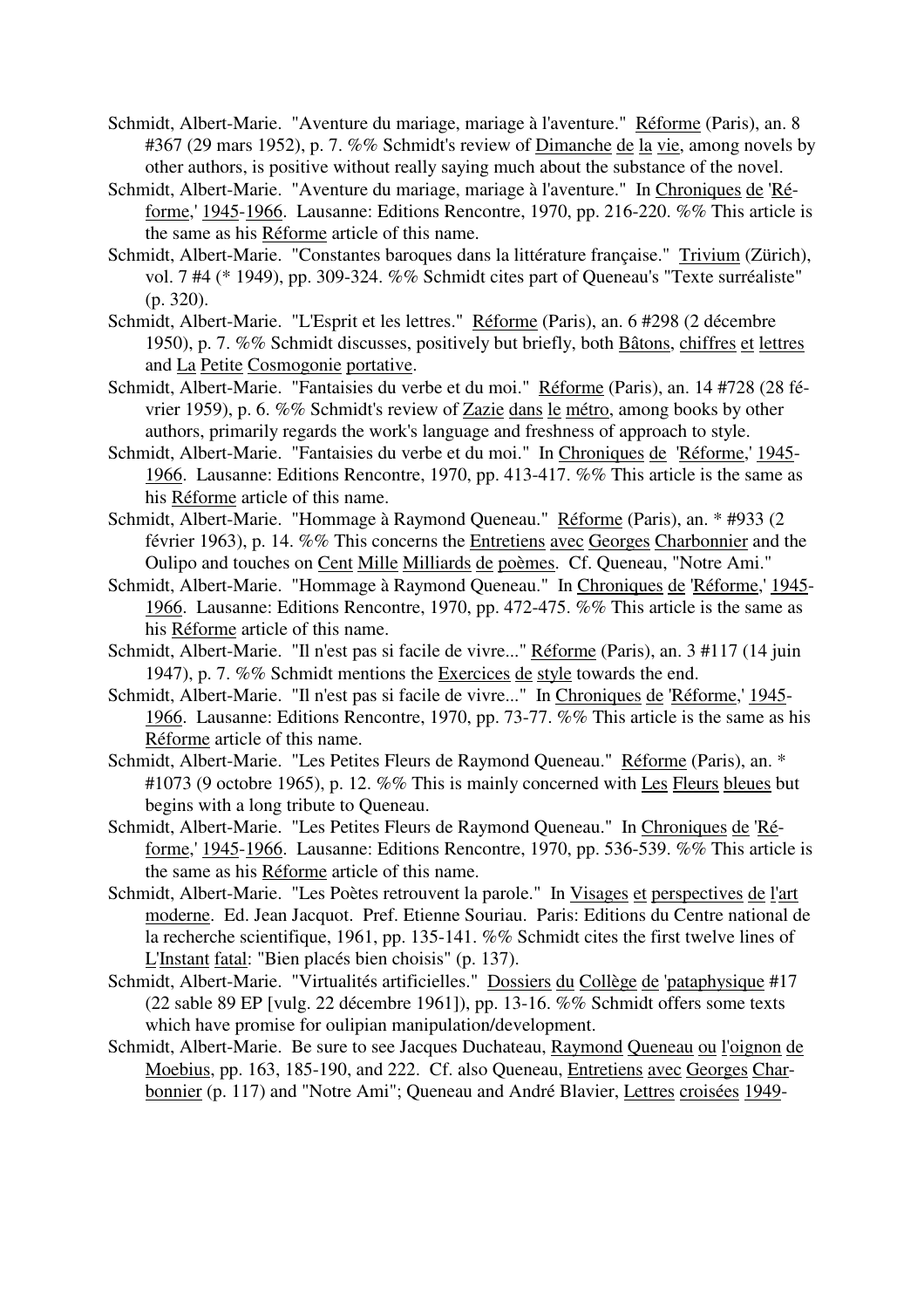1976, pp. 299, 300, and 329.

- Schmidt, Arno. Cf. F. Peter Ott, "Comments on the Occasion of the Publication of Evening Edged in Gold by Arno Schmidt."
- Schmidt, Siegfried J. "Komik im Beschreibungsmodell kommunikativer Handlungsspiele." In Das Komische. Ed. Wolfgang Preisendanz and Rainer Warning. München: Fink, 1976, pp. 165-189. %% Schmidt cites (pp. 181-183) a long passage from Vol d'Icare (chapter 1), roughly encompassing the first meeting between Hubert Lubert and Morcol.
- Schmidt, Ulrich. "La Traduction allemande du 'néo-français' dans Zazie dans le métro." Wissenschaftliche Prüfungsarbeit zum ersten Staatexamen für das Lehramt an Gymnasien. Director Barbara Wehr. Mainz, november 1997. %% Schmidt does a careful and interesting job of evaluating the strengths and weaknesses of Helmlé's translation of Zazie dans le métro in both editions, and he analyzes well the various problems involved. His conside-rations highlight some aspects of the novel which are usually not taken into account. This thesis is available at the CDRQ.
- Schmiele, Walter. "Mit breitem Nonsens-Lächeln." Frankfurter Rundschau (Frankfurt-am-Main), an. 20 #235 (9 oktober 1964), p. 17. %% Schmiele reviews Eugen Helmlé's translations of Loin de Rueil (Die Haut der Träume "Fern von Rueil") and Le Cheval troyen (Das Trojanische Pferd).
- Schnapp, Jeffrey T. "The Fabric of Modern Times." Critical Inquiry (Chicago), vol. 24 #1 (autumn 1997), pp. 191-245. %% Schnapp just mentions (p. 209) Queneau's "Chant du styrène" in an article dedicated to the "miracle fabric" rayon in the Italy of the 1930s.
- Schneider, Edgar. "La Foire aux starlettes bat son plein sur la Croisette..." France-soir (Paris), an. \* #4596 (6 mai 1959), p. 6. %% Schneider just refers to starlets at Cannes who try to imitate Zazie.
- Schneider, Edgar. "Quand Queneau fait son cinéma." Paris-presse (Paris), an. \* #5566 (1<sup>ier</sup> novembre 1962), p. 3. %% According to Schneider, Queneau was planning to create a film spoofing advertising based on a 1928 Chilean novel. The title would be "Mon Associé M. Davis" and would star Philippe Noiret.
- Schneider, Marcel. "La Revue des Ballets de Paris." Combat (Paris), an. 14 #3811 (1<sup>ier</sup> octobre 1956), p. 2. %% Schneider gives a fairly detailed but negative review of Roland Petit's show.
- Schneider, Robert. Cf. Chris Arnott, "Exercises in Style."
- Schneider, Ulrike. Cf. Ulrike Romberg, "Die Neubelebung der Sprache. Zur Dichtungskonzeption von Raymond Queneau."
- Schnell-Larequie, Gabriele. "Ein Pariser Festplatz und seine Bedeutsamkeit: Der Uni-Park in Pierrot mon ami von Raymond Queneau." In Blicke auf das Paris des 30er Jahre: Kolloquium der Deutsch-Französischen Gesellschaft zu Kiel, 21-22 November 1997. Ed. Isabelle Chopin. Collection "Poetica: Scriften zur Literaturwissenschaft," #29. Hamburg: Verlag Dr. Kova\_, 1998, pp. 97-116.
- Schnurer, Herman. "Hamburgers and Bloudjinnes. Some Recent Anglo-americanisms in Current French Usage." Language Quarterly (Tampa, Florida), vol. 1 #2 (spring 1963), pp. 26-28. %% Schnurer cites a passage from Zazie dans le métro (chapter 4), roughly where Trouscaillon is about to purchase the bluejeans at the Puces.

Scholes, Robert. Cf. Queneau, "Transformations."

Schoots, Fieke. 'Passer en douce à la douane': L'Ecriture minimaliste de Minuit. Collection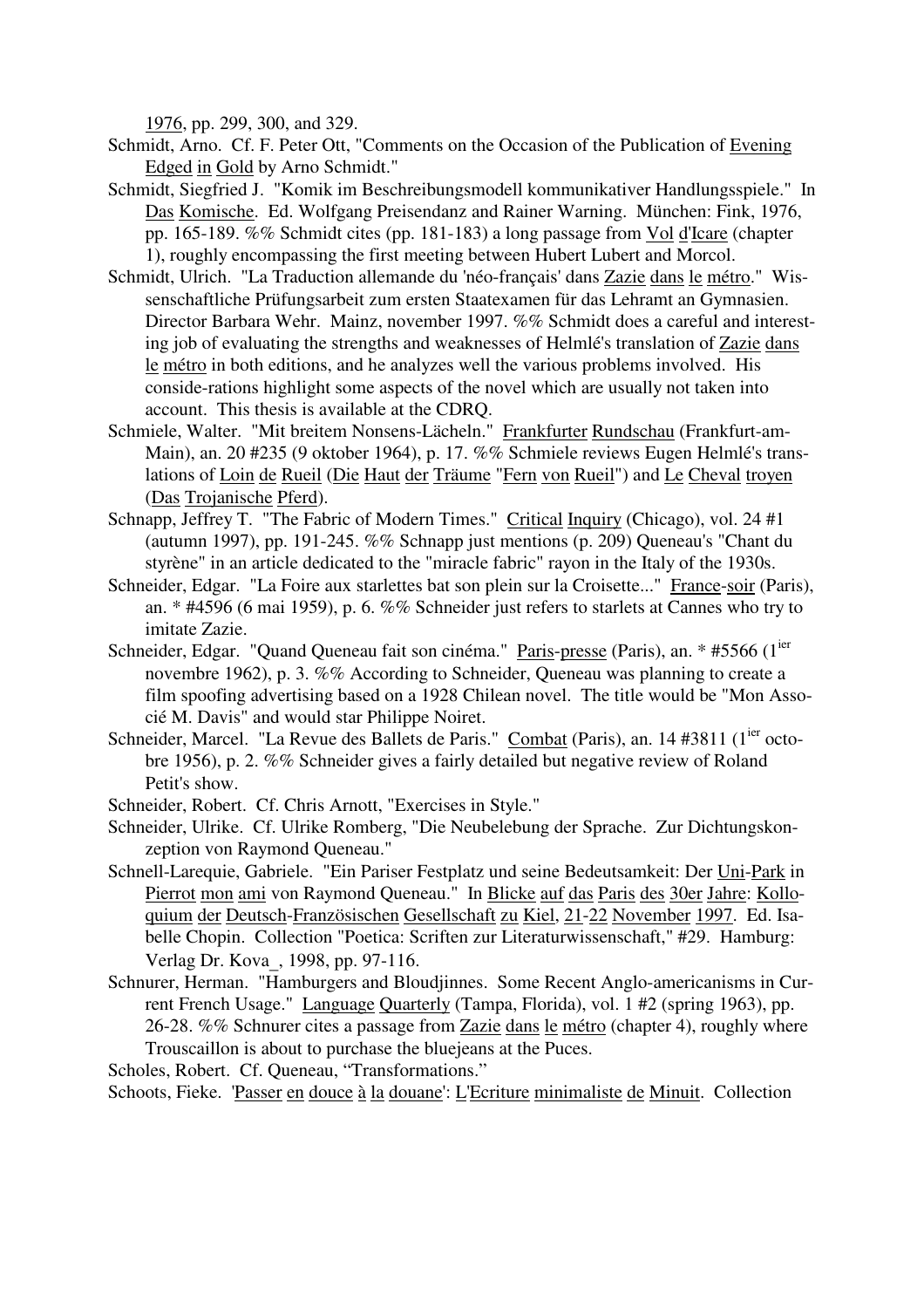"Faux Titre," #131. Amsterdam: Rodopi, 1997. %% Schoots just comments (p. 93) on how Echenoz's Lac is closely attached to Queneau's Pierrot mon ami.

- Schott, Webster. "Imaginary Solutions." Washington Post (Washington, DC), an. 100 #210 (3 july 1977), "Book World," p. K10. %% Schott's review of Barbara Wright's translation of The Sunday of Life offers some unusually fertile points of view on this novel.
- Schott, Webster. "Rich Find of Far-out French Fun." Life (Chicago), vol. 62 #12 (24 march 1967), p. 12. %% Schott indulges in hyperbole in his review of Barbara Wright's translation of The Blue Flowers.
- Schreurs, Bernadette. "Notes sur l'ironie dans On est toujours trop bon avec les femmes." CRIN (Gröningen), vol. \* #10 (1984), pp. 137-153. %% Schreurs considers the particular cases of irony in this text and, somewhat less, the role that they play in the whole structure.

Schruoffeneger, Martine. Cf. Primo Levi, "La Cosmogonie de Queneau."

- Schulman, Peter. "Paris en jeu de l'oie: Les Fantômes de Nestor Burma." French Review (Champaign, Illinois), vol. 73 #6 (may 2000), pp. 1155-1164. %% Schulman just refers to Zazie's perception of the métro as a tourist attraction.
- Schulman, Peter Lawrence. "The Sunday of Fiction: The Modern French Eccentric from Raymond Queneau to Jean Echenoz." PhD at Columbia University, 1997. Director Henri Mitterand. Dissertation Abstracts International, vol. 58 #4 (october 1997), p. 1304. %% Schulman chose the eccentric character as a center of attention in the quotidian and focusses, as regards Queneau, on Le Dimanche de la vie (Valentin Brû's concern with time and space) and also on Queneau's use of vanishing locales (the Palais du rire in Loin de Rueil, old cafés in Le Dimanche de la vie and Zazie dans le métro).

Schulman, Peter. The Sunday of Fiction: The Modern French Eccentric. West Lafayette (Indi-

ana):Purdue University Press, 2002. %% In discussing the idea of the "eccentric" Schulman refers to Queneau's works by topic more than by title. As far as Queneau is concerned, Schulman concentrates on the general sort of universe Queneau creates in his novels and the general sort of characters who inhabit these universes (especially pp. 115- 128), but he also addresses questions involved specifically in Zazie dans le métro (p. 63), Pierrot mon ami (pp. 117-122), Loin de Rueil (pp. 123-127), Le Dimanche de la vie (pp. 152-156), and Les Fleurs bleues (pp. 156-159). Schulman considers such themes as "drinks" (p. 129) and the "métro" (pp. 136-138), and he also mentions Queneau in various ways on pp. 2, 43, 45-46, 60, 74, 88, 103, and 146-147. Cf. Miranda Gill, CR of Peter Schulman's The Sunday of Fiction: The Modern French Eccentric; Ali Nematollahy, CR of Peter Schulman's The Sunday of Fiction: The Modern French Eccentric.

- Schulz-Buschhaus, Ulrich. CR of Ingrid Spica's Le Statut romanesque de 'Bouvard et Pécuchet' de Flaubert. Romanische Forschungen (Frankfurt), vol. 97 #4 (\* 1985), pp. 480- 482. %% Schulz-Buschhaus makes a reference (p. 480) to Bâtons, chiffres et lettres.
- Schuster, Jean. "Pierrot et le commissaire." Quinzaine Littéraire (Paris), vol. \* #297 (1<sup>ier</sup> mars 1979), p. 29. %% Schuster has written a short story which mixes elements of Simenon's Maigret with Queneau's Pierrot.
- Schuster, Jean. T'as vu ça d'ta f'nêtre. Levallois-Perret: Manya, 1990. %% Pages 24-26 offer a negative criticism of Queneau's Journal 1939-1940. The extension of this work's title is: "suivi d'une lettre à André Liberati contre les acolytes de Dieu et les judas de l'athéisme."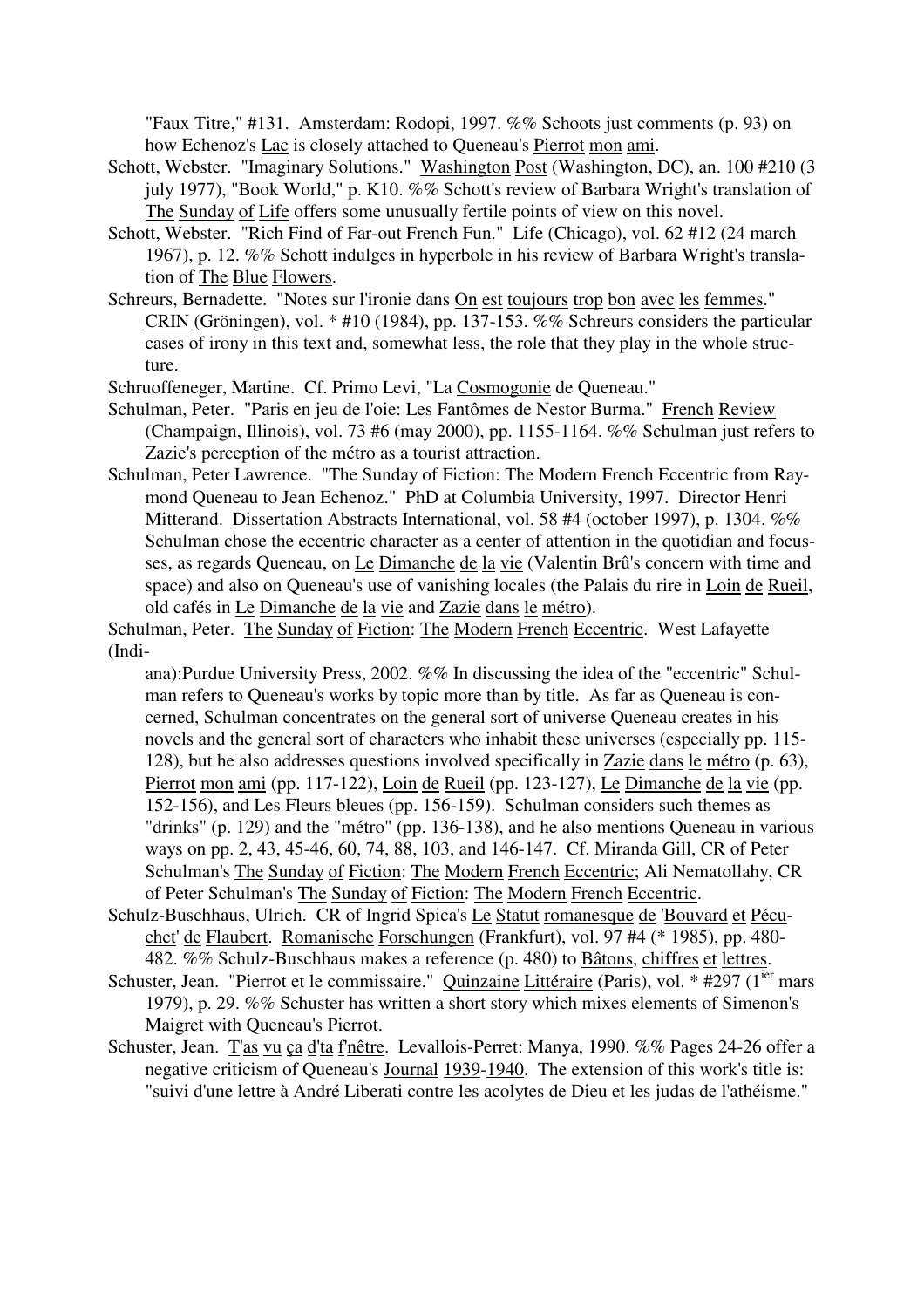- Schütte, Wolfram. "Flucht aus dem Roman. Raymond Queneaus neuer Roman Der Flug des Ikarus." Frankfurter Rundschau (Frankfurt-am-Main), an. 25 #254 (1 november 1969), "Zeit und Bild," p. 9. %% CR of Eugen Helmlé's German translation of Der Flug des Ikarus.
- Schütte, Wolfram. "Queneaus fröliche Apokalypse. Zu seinem Roman Die blauen Blumen." Frankfurter Rundschau (Frankfurt-am-Main), an. 22 #269 (19 november 1966), "Zeit und Bild," p. 6. %% CR of Eugen Helmlé's German translation of Die blauen Blumen
- Schütte, Wolfram. "Sanfte Unmenschen. Zu Raymond Queneaus Roman Sonntag des Lebens." Frankfurter Rundschau (Frankfurt-am-Main), an. 24 #196 (24 august 1968), "Zeit und Bild," p. 6. %% CR of Eugen Helmlé's German translation of Sonntag des Lebens
- Schwartz, Delmore. Cf. Steven Moore, "Foreword."
- Schwartz, Simone. "Lu pour vous..." Le Coiffeur breveté de l'état (Paris), vol. \* #59 (juilletaoût 1959), p. 13. %% A very simple review of Zazie dans le métro.
- Schwartz, Stephen. "Mugged by Surreality." The Weekly Standard (New York), vol. 8 #28 (31 march 2003), pp. 39-42. %% Schwartz merely refers to Queneau's collecting all Rimbaud's negative statements about Charleville, his native city, and then writing the 1927 surrealist tract "Permettez!" protesting the erection of a Rimbaud statue there.
- Schwarz, Arturo. "Tutti i giocatori di scacchi sono artisti..." In Attenzione al potenziale. Il Gioco della letturatura. Ed. Brunella Eruli. Firenze: Marco Nardi Editore, 1994, pp. 97- 101. %% Schwarz speaks only of Marcel Duchamp's love of chess.
- Schwedhelm, Karl. "Geländefahrt mit der Sprache." Deutsche Zeitung (Stuttgart), an. 16 #279 (2 dezember 1961), "Literatur-Rundschau," p. 2. %% Schwedhelm reviews Queneau's Stilübungen Autobus S, a translation of the Exercices de style into German by Ludwig Harig and Eugen Helmlé.
- Schwendemann, Irene, ed. Cf. D'. Jörg Drews, "Exercices de style," "Pierrot mon ami," and "Zazie dans le métro"; Hans H. Henschen, "Exercices de style."
- Schwob, Louis. Cf. Anonymous, "Un Sonnet de plus pour R. Queneau."
- Schyle, Hans-Joachim. "Ein Romanheld geht stiften." Süddeutsche Zeitung (München), vol. \*

#298 (13-14 december 1969), p. %% This is presumably a review of Eugen Helmlé's German translation of Der Flug des Ikarus, but I could not locate this article either at or near this location. Cf. Hillen, entry 1189.

- Schyle, Hans-Joachim. "Sprachartistik als Bodengymnastik." Kölner Stadt-Anzeiger (Köln), an. #39? (16 februar 1976), p. 12? %% This concerns a theater presentation of Exercices de style in Cologne.
- Sciascia, Leonardo. "Per 'Volte Face' di Fabrizio Clerici." Galleria (Roma), an. 38 #2 (maggio-agosto 1988), pp. 137-139. %% Sciascia compares the combinatory nature of Queneau's Cent Mille Milliards de poèmes to the surrealist paintings and sketches of Fabrizio Clerici, which have (he claims) a similar combinatorial quality.
- Scipion, Robert. "Mon Ami Pierrot." In his Prête-moi ta plume. Paris: Gallimard, 1945, pp. 55-67. %% This is a pastiche of Queneau's Pierrot mon ami. It is one chapter in a "novel" composed of pastiches of various twentieth-century French authors. Cf. Alban Cerisier, "Queneau, éditeur"; E. J. F., CR of Robert Scipion's Prête-moi ta plume; Pierre Loiselet, "Prête-moi ta plume"; P. M. P., "Quand les jeunes écrivains font 'ha, ha'"; François Sentein, "Le Roman d'un tricheur"; Francis Vintenon, "Prête-moi ta plume"; Temps mêlés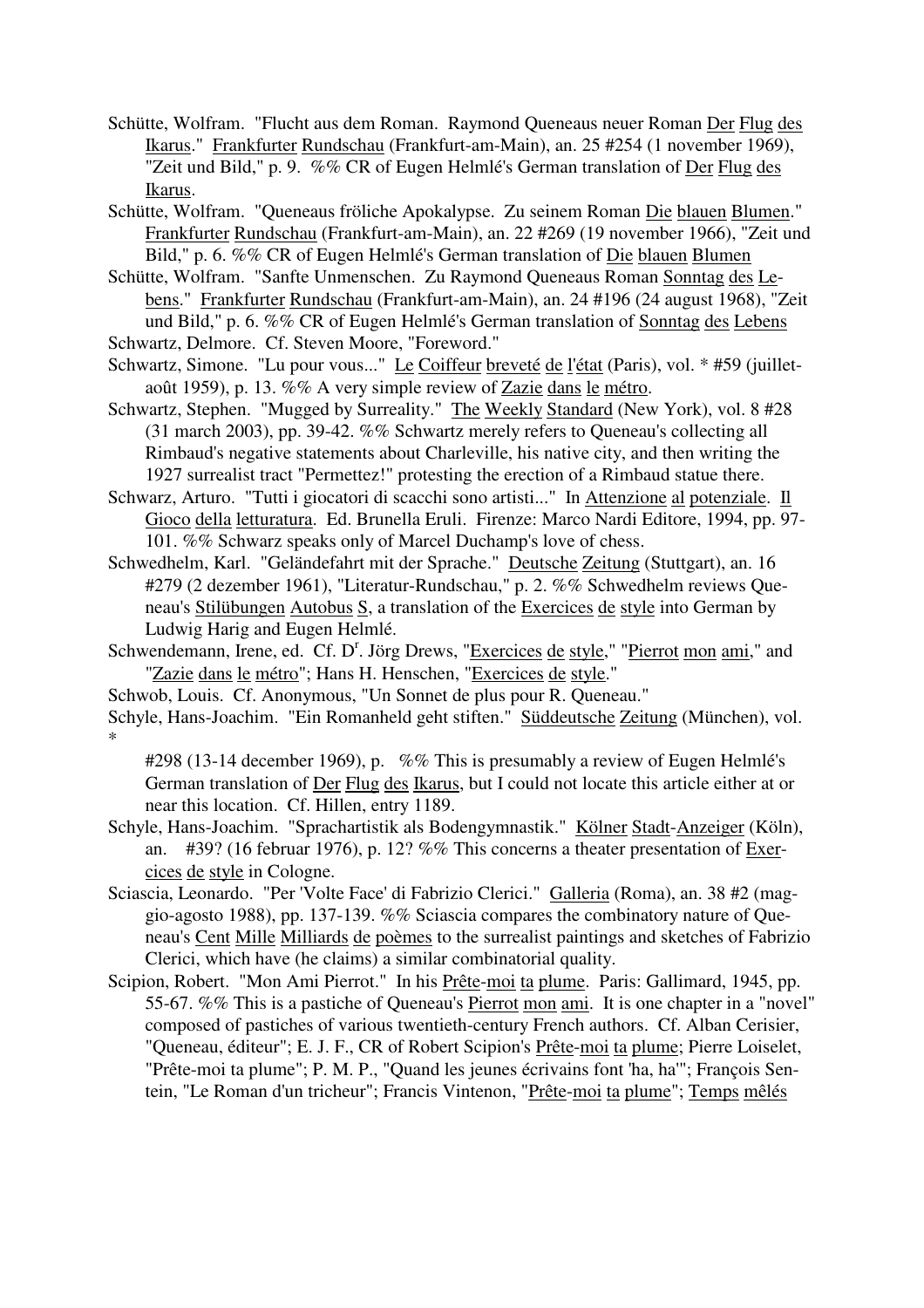#150 + 13/14 (août-novembre 1981), pp. 5-6.

- Scipion, Robert. "Mon Ami Pierrot." In Trésors du pastiche. Ed. François Caradec. Paris: Pierre Horay, 1971, pp. 251-259. %% This is exactly the same text as in his Prête-moi ta plume.
- Scorza, Giancarlo. Cf. Queneau, "Il Canto dello stirene."
- Scott, Roger. Cf. Alan Clodd and Robin Skelton, ed., David Gascoyne: Selected Verse Translations.
- Scotto, Fabio. Cf. Queneau, L'Istante fatale.
- Scriabine, Marina. "Pensée artificielle et pensée vécue." Mercure de France (Paris), vol. \* #\* (octobre 1963), pp. 475-480. %% Scriabine describes a "décade" at Cerisy-la-Salle devoted to the computer, "Pensée artificielle et pensée vécue," a symposium directed by François Le Lionnais (9-19 july 1963). The first days of presentations were rather rudimentary, but the concentration moved on to such questions as creativity, translation, musical composition, and painting. Queneau seems to have given an explanation of language along the lines of his "L'Analyse matricielle de la phrase en français," although the actual text he used might have been "L'Analyse matricielle du langage." Duchateau, Lescure, and Moles were also there.
- Sculfort, Marie France. "Composition française." Nouvelle Revue pédagogique (Paris), vol. \* #1 (octobre 1978), p. 43. %% Sculfort proposes a passage from Les Fleurs bleues (chapter 5) as a subject of composition "en troisième."
- Sculfort, Marie France. Cf. Brigitte Chevalier, Roland Décriaud, Marie-France Sculfort, and Alain Trouvé, ed. Lire à loisir. Textes français: 3ième; Brigitte Chevalier, Roland Décriaud, Marie-France Sculfort, and Alain Trouvé, ed. Lire à loisir. Textes français: 4<sup>ième</sup>.
- Scutenaire, Louis. Mes Inscriptions (1945-1963). Bruxelles: Brassa, 1976. %% Scutenaire's book is a collection of extremely brief "thoughts" on just about everything. The five times that he mentions Queneau (pp. 15, 101, 124, 187-188, and 192) he has nothing of import to say.
- Sealy, Robert, SJ. CR of Pascal Lainé's Si on partait... French Review (Champaign, Illinois), vol. 52 #6 (may 1979), pp. 952-953. %% Sealy gives a very positive review to this novel, underscoring how much Lainé owes to Queneau.
- Seaman, Bill. "Oulipo | VS | Recombinant Poetics." Leonardo (Cambridge, Massachusetts), vol. 34 #5 (\* 2001), pp. 423-430. %% Seaman discusses the origin and nature of the Oulipo and proceeds to develop its relation to image manipulation, especially in his own work. A note says that "VS" is "often used in techno-audio remix culture to designate the remix of one group's music by another, often having only an oblique relation to the original."
- Sears, Dianne. "Zazie et Zénobie sèment la zizanie: Les Troubles du langage dans Zazie dans le métro et Les Bâtisseurs d'empire." In Trois fous du langage: Vian, Queneau, Prévert. Ed. Marc Lapprand. Nancy: Presses universitaires, 1993, pp. 91-99. %% Sears compares the two heroines and their roles in their respective works.
- Sears, Elizabeth. "The Life and Work of William S. Heckscher." Zeitschrift für Kunstgeschichte (München), vol. 53 #2 (\* 1990), pp. 107-133. %% Sears mentions (p. 132) an interview with Heckscher in which he says that he was delighted with Zazie dans le métro.

Seban, Delphine. "Umour (sic) et énonciation romanesque dans l'oeuvre de Raymond Que-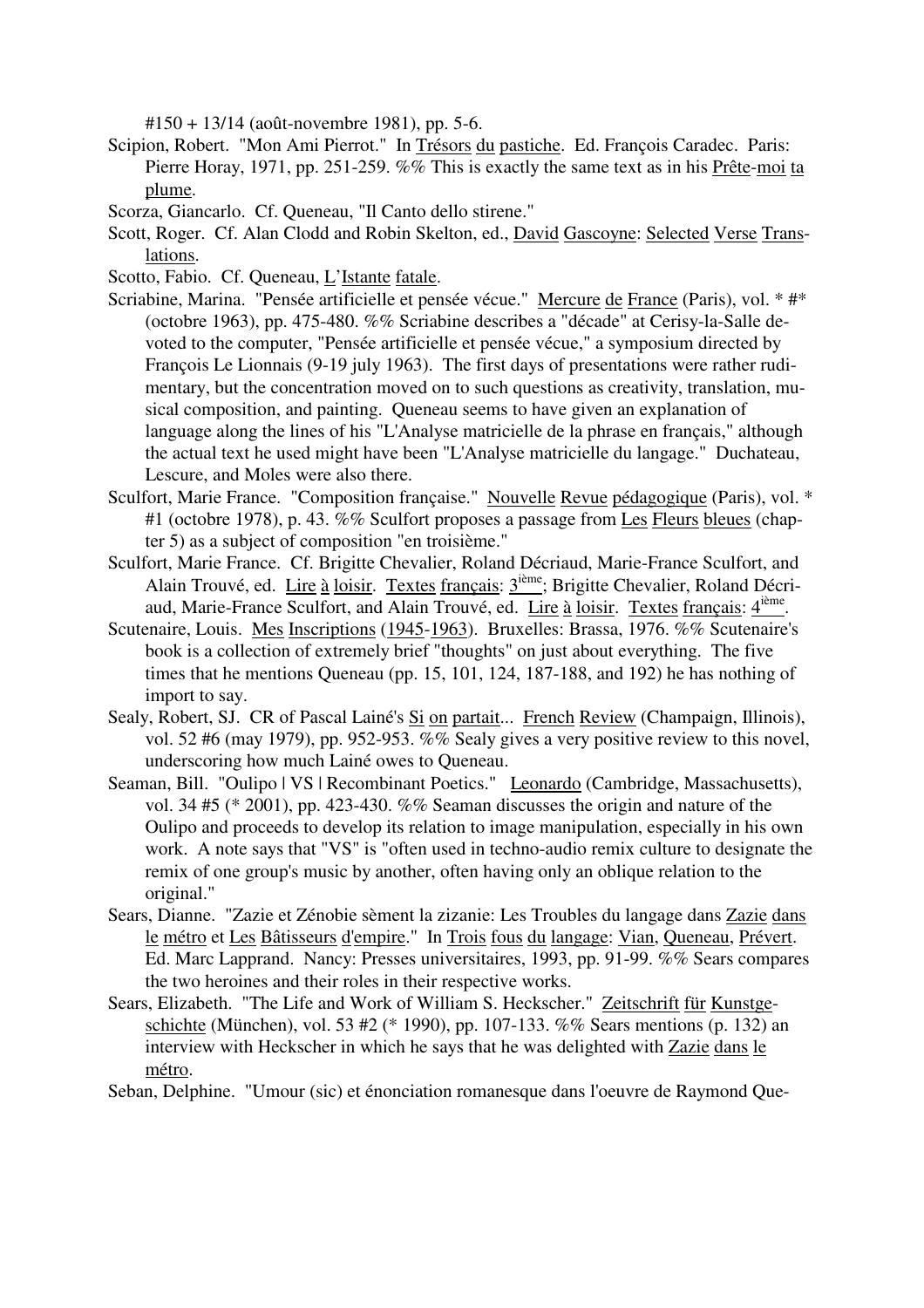neau: L'Exemple de Loin de Rueil." TER de lettres. Bordeaux: 1997.

- Sebregondi, Maria. "La Bottega dei nomi brulicanti." Leggere (Milano), vol. \* #19 (marzo 1990), pp. 14-20. %% This seems to be a rather general presentation of Queneau and his works, with a concentration on his origins.
- Sebregondi, Maria. Cf. Astrid Bouygues and Antonella Conti, "Queneau chez les Etrusques"; Queneau, Centomila miliardi di baci : A Janine e Jean-Marie dalla 'strana guerra' and Quercia e cane: Romanzo in versi.
- Seckel, Raymond-Josue, and Valérie Tesnière. "De Panckoucke à Queneau." In Tous les savoirs du monde. Encyclopédies et bibliothèques de Sumer au XXIe siècle. Ed. Roland Schaer. Paris: Bibliothèque nationale de France, 1996, pp. 418-441. %% This article reviews some of the major encyclopedias in history, but the illustrations are far, far more important to the authors than the text of the article. Nevertheless, there is a moderately interesting treatment of Queneau's coping with creating an encyclopedia that would fit the modern world (p. 437).
- Secret, F. "Quand le surréalisme ne savait pas son nom." Cahiers du Sud (Marseille), an. 26 #218 (juillet 1939), pp. 594-597. %% Secret refers positively (p. 595) to the understanding of surrealism which Queneau shows in Odile.
- Sedille, Pierre. "Raymond Queneau (de l'Académie Goncourt): Un (sic) Dimanche de la vie." Etudes normandes (Rouen), vol.  $2\#7$ ? ( $2^{i\text{eme}}$  trimestre 1952), p. 132. %% Sedille's review of this novel is careful and shows depth, in spite of the fact that in the end he does not like the work.
- Seghers, Pierre. "L'Avenir du livre français." Les Lettres françaises (Paris), an. 8 #229 (14 october 1948), pp. 1, 5. %% Seghers considers the current state of the French publishing industry. Cf. the entry under "Comité national des écrivains."
- Seghers, Pierre. "Letter from Paris." Trans. Margaret Crosland. Poetry London (London), vol. 5 #20 (november 1950), pp. 19-22. %% Seghers mentions several of Queneau's successes of the period ("Si tu t'imagines," Petite Cosmogonie portative, and Sally Mara's various works) in an almost unreadable translation into English.
- Seghers, Pierre. La Résistance et les poètes. France 1940-1945. Paris: Seghers, 1974. %% Seghers barely does more than refer to Queneau's participation in Messages and the clandestine Lettres françaises several times.
- Seghers, Pierre. "Revue des revues." Poésie 43 (Villeneuve-les-Avignon, Gard), an. 4 #13 (mars-avril 1943), pp. 99-105. %% Seghers reviews Messages, "Exercice du silence" (1942), and mentions the lines it prints from Queneau's "Explication des métaphores" (pp. 99-100).
- Seghers, Pierre, ed. Le Livre d'or de la poésie française. Paris: Marabout, 1960. %% This has only a series of extracts from Chêne et chien (pp. 433-436).
- Seghers, Pierre, ed. Les Poèmes de l'année. Various publishers, various years.
- Seghers, Pierre. Cf. Jacques Charpier and Pierre Seghers, ed., L'Art poétique.
- Séguin, Jacques. "Raymond Queneau, académicien Goncourt, fait collection d'oiseaux empaillés." Radar (Paris), vol. \* #111 (25 mars 1951), p. 2. %% Séguin makes a number of factual mistakes in a general article on the occasion of Queneau's election to the Académie Goncourt. For the birds, cf. Jean Prasteau, "Raymond Queneau à l'Académie Goncourt."

Séguin, Jean-Paul. L'Année poétique 1975. Paris: Seghers, 1976. %% This amounts to six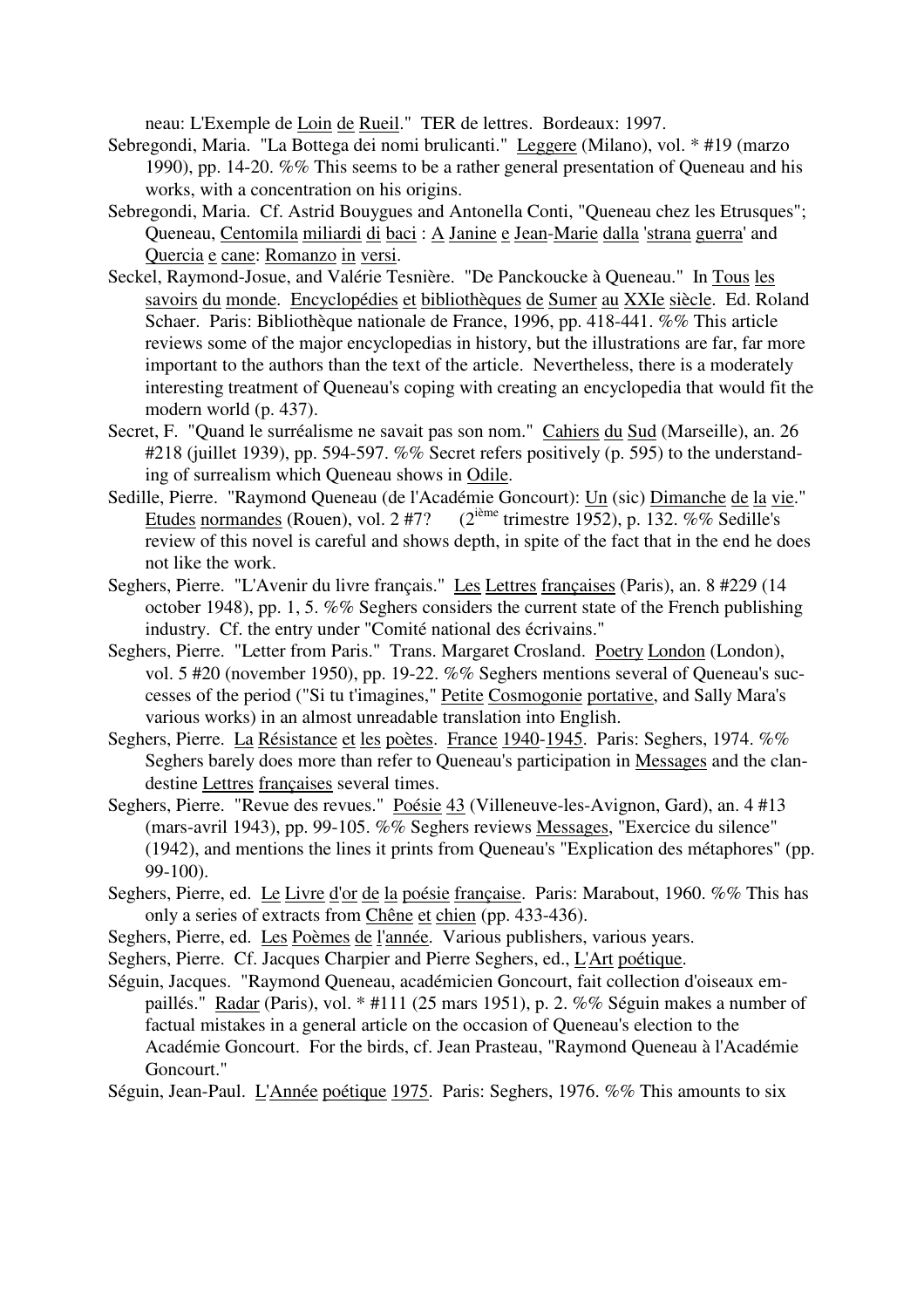brief excerpts from Morale élémentaire on pp. 226-228: "Mulet rétif," "Amour glacé," "Ombres traçantes," "Le tournesol a cessé...," "A la foire aux puces...," and "Seuls, les acacias..."

- de Ségur, Comtesse. Cf. Astrid Bouygues and Daniel Delbreil, "Claude Simonnet face à l'homme Raymond Queneau," p. 34; Xavière Gauthier, "Général Dourakine"; Bernard Gheerbrant, "L'Affaire."
- Seifert, Florent. "Blavier et les fous littéraires." Le Soir (Bruxelles), an. \* #153 (3 juillet 2002), "Magazine des arts et du divertissement," p. 7. %% Seifert presents Queneau's Aux Confins des ténèbres: Les Fous littéraires français du XIX<sup>e</sup> siècle.
- Seiler, Jacques. He was responsible for a stage adaptation of Les Exercices de style. Cf. Anonymous, "Exercices de style de Raymond Queneau à Frameries" and "Hommage à Queneau"; Danièle Gillemon, "Les Exercices de style à Louvain-la-neuve: Eblouissants..."; Jean-Pierre Longre, Raymond Queneau en scènes, pp. 206-207; Michel Huvet, "Exercices de style: La Pataphysique sur scène"; Ph. M. "Exercices de style au théâtre: A chacun sa vision des choses..." ; Jean Maisonneuve, "Exercices de style: Un Autobus nommé Délire"; Pantalon, "A Louvain-la-neuve: Exercices de style"; Gianni Poli, "A propos de certaines représentations des Exercices de style et du Vol d'Icare en Italie"; Odile Quirot, "Aux Celestins: Le Brio de quelques 'exercices de style'" and "Ecart de style. Une Mésalliance: Album de famille de Louis Charles Sirjacq mis en scène par Jacques Seiler"; Gabriella Rettura, "Les Exercices de style di Raymond Queneau: Il Testo moltiplicato."
- Séiéte, Yannick. "Perec: A Vélo, partir pour la guerre." Les Temps modernes (Paris), an. 54 #604 (mai-juillet 1999), pp. 152-189. %% Séité examines Georges Perec's Quel petit vélo in some detail. He makes mentions the relevance of a few lines in the light of Queneau's L'Instant fatal: "Je crains pas ça tellement" (p. 160) and shows a seeming relevance of his Les Fleurs bleues (pp. 177, 182, and 185). Cf. Anne-Marie Jaton, "Les Fleurs bleues, bilan provisoire."
- Seince, Françoise. "Spécial SAGA." Art et métiers du livre (Paris), an. \* #172 (mars-avril 1992), pp. 11-24. %% Seince notes, on p. 12, that Gaëlle Pélachaud "a illustré de 14 eaux-fortes à sa manière Pierrot mon ami de Raymond Queneau. Un premier livre, original et emprient d'humour: à suivre."
- Selous, Trista. "Marguerite and the Mountain." In Contemporary French Fiction by Women. Ed. Margaret Atack and Phil Powrie. Manchester: Manchester University Press, 1990, pp. 84-95. %% Selous just mentions (p. 93) Queneau's unhappiness with Duras's Sailor from Gibraltar.
- Selwyn, Percy. "Sally Mara." Times Literary Supplement (London), an. 61 #3148 (29 june 1962), p. 477. %% Selwyn's letter only quibbles over the correct spelling of "whiskey" in Anonymous, "Legacies of a Surrealist Childhood."

Sempé, Pierre. CR of the Ramsay Bibliothèque oulipienne. Etudes (Paris), vol. 367 #6 (juillet-

décembre 1987), p. 702. %% Sempé's review is ambivalent.

- Sénart, Philippe. "Autour des romans ou Le Monde comme il ne va plus." La Revue de Paris (Paris), vol. 72 #7 (juillet - août 1965), pp. 131-138. %% Sénart briefly (and negatively) reviews Les Fleurs bleues on p. 137.
- Sénart, Philippe. "Autour du populisme. D'André Thérive à Raymond Queneau." Combat (Paris), an.\* #6515 (3 juin 1965), p. 7. %% Sénart gives a minimal but positive review of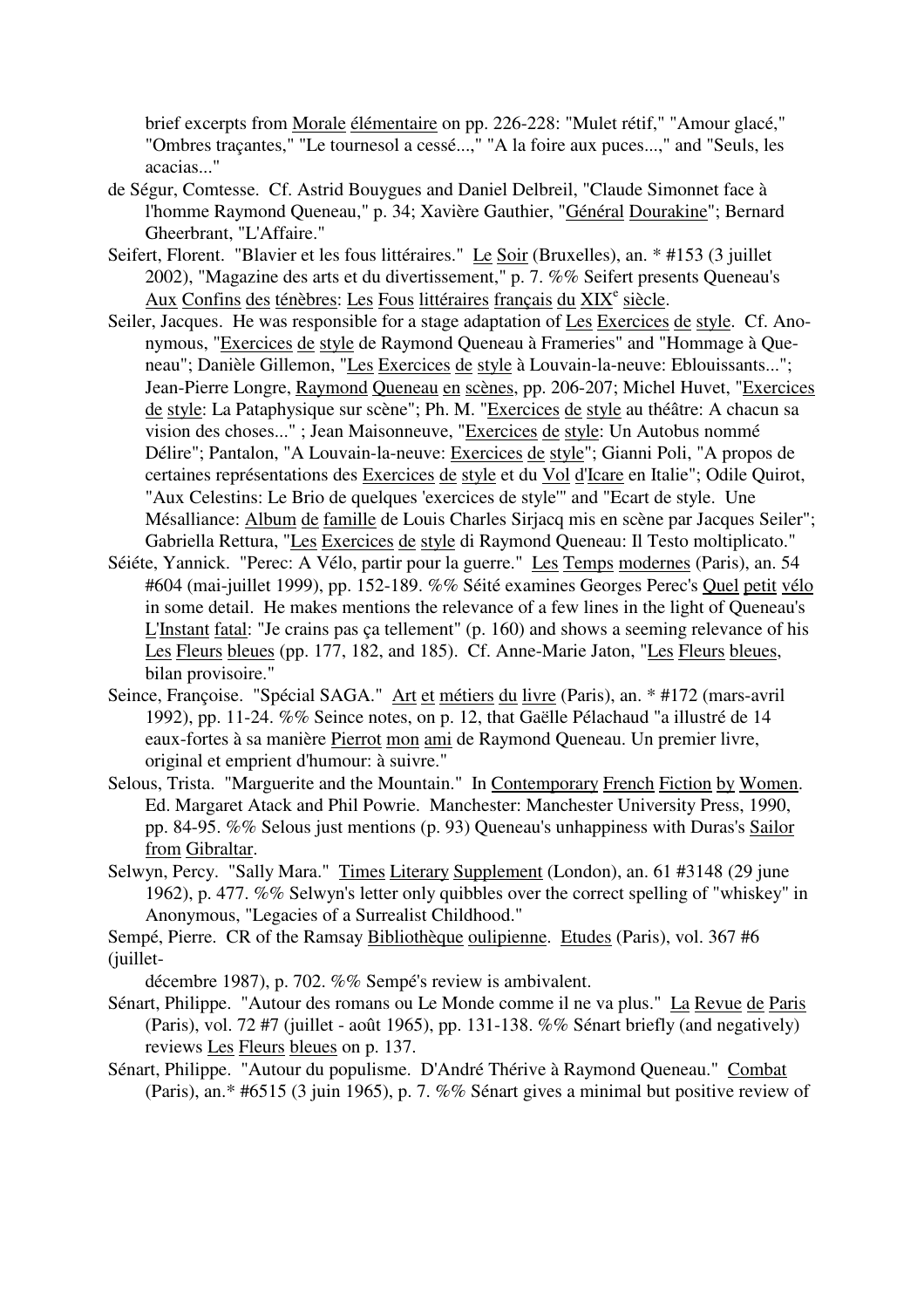Les Fleurs bleues.

- Sénart, Philippe. CR of Les Oeuvres complètes de Sally Mara. Combat (Paris), an. \* #5523 (29 mars 1962), p. 7. %% Sénart's review is rather positive but ordinary.
- Sénécal, Didier. "Faut-il célébrer le pastiche?" LIRE (Paris), vol. \* #262 (février 1998), pp. 38-42. %% Sénécal asserts that some of the "exercices de style" are pastiches, "Passé indéfini" of Camus and "Exclamations" of Céline.
- Sénécal, Didier. "Nabokov fusille à bout portant." LIRE (Paris), vol. \* #295 (mai 2001), p. 110. %% Sénécal describes the contents of a work by Vladimir Nabokov, Parti pris, newly released under this title after having been named Intolérances when it first appeared in French in 1985; the English original bears the name Strong Opinions. Nabokov's opinions about other authors are indeed strong and highly negative, and he names Queneau as one of the very few whom he likes.
- Senelier, Arnauld. "Gallimard (Editions)." In Dictionnaire des intellectuels français. Ed. Jacques Julliard and Michel Winock. Paris: Seuil, 1996, pp. 521-522. %% Senelier's thumbnail sketch is quite interesting, especially concerning the position of the house during and after the war.

Sentein, François. "Jean Genet à l'Athénée et Pirandello chez Agnès Capri." Ici France (Paris),

- vol. \* #2 (23 mai 1947), p. 11. %% Sentein judges "En passant" to be a "petite bêtise." Sentein, François. "Le Roman d'un tricheur." L'Essor (Paris), vol. \* #28 (4 avril 1946), p. 5.
- %% Sénart describes Robert Scipion's Prête-moi ta plume rather thoroughly but follows with a quite negative evaluation.
- Seresia, Cécile. "De l'Etranger et de l'étrange." Revue nouvelle (Tournai), an. 10 vol. 19 #4 (15 avril 1954), pp. 422-425. %% Seresia writes "Avec Les Exercices de style de Raymond Queneau, Roland Ravez a précisé, de façon éblouissante, la mission du 'Théâtre de Poche': exécuter des exercices de style dramatique avec des oeuvres dont le ton, le rythme et le langage constituent un problème de ton, de rythme ou de langage scéniques: en d'autres termes, des oeuvres pour lesquelles il faut 'inventer' un style théâtral."
- Serge. "Le Cabaret." Les Nouvelles littéraires (Paris), an. \* #1136 (9 juin 1949), p. 8. %% Serge mentions the Exercices de style as being part of the "Frères Jacques" act but does not even go so far as to name Queneau as the author.
- Serrat Crespo, Manuel. Cf. Anonymous, "Les Fleurs bleues de Raymond Queneau. Table ronde animée par Jean-Yves Pouilloux avec la participation de Mario Fusco, Jirí Pelán, Manuel Serrat Crespo, and Jan Pieter van der Sterre"; Queneau, Flores azules.
- Serravalli, Luigi. "Genera Gustosa Ilarità." Il Corriere del Po (Ferrare), an. # (18 luglio 1948), p. %% On the occasion of the appearance of Queneau's Le Chiendent in Fernanda Pivano's translation into Italian, Il Pantano, Serravalli gives a review of Queneau's work and style, especially in regard to surrealism.
- Serres, Michel. Cf. Jo Frearson, "'Une Prise sur les choses.' The Real in Excess and Dysfunction with Special Reference to Georges Perec's La Vie mode d'emploi and Raymond Queneau's Le Chiendent."
- Servin, Micheline. "Amour de mère, amour folie?" Les Temps modernes (Paris), an. 44 #512 (mars 1989), pp. 167-186. %% Servin mentions (pp. 184-185) Queneau's role in bringing Amos Tutuola's Ivrogne dans la brousse to the attention of the French public and gives special attention to a transformation of this work into a stage production.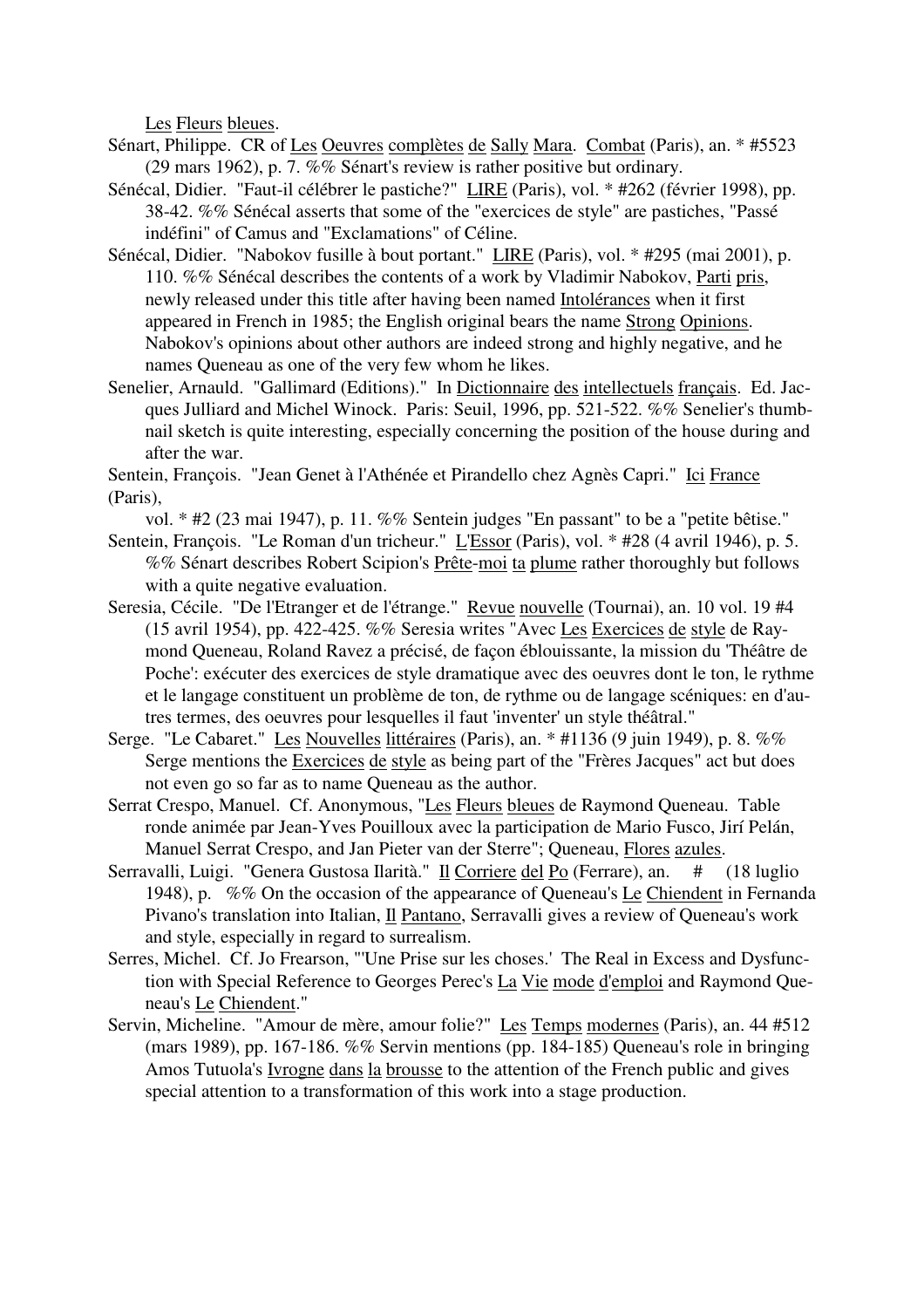Servin, Micheline. "Je meurs ma vie et cela me suffit." Les Temps Modernes (Paris), an. 45 #520 (novembre 1989), pp. 151-171. %% Servin presents (pp. 166-168) a staging of Le Dimanche de la vie.

Serý, Ladislav. Cf. Queneau, Deti bahna.

Serzais, François. CR of Odile. Le Divan (Paris), an. 29 #212 (septembre-octobre 1937), p. 254. %% This short review is a little unusual but not penetrating.

Serzais, François. "Raymond Queneau: Le Dimanche de la vie." Le Divan (Paris), an. 44 #282

- (avril-juin 1952), p. 400. %% Serzais is highly enthusiastic.
- Seth, Catriona. Martine Bercot, Michel Collot, and Catriona Seth, ed. Anthologie de la poésie française: XVIII<sup>e</sup> siècle, XIX<sup>e</sup> siècle, XX<sup>e</sup> siècle.
- Seural, François. "La Rentrée des auteurs..." Les Nouvelles littéraires (Paris), an. 49 #2242 (10 septembre 1970), p. 4. %% Seural merely mentions Zazie's name.
- Sève, Bernard. "Le Roman comme enthymème." Littérature (Paris), vol. \* #86 (mai 1992), pp. 102-115. %% Sève cites "La Technique du roman" twice (pp. 102 and 107).
- van Severen, G. "Raymond Queneau romancier." La Flandre libérale (Gand), an. 78 #110 (19 avril 1952), p. 3. %% Van Severen is very positive about many aspects of Queneau's work.
- Severins, Hans. CR of Contes et propos. Rapports / Het Franse Boek (Amsterdam/Antwerp), an. 52 #4 ( $*$  1982), pp. 158-160. %% Severins lists and describes the contents with a few interesting comments at the end of his review.
- Seymour-Smith, Martin. "Queneau, Raymond." Who's Who in Twentieth Century Literature.

New York: Holt, Rinehart and Winston, 1976, pp. 298-299. %% Seymour-Smith's brief overview can best be summarized as "snotty."

- Sharkey, John J. Cf. Abraham Moles et al., "The Changing Guard."
- Shattuck, Roger. "An der Schwelle der 'Pataphysik." Eröffnungen (Wien), vol. \* #15 (\* 1965), pp. 2-6. %% This is a translation of Shattuck's "Superliminal Note."
- Shattuck, Roger. "The Doubting of Fiction." Yale French Studies (New Haven, Connecticut), vol. \* #6 (\* 1950), pp. 101-108. %% Shattuck mentions Queneau among those who are attempting to renew fiction (p. 103) but considers the 60 (sic) "exercices de style" as turning Queneau into a mere buffoon (p. 104).
- Shattuck, Roger. "Farce & Philosophy." New York Review of Books (New York), vol. 48 #3 (22 february 2001), pp. 22-25. %% Shattuck reviews Queneau's Contes et propos in Marc Lowenthal's translation, Stories and Remarks. While he has some interesting reflections on Queneau's life and work, there are a number of blatant inaccuracies (only three volumes in L'Encyclopédie de la Pléiade, only "fifty-some" variations in the Les Exercices de style) and I would mistrust anything which he advances as fact.
- Shattuck, Roger. "On the Threshold of 'Pataphysics." Collège de 'pataphysique, 90 EP (vulg. 1963). %% This appears in a pamphlet which includes eight translations of this text into other languages as well. It is almost the same as his "Superliminal Note": the last paragraphs of that text have just been summarized here.
- Shattuck, Roger. "A Poet's Progress: Henri Pichette." French Review (Baltimore), vol. 32 #2 (december 1958), pp. 111-119. %% Shattuck indirectly compares Pichette to Queneau (p. 116).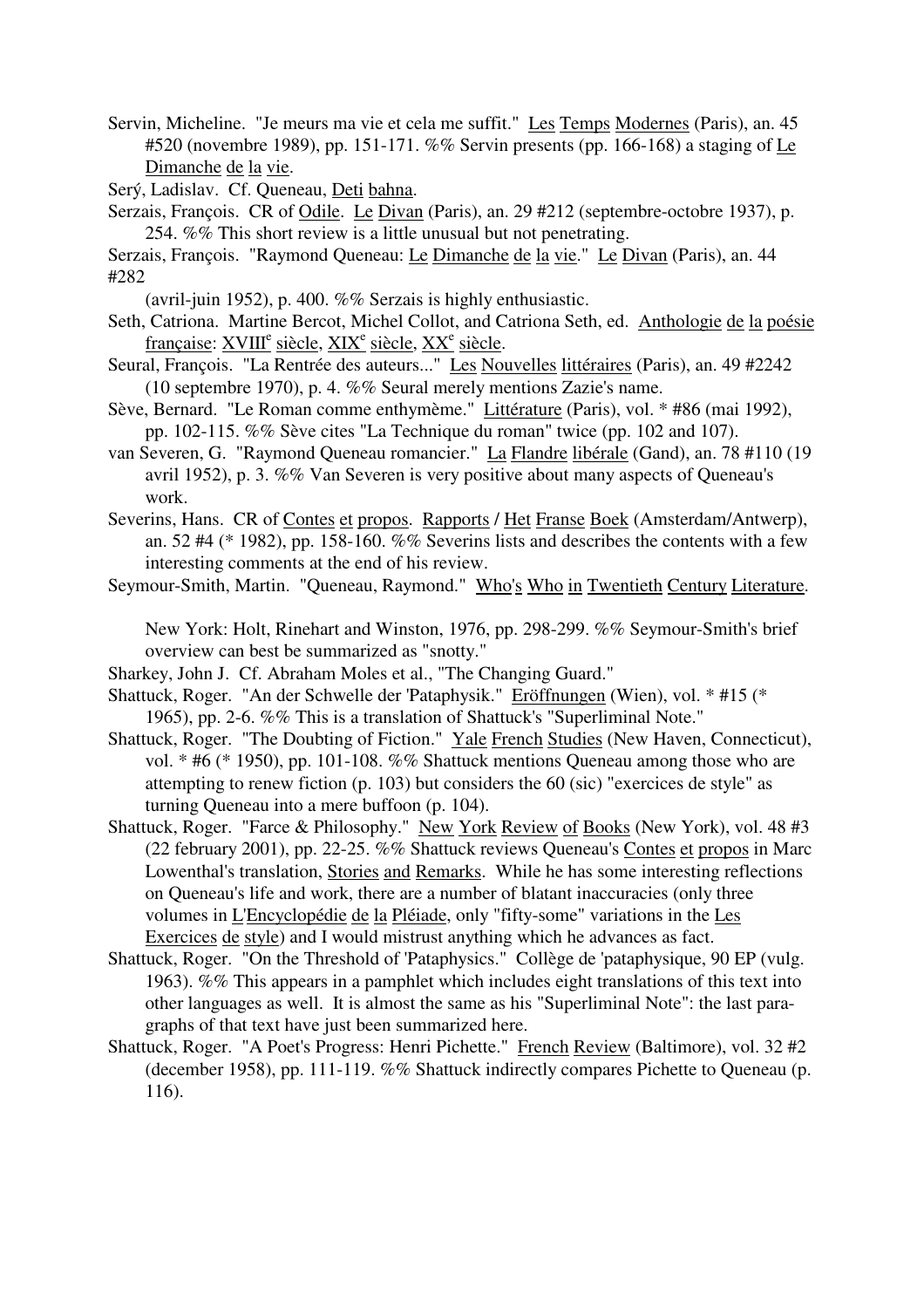- Shattuck, Roger. "Superliminal Note." Evergreen Review (New York), vol. 4 #13 (may-june 1960), pp. 24-33. %% This is a delightful presentation of 'pataphysics and its principal adherents.
- Shattuck, Roger. "Superliminal Note." In Auctor ludens: Essays on Play in Literature. Ed. Gerald Guiness and Andrew Hurley. Philadelphia: John Benjamins, 1986, pp. 9-13. %% This is the same as about the first two thirds of his previous article of this name. Cf. Paul Warshow, "An Undiscovered Master."
- Shaw, Lytle. "An Interview with Harry Mathews." Chicago Review (Chicago), vol. 43 #2 (spring 1997), pp. 36-52. %% Queneau appears on pp. 42-43, where it is question of whether or not to reveal the oulipian constraints used in a work and how Mathews had used Queneau's "La Relation X prend Y pour Z" in composing his The Journalist. The entire interview is of great value in showing how Mathews differs from the oulipian party line and just what sorts of concerns enter into his writing, reading, and evaluating literature.
- Shephard, Richard. Cf. Andrew Calcutt and Richard Shephard, "Raymond Queneau (1903- 1976): Poet of the pataphysique."
- Sheringham, Michael. "Dans le quotidien. Immersion, résistance, liberté. Raymond Queneau, Anne Portugal." In Effractions de la poésie. Ed. Elisabeth Cardonne-Arlyck and Dominique Viart. Collection "Ecritures contemporaines," #7. Paris: Lettres modernes Minard, 2003, pp. 205-220. %% Sheringham concentrates on Anne Portugal's définitif bob but especially on Queneau's Morale élémentaire, which he analyzes in a way and to a depth that is unusual and quite fruitful.
- Sheringham, Michael. "Discreetly Tangential." Times Literary Supplement (London), vol. \* #4543 (27 april 1990), p. 455. %% This is a general review of Queneau on the occasion of the appearance of the first volume of his complete works.

Sheringham, Michael. "Excremental Sun." Times Literary Supplement (London), vol. \* #5206

(10 january 2003), p. 5. %% Sheringham reviews Queneau's Oeuvres complètes, vol. II (the first of the two volumes dedicated to Queneau's novels). He has a paragraph or two devoted to each of the novels in the volume with some general comments on changes in Queneau's concerns, style, and ideas about writing. All of this is quite interesting, none of it clichés or banalities.

- Sheringham, Michael. "Imaginary Solutions." Times Literary Supplement (London), vol. \* #4453 (5 august 1988), pp. 855-856. %% After reviewing several surrealist/dada works, Sheringham mentions H. J. Kaplan's translation of The Skin of Dreams, which he deems "mediocre," and praises highly Barbara Wright's translation of Pierrot mon ami. Cf. Piers Burton-Page, "Letter."
- Sheringham, Michael. "Raymond Queneau: The Lure of the Spiritual." Literature and Spirituality. Ed. David Bevan. Amsterdam: Rodopi, 1992, pp. 33-47. %% Sheringham looks at Queneau's concerns with religion (in the largest sense) in terms of René Guénon, his Journal 1939-1940, and Morale élémentaire.
- Sheringham, Michael. "The Twentieth Century." The Year's Work in Modern Languages (Cambridge, England), vol. 44  $#$ ° (\* 1982), pp. 255-282. %% Sheringham mentions and reviews various recent Queneau publications.

Sherwin, Don. Cf. Queneau, "Concerning Some Imaginary Languages, Particularly the Dog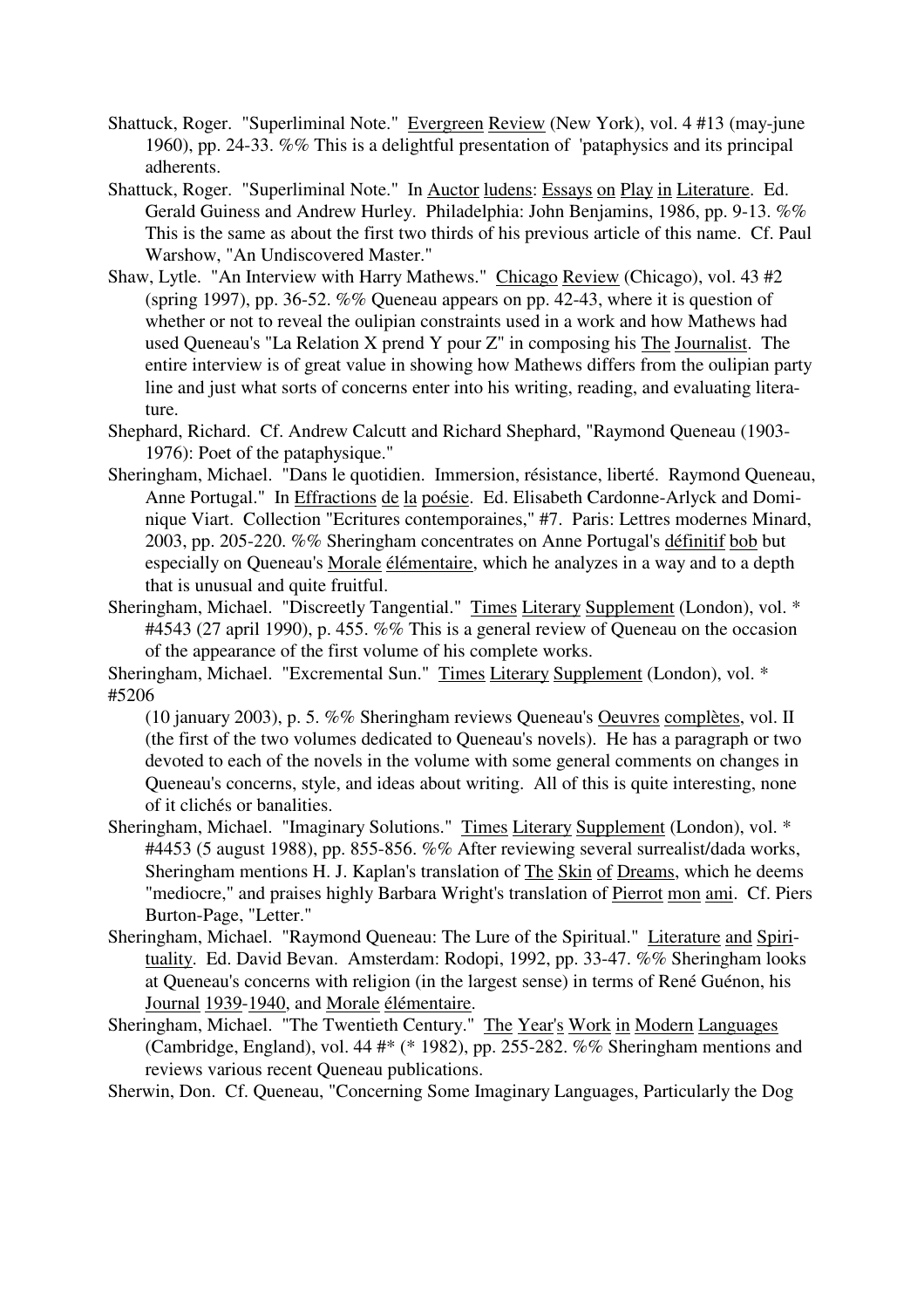Language in 'Sylvie and Bruno'."

- Shimizu. Cf. Tomoko Aoyama and Judy Wakabayashi, "Where Parody Meets Translation." Shiotsuka, Shuichiro. "Autodidactes tragi-comiques. Les Recherches de Raymond Queneau sur les 'fous littéraires'." Etudes de langue et littérature françaises (Tokyo), vol. \* #80 (\* 2002), pp. 178-191. %% This is an amazingly insightful article based on how Queneau started work on the 'fous littéraires," set it aside when he could find no publisher, and then re-employed it in Pierrot mon ami. From these well-known facts Shiotsuka traces how the tendencies of the "fous" towards universalist and exclusive ideas about reality affected Queneau throughout most of his later work. Along the way he touches on Queneau's reaction to surrealism and to the idea of inspiration, Queneau's desire for clear rules for composition, his including patently false and aberrant passages in the Petite Cosmogonie portative, his creation of "néo-français," Hegel's ideas on the nature of a human individual, the significance of French fascism seen during the 1930s, and the
- Encyclopédie de la Pléiade.
- Shiotsuka, Shuichiro. CR of Charles Nodier's Bibliographie des fous: De quelques livres excentriques; Queneau's Comprendre la folie; Stéphane Fleury's A Propos des fous littéraires; André Blavier's Les Fous littéraires; and Queneau's Aux Confins des ténèbres: Les Fous littéraires français du XIX<sup>e</sup> siècle. Amis de Valentin Brû #28-31 (juillet 2003), pp. 361-363. %% Shiotsuka begins by looking at what Nodier had to say about his "excentriques," and since this position was at least partly responsible for Queneau's interest in the "fous littéraires" and his own ideas about them Shiotsuka's words are quite illuminating. The rest of this review covers the other works in this light. Very worthwhile reading.
- Shiotsuka, Shuichiro. "Les Démarches paranoïdes dans Le Chiendent." Amis de Valentin Brû #21-22 (février 2001), pp. 19-31. %% Shiotsuka finds the fact that Queneau wrote Le Chiendent while he was researching the "fous littéraires" to be rather significant and so traces the ways in which the novel's characters show illumination, illusion, false reasoning, the compulsion to find the ultimate key to a mystery, etc.
- Shiotsuka, Shuichiro. "Esquisse de l'idée de 'savoir' chez Raymond Queneau." Mémoire de DEA. Directrice Claude Debon. Paris: Université de Paris III (Sorbonne nouvelle), 1996. %% This relatively short paper asks how Queneau looked at the possibility of knowing anything, and this in the light of his Encyclopédie des fous littéraires, his mathematics, his work on Hegel, and his editing of the Encyclopédie de la Pléiade. While promising to go into the question further in his dissertation and suggesting that this will be a matter of reviewing the behavior of the characters in Oueneau's novels, Shiotsuka here considers human knowledge in a theoretical way and how one acquires and uses knowledge in the creation of literature.
- Shiotsuka, Shuichiro. "Les Exercices de style en japonais." Amis de Valentin Brû #21-22 (février 2001), pp. 87-90. %% Shiotsuka summarizes and reviews the Koji Asahina translation of Les Exercices de style into Japanese. Couching the whole in terms of Umberto Eco's "Introduction à Exercices de style de Queneau," he points out a number of the special difficulties and opportunities which Asahina encountered.
- Shiotsuka, Shuichiro. "L'Idée du 'savoir' chez Queneau." Revue de langue et littérature francaises (Tokyo), vol.  $*$  #17 ( $*$  1998), pp. 185-217. %% This is the original site of the identical text later published under Shiotsuka, "Raymond Queneau et deux encyclopédies: L'idée de 'savoir' chez Queneau."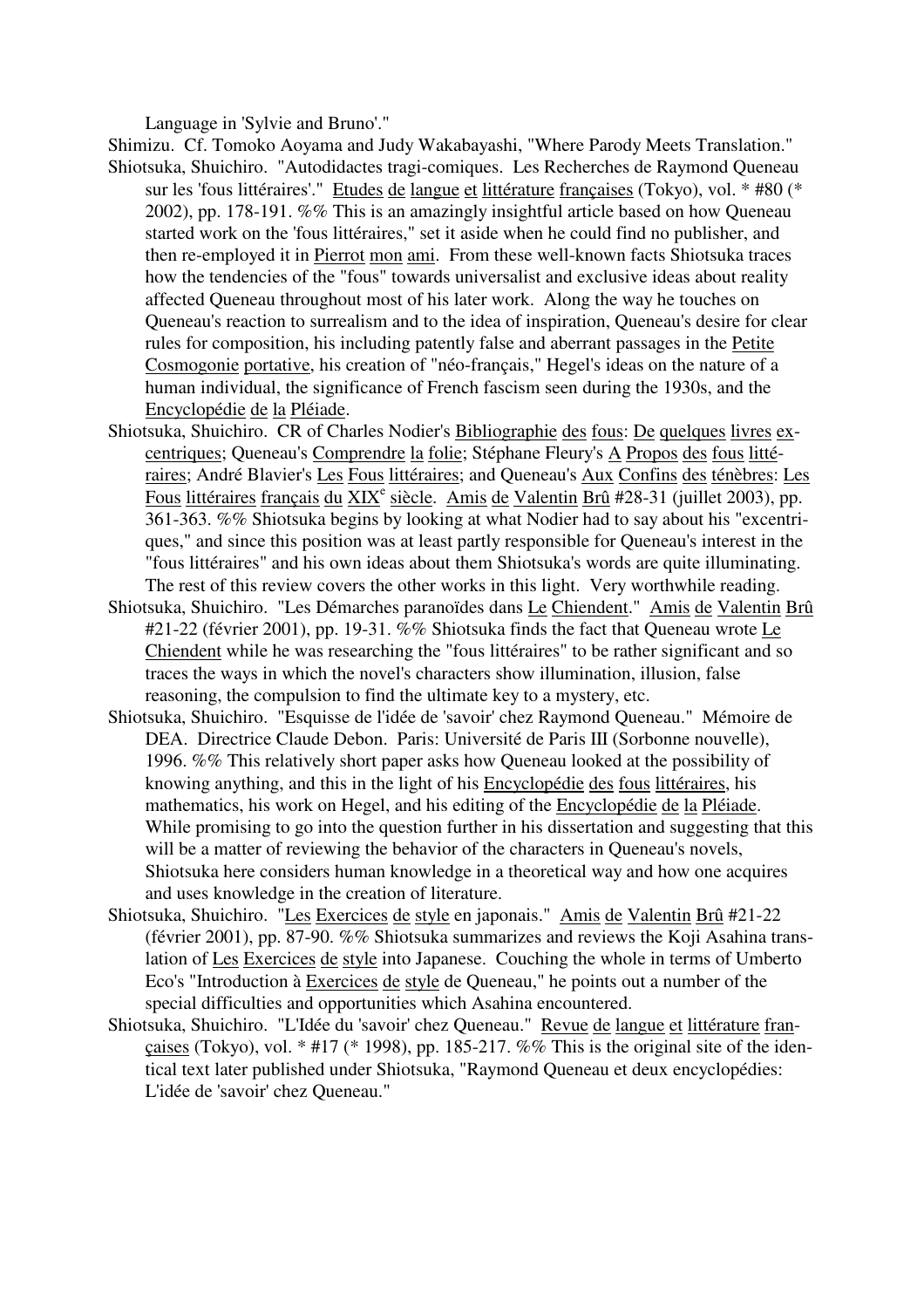- Shiotsuka, Shuichiro. "Le Queneau démasqué." Shukan-Dokusyojin (Tokyo), vol. \* #2483 (18 avril 2003), p. 5. %% Shiotsuka reviews Akiko Osaki's recent translation of Odile into Japanese under the title Odiru. This article is in Japanese in a review whose title means Weekly Readers.
- Shiotsuka, Shuichiro. "Raymond Queneau et deux encyclopédies: L'Idée de 'savoir' chez Queneau." Cahiers de l'AIEF (Paris), vol. \* #53 (mai 2001), pp. 391-420. %% This article is so rich that it is almost impossible to even state clearly and exactly what it concerns. Shiotsuka considers, in general, how Queneau could create the L'Encyclopédie des sciences inexactes as well as the L'Encyclopédie de la Pléiade, since Queneau showed the tendencies and concerns which motivated and powered both projects throughout his life. The result of this investigation is a comprehensive, powerful, and persuasive view of the heart of Queneau's person and thought. The best summary of this carefully written text is on the last two pages, but I might mention that some of the subjects which Shiotsuka visits in developing his thesis are philosophy, religion, the fous littéraires, Les Enfants du Limon, Queneau's search for universality balanced against his distrust of the absolute (which might explain his interest in Guénon and Hegel), his interest in 'pataphysics, and his concern with confronting one truth with its complementary opposite.

 This article won the AIEF annual prize for the best work by a young researcher. It was originally published as "L'Idée du 'savoir' chez Queneau" (Revue de langue et littérature françaises [Tokyo], vol.  $*$  #17 [ 1998], pp. 185-217). AIEF = Association internationale des études françaises.

Shiotsuka, Shuichiro. Recherches de Raymond Queneau sur les fous littéraires, L'Encyclopédie

des sciences inexactes. Paris: Eurédit, 2003. %% This would appear to be very similar to his dissertation.

- Shiotsuka, Shuichiro. "Les Recherches sur les 'fous littéraires' de Raymond Queneau. L'Encyclopédie des sciences inexactes, un événement dans la vie intellectuelle de l'écrivain." Thèse de doctorat. Directeur Daniel Delbreil. Paris: Université de Paris III (Sorbonne nouvelle), 2000. %% Shiotsuka tries to judge the meaning and significance of Queneau's research on the "fous littéraires." He begins by situating Queneau's work on nineteenthcentury psychiatrists, bibliophiles, and surrealism. He goes on to examine the concerns at the heart of these authors' writing and the effect of Queneau's involvement in such research on his own writing. He here considers the differences between Queneau's real (and still unpublished) Encyclopédie and the extracts woven into Les Enfants du Limon. And finally, in a third section, Shiotsuka regards the influence of Queneau's research on his intellectual activities as well as on his writing and extends this view into an attempt to define this influence in terms of Queneau's entire life and intellectual development. [This work is available at the Centre de recherches "L'Esprit nouveau en poésie"; Institut de littérature française; université de Paris III; 13, rue de Santeuil, 75005. It will be necessary to contact Professeur Daniel Delbreil beforehand in order to receive authorization.] Cf. Amis de Valentin Brû #19-20 (juillet 2000), p. 62.
- Shiotsuka, Shuichiro. "La Restitution d'un échec chez le premier Queneau. De l'encyclopédie au roman." Revue de langue et littérature françaises (Tokyo), vol. \* #19 (mars 1999), pp. 149-195. %% Shiotsuka considers how and why Queneau transmogrified his unpublishable Encyclopédie des sciences inexactes into Les Enfants du Limon and what effect this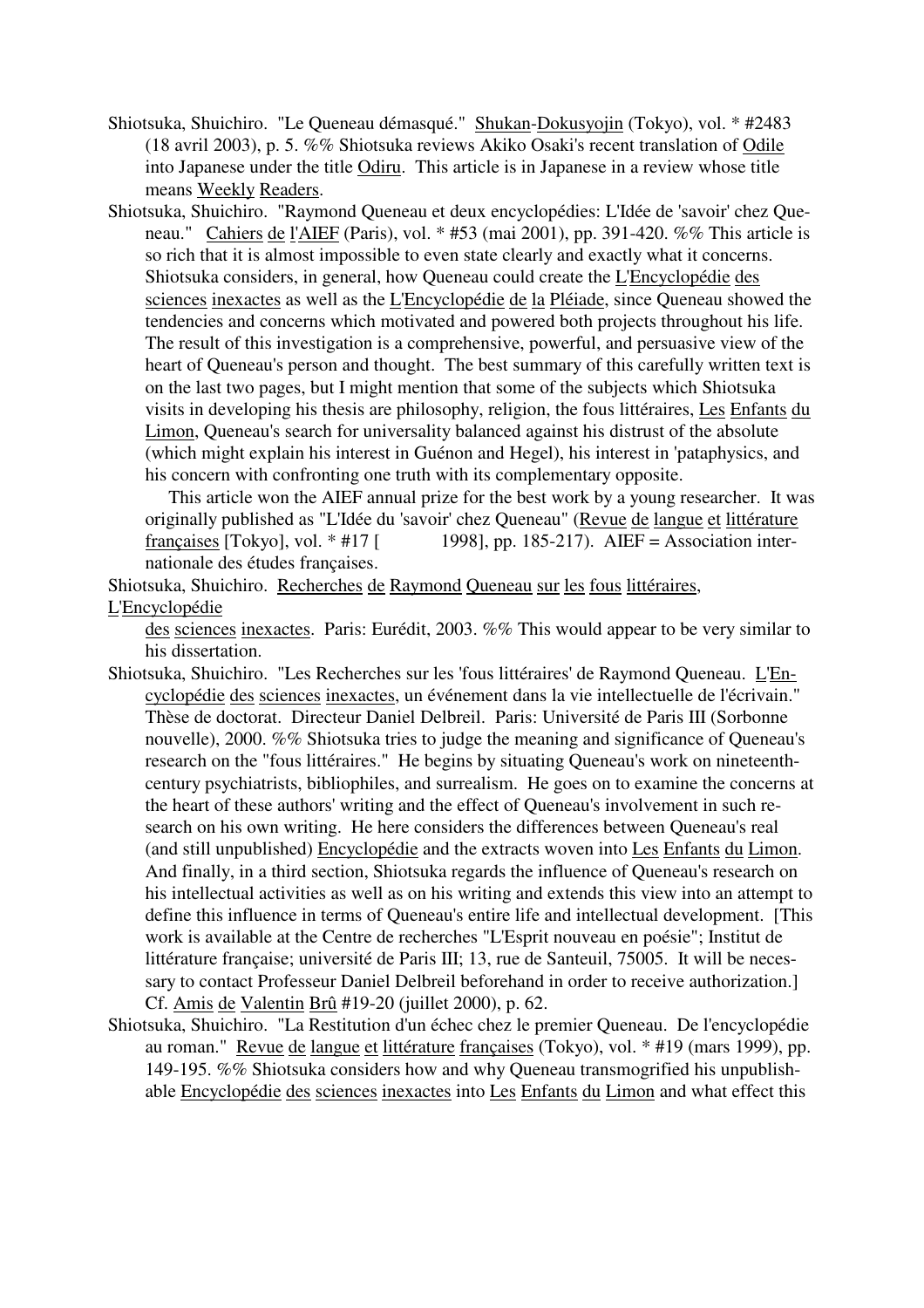had on the structure and meaning of the novel. This is a very intelligent piece and very well presented; it will serve as a milestone in the study of the "fous littéraires" and Enfants. The name of the revue in Japanese is "Futsugo futsubungaku kenkyuu."

- Shiotsuka, Shuichiro. Cf. Astrid Bouygues, "Queneau en Sorbonne"; Madeleine Velguth, "Introduction."
- Shipps, Anthony W. "In All Directions." Times Literary Supplement (London), an. 67 #3480 (7 november 1968), p. 1261. %% This is a letter referring back to Anonymous, "On the Saddle," in regards to the correct attribution of "riding off in all directions."
- Shirai, Koji. Cf. Queneau, Jinsei No Nichiyöbbi and Kibishii Fuyu.
- Shorley, Christopher. "L'Auteur dans Le Chiendent." Amis de Valentin Brû #22 (mai 1983), pp. 10-14. %% Shorley describes Queneau's possible autoreference of various sorts.
- Shorley, Christopher. "Bank Statements: Fiction and Money in France at the Time of the Crash: Céline, Queneau, Malraux." Romance Studies (Swansea, Wales), vol. \* #23 (spring 1994), pp. 61-72. %% After situating certain novels of the past century and more in the paradigm of money and commerce, Shorley looks at Céline's Voyage au bout de la nuit and Malraux's Les Conquérants as well as at Queneau's Le Chiendent. In regard to this latter Shorley concentrates on how Queneau centers on the events of 1931 and the financial currents of that year. Cf. Shorley, A Time of Transition in the French Novel: "Les Années tournantes 1928-1934."
- Shorley, Christopher. "'Cave canem': Gide et Queneau, Les Caves du Vatican et Le Chiendent." Temps mêlés #150 + 65/68 (printemps 1996), pp. 17-26. %% Shorley traces Queneau's points of contact with André Gide, especially in terms of Le Chiendent.
- Shorley, Christopher. "Le Chiendent (1933)." Australian Journal of French Studies (Clayton, Victoria), vol. 40 #1-2 (january 2003), pp. 20-39. %% Shorley presents a number of ideas concerning the construction of Le Chiendent, including a number of intertextualities not mentioned elsewhere. Cf. Shorley, A Time of Transition in the French Novel: "Les Années tournantes 1928-1934."
- Shorley, Christopher. CR of Allen Thiher's Raymond Queneau. French Studies (Oxford, England), vol. 41 #3 (july 1987), pp. 364-365.  $\%$ % Shorley's evaluation is positive, on the whole, even if he sees some unavoidable (?) problems with Thiher's presentation.
- Shorley, Christopher. CR of Carol Sanders' Raymond Queneau. French Studies (Oxford, England), vol. 50 #3 (july 1996), p. 360. %% While Shorley does find some positive aspects to Sanders' work, he has a number of qualifications for his praise.
- Shorley, Christopher. CR of Jacques Bens' OuLiPo: 1960-1963. French Studies (Oxford, England), vol. 38 #2 (april 1984), pp. 242-243. %% Shorley only briefly describes the group and the contents of the book.
- Shorley, Christopher. CR of Jane Alison Hale's The Lyric Encyclopedia of Raymond Queneau. French Studies (Oxford, England), vol. 45 #2 (april 1991), pp. 229-230. %% Shorley has more criticism than applause for Hale's work.
- Shorley, Christopher. CR of Jordan Stump's Naming & Unnaming: On Raymond Queneau. French Studies (Oxford, England), vol. 54 #3 (july 2000), p. 403. %% Shorley can see one or two small areas where this work could be improved, but on the whole he is quite favorable.
- Shorley, Christopher. CR of Peter Consenstein's Literary Memory, Consciousness, and the Group Oulipo. French Studies (Oxford, England), vol. 57 #2 (april 2003), p. 274. %%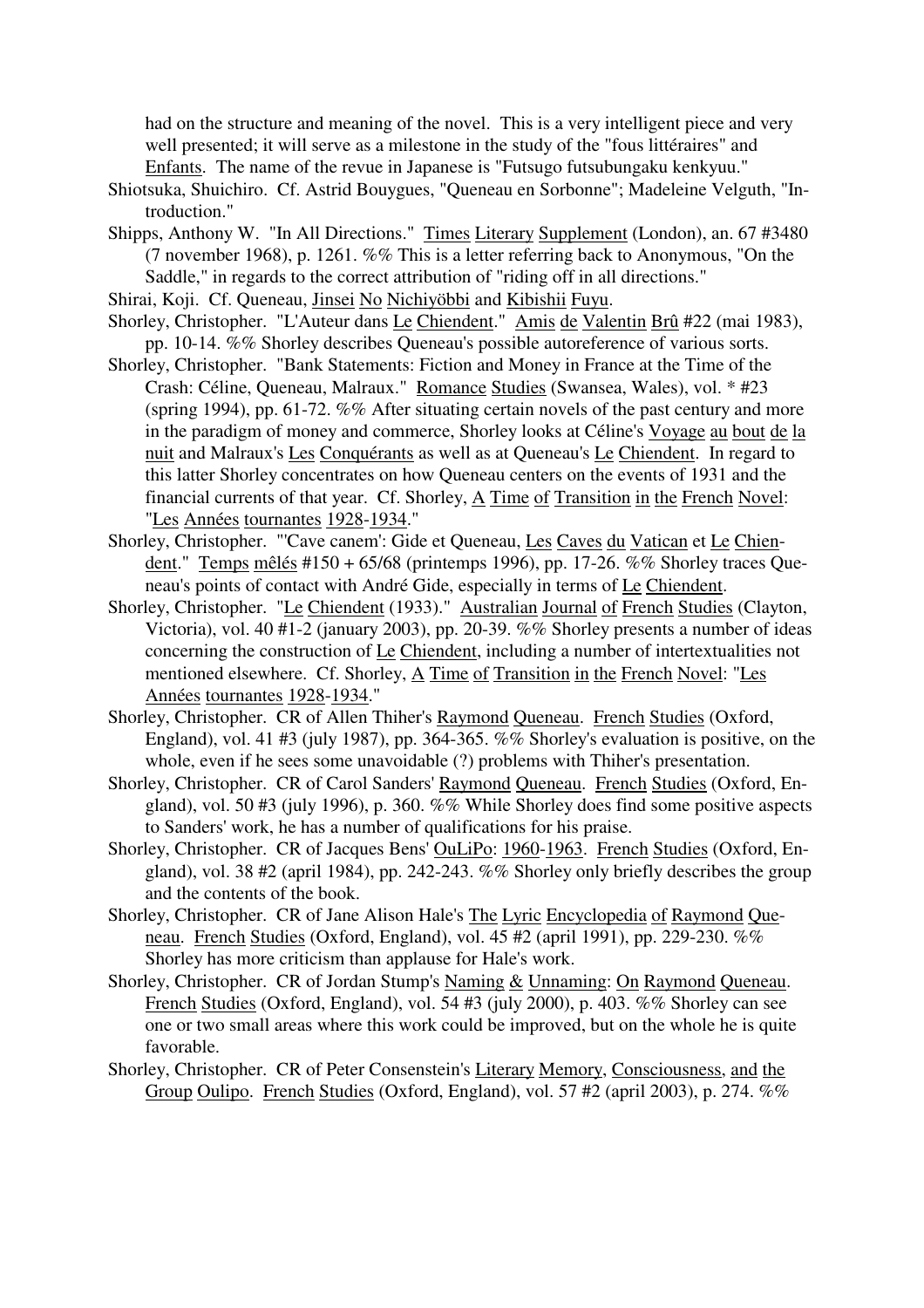Shorley has some fairly severe criticism of this work.

- Shorley, Christopher. CR of Raymond Queneau and André Blavier's Lettres croisées. French Studies (Oxford), vol. 43 #4 (october 1989), pp. 492-493. %% Shorley warms to a book which lets a great deal of light fall upon the rarely-seen personal life of Queneau.
- Shorley, Christopher. CR of Raymond Queneau (Prospice #8). French Studies (Oxford, England), vol. 35 #1 (january 1981), pp. 408-420.  $\%$ % Shorley passes the contents in review with a quick word for each entry.
- Shorley, Christopher. CR of Teresa Bridgeman's Queneau: Les Exercices de style. French Studies (Oxford, England), vol. 51 #3 (july 1997), pp. 351-352. %% Shorley gives a rather negative review.
- Shorley, Christopher. CR of Wolfgang Hillen's Raymond Queneau. Bibliographie des études sur l'homme et son oeuvre. French Studies (Oxford, England), vol. 39 #1 (january 1985), p. 110. %% Shorley shows appreciation for Hillen's bibliography, even though he is not happy about the alphabetical order employed.
- Shorley, Christopher. "Critical Approaches to Queneau's Fiction: A Consideration of Language, Form, Themes, and Values." Doctoral dissertation. Director P. C. Hoy. Oxford, 1977. %% Shorley seems to be saying that Queneau's texts are well understood only if analyzed on a number of levels at once.
- Shorley, Christopher. "Irish Mist." Temps mêlés #150 + 22/24 (avril 1984), pp. 50-54. %% This centers on mist and visual perception in Queneau, while also considering other things.
- Shorley, Christopher. "'L'Irruption de l'histoire': 6 February 1934 in the French Novel." Nottingham French Studies (Nottingham), vol. 30 #1 (spring 1991), pp. 56-71. %% Shorley briefly situates (p. 60) Les Enfants du Limon in the sociopolitical stream of French history of the early 30's. Cf. Shorley, A Time of Transition in the French Novel: "Les Années tournantes 1928-1934."
- Shorley, Christopher. "'Joindre le geste à la parole': Raymond Queneau and the Use of Nonverbal Communication." French Studies (Oxford, England), vol. 35 #4 (october 1981), pp. 408-420. %% Shorley considers how Queneau uses gestures and body movement to complete his characters' spoken communication.
- Shorley, Christopher. "Queneau et L'(es) étranger(s)." Temps mêlés #150 + 20/21 (septembre 1983), pp. 49-60. %% Shorley looks at foreigners in Queneau's works.
- Shorley, Christopher. "Queneau, l'argent et les valeurs." Temps mêlés #150 + 33/36 (juillet 1987), pp. 155-167. %% Shorley discusses money as an important element in several of Queneau's novels.
- Shorley, Christopher. "Queneau, Raymond 1903-1976." In Makers of Modern Culture. Ed. Justin Wintle. London: Routledge & Kegan Paul, 1981, p. 428. %% Shorley provides a synopsis of Queneau's life and works, then proceeds to consider his "enriching the possibilities of literary discourse" and how he contributed to a general advance in the thought and culture of the West. Queneau is also mentioned in this volume under Alain Resnais (p. 441) and Alain Robbe-Grillet (pp. 446-447).
- Shorley, Christopher. Queneau's Fiction. New York: Cambridge University Press, 1985. %% Cf. John Cruickshank, CR of Christopher Shorley's Queneau's Fiction; Inez Hedges, CR of Christopher Shorley's Queneau's Fiction; Ann Jefferson, "Peeling Back the Layers"; Mor-ton P. Levitt, CR of Christopher Shorley's Queneau's Fiction: An Introductory Study;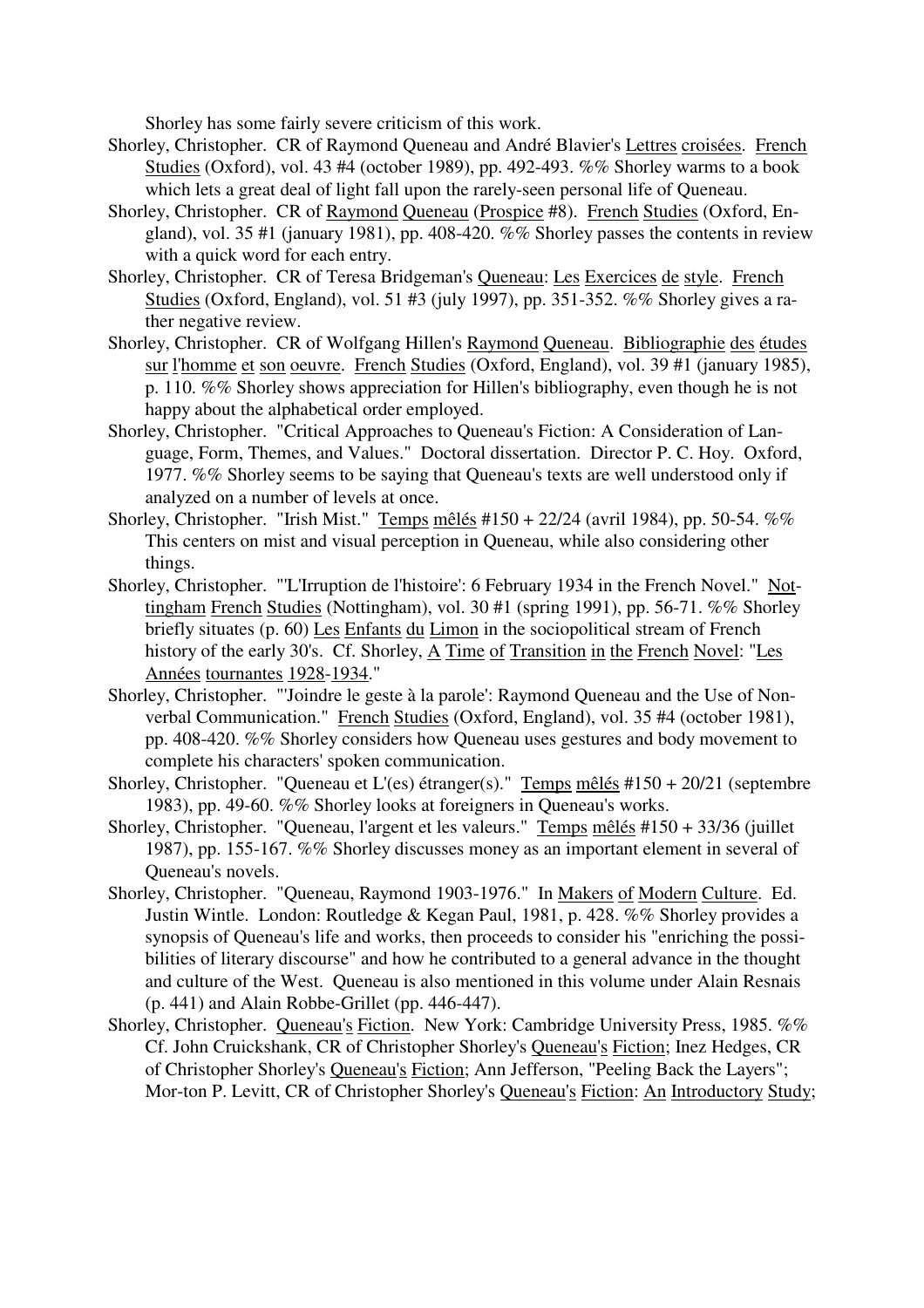Mi-chal Mrozowicki, "D'un 'Récit de rêve' à 'Des Récits de rêve à foison' --- Les Ecrits brefs en prose de Raymond Queneau," p. 122; Stephen Noreiko, CR of Christopher Shorley's Queneau's Fiction; Jean Queval, "Shorley chez Queneau"; Carol Sanders, CR of Chris-topher Shorley's Queneau's Fiction; Edmund Smyth, CR of Christopher Shorley's Que- neau's Fiction; Allen Thiher, CR of Christopher Shorley's Queneau's Fiction; Philip Thody, CR of Christopher Shorley's Queneau's Fiction; Constantin Toloudis, CR of Christopher Shorley's Queneau's Fiction: An Introductory Study.

- Shorley, Christopher. A Time of Transition in the French Novel: "Les Années tournantes 1928-1934." Pref. David Walker. Lewiston, New York: The Edwin Mellen Press, 2006). %% Shorley offers a citation from Queneau's "Lectures pour un Front" about the change in the French novel around 1930 (p. 15); carefully notes the relatively common use of popular language in novels before and during this period (pp. 56-61); describes the commercial elements threaded through the text of Le Chiendent (pp. 90-94); mentions how the Journal intime de Sally Mara and Les Enfants du Limon reflect the social questions of this time (pp. 146-147); considers the cinematic aspects of Le Chiendent (pp. 213-215); spells out the influence of detective novels on Queneau during this period (p. 229); and calls our attention to the effect of the quality of writing in Le Chiendent on Perec and Roubaud as well as ending his text with a revelatory citation of a passage from Les Enfants du Limon (pp. 244-245). Most notably, Shorley reflects in some detail on how Le Chiendent em-bodies many of the concerns of the world but especially of French society of this time: the perception of time, work, space (especially Paris), identity, meaning, etc. (pp. 182-204). Shorley is also mentions Queneau on pp. v, 37, 73-74, 98- 99, 140, 220, and 233. Shorley provides tables for the seven years in question which compare current events, French fic-tion/prose, other French culture/polemic items, and outside culture (pp. 247-253). This work includes chapters already published under the titles "Bank Statements: Fiction and Money in France at the Time of the Crash: Céline, Queneau, Malraux"; "Le Chiendent (1933)"; and "'L'Irruption de l'histoire': 6 February 1934 in the French Novel."
- Shorley, Christopher. Cf. David Andrew Hill, "Working With Literature: A Selective Study of Raymond Queneau's Novels."
- Short, Robert S. "The Politics of Surrealism, 1920-36." Journal of Contemporary History (London), vol. 1 #2 (\* 1966), pp. 3-25. %% Short mentions Queneau twice, merely including him in lists, but the article itself is an extremely worthwhile look at early surrealism from the viewpoint of their political involvement.
- Shrapnel, Norman. "Documentary Fiction." The Guardian (Manchester), an. \* #35445 (17 june 1960), p. 7. %% Shrapnel is brief, positive, and likes Barbara Wright's translation of Zazie.
- Shrapnel, Norman. "Documentary Fiction and Real Life." Manchester Guardian Weekly (Manchester, England), vol. 82 #25 (23 june 1960), p. 11. %% This is almost exactly the same as "Documentary Fiction," missing only a few sentences which do not touch on Queneau.
- Shrimpton, Nicholas. "Castrations." New Statesman (London), vol. 106 #2607 (6 march 1981), p. 22. %% Shrimpton finds We Always Treat Women Too Well to be an unsuccessful literary joke but admires Barbara Wright's translation.
- Shulevitz, Judith. "Gazing into a Penholder." The New York Times (New York), vol. 90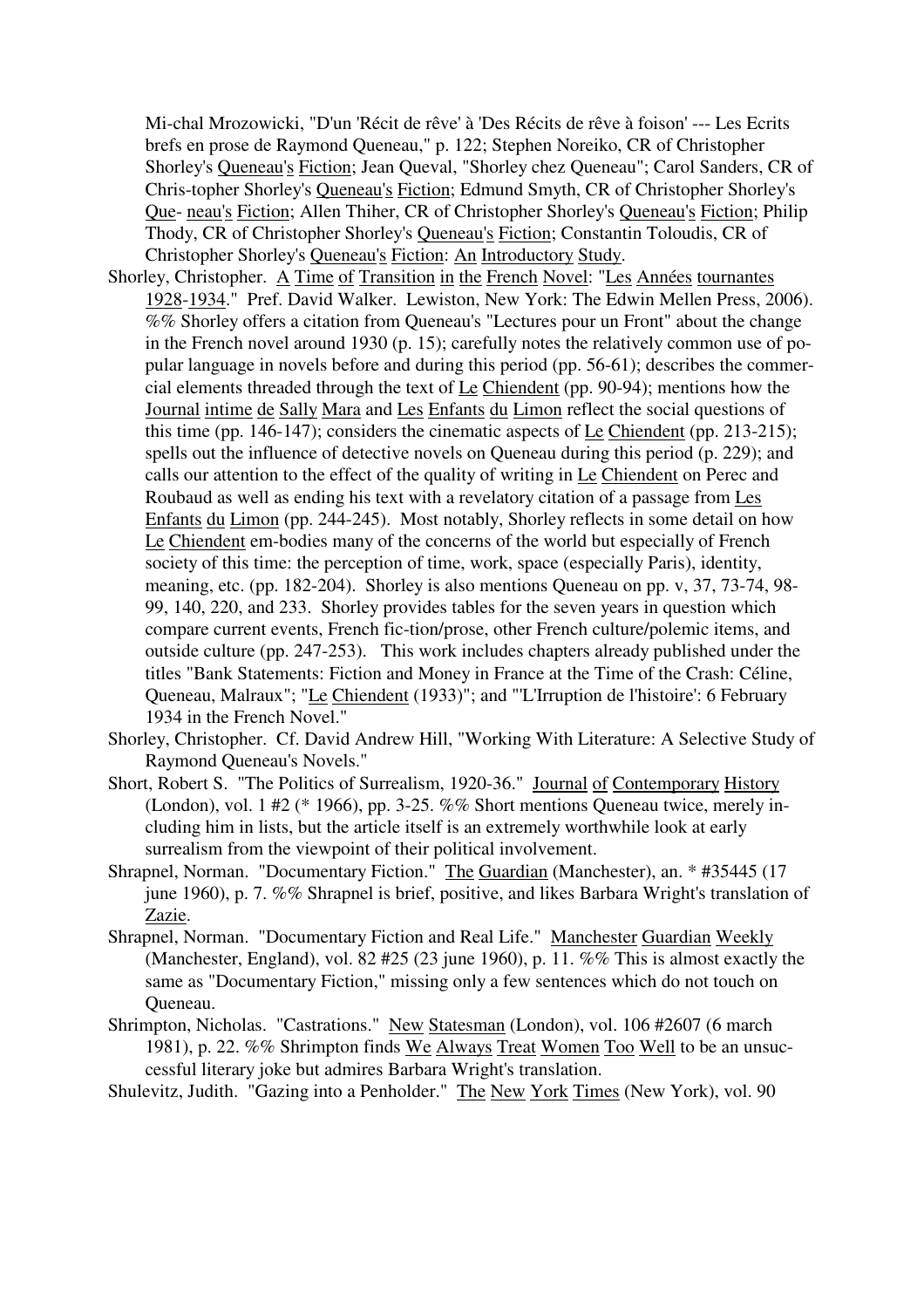#51703 (25 march 2001), "New York Times Book Review," p. 31. %% Shulevitz reviews Mark Ford's biography of Raymond Roussel, and in her introduction she refers to "the inexplicable mathematical games of Raymond Queneau."

- Shumway, Loren. "The Intelligibility of Literary Signs." Semiotica (The Hague), vol. 33 #3/4 (\* 1981), pp. 307-335. %% Shumway merely mentions (p. 322) Michael Riffaterre's use of Chien à la mandoline: "Héraldique" as an example in his Semiotics of Poetry.
- Shurr, Claude. Cf. Queneau, Pierrot mon ami.
- Shuttleworth, Martin. "New Novels." Punch (London), vol. 252 #6597 (15 february 1967), p. 246. %% Shuttleworth likes both Les Fleurs bleues and Between Blue and Blue, the trans-lation done by Barbara Wright.
- Sica, Alan. CR of Walter Redfern's Puns. American Journal of Sociology (Chicago), vol. 93 #6 (may 1988), pp. 1550-1552. %% Sica likes Redfern's work a great deal but barely mentions Queneau.
- Siclier, Jacques. Le Cinéma français. Vol. I. Paris: Editions Ramsay, 1990. %% Pages 61, 145, 187-188, and 234-235 speak respectively about Queneau's being "membre d'honneur" of the group founding the cinema club "Objectif 49," La Mort en ce jardin, Zazie dans le métro, Chant du styrène, Un Couple, Le Dimanche de la vie, and Godard's characters as resembling Queneau's.
- Siclier, Jacques. "La Force des rêves." Le Monde (Paris), an. 54 #16699 (4 octobre 1998), "Télévision - Radio - Multimédia," p. 22. %% Siclier presents the third film version of Peter Ibbetson (1935), which starred Gary Cooper, and gives some background.
- Siclier, Jacques. "Gérard Philipe arraché à sa théâtralité." Le Monde (Paris), an. 46 #13872 (3 septembre 1989), "Radio - Télévision," p. 9. %% Siclier has some interesting words on the creation of René Clément's Monsieur Ripois.
- Siclier, Jacques. "Monsieur Ripois." Télérama (Paris), vol. \* #2291 (8 décembre 1993), p. 158. %% Siclier's review is rather refreshing.
- Siclier, Jacques. "Sacré Mocky!" Le Monde (Paris), an. 52 #15864 (28 janvier 1996), "Télévision - Radio -Multimédia," p. 25. %% Siclier provides a rather interesting look at the subject of Jean-Pierre Mocky's "Un Couple" and the difficulties he had in getting it accepted.
- Siclier, Jacques. "Zazie dans le métro." Le Monde (Paris), an. 52 #15846 (7 janvier 1996), "Radio - Télévision," p. 4. %% Siclier gives a brief summary of the film for the television section of the paper.
- Sieburg, Friedrich. "Vom Zauberstab zum Knotenstock." Frankfurter Allgemeine Zeitung (Frankfurt-am-Main), an. \* #143 (24 junii 1961), "Literaturblatt," p. 57. %% CR of Ludwig Harig and Eugen Helmlé's German translation of Stilübungen Autobus S
- Sieburg, Friedrich. "Vom Zauberstab zum Knotenstock." In Friedrich Sieburg zur Literatur, 1957-1963. Ed. Fritz J. Raddatz. Stuttgart: Deutsche Verlags-Anstalt, 1981, pp. 223- 227. %% This is a simple reprint of the original article.
- Siepe, Hans T. "Texttypologische Merkmale. Queneaus Traumberichte." In his Der Leser des Surrealismus. Untersuchungen zur Kommunikations ästhetik. Stuttgart: Klett-Cotta, 1977, pp. 129-134. %% The reference to "#73" on p. 129 is to Queneau's "Des Récits de rêve à foison" in the Cahiers du chemin (octobre 1973), pp. ii-ix.
- Sigaux, Gilbert. "Un Divertissement." Preuves (Paris), an. 9 #97 (mars 1959), pp. 95-96. %% Sigaux's review of Zazie dans le métro is positive and rather better than the usual fare.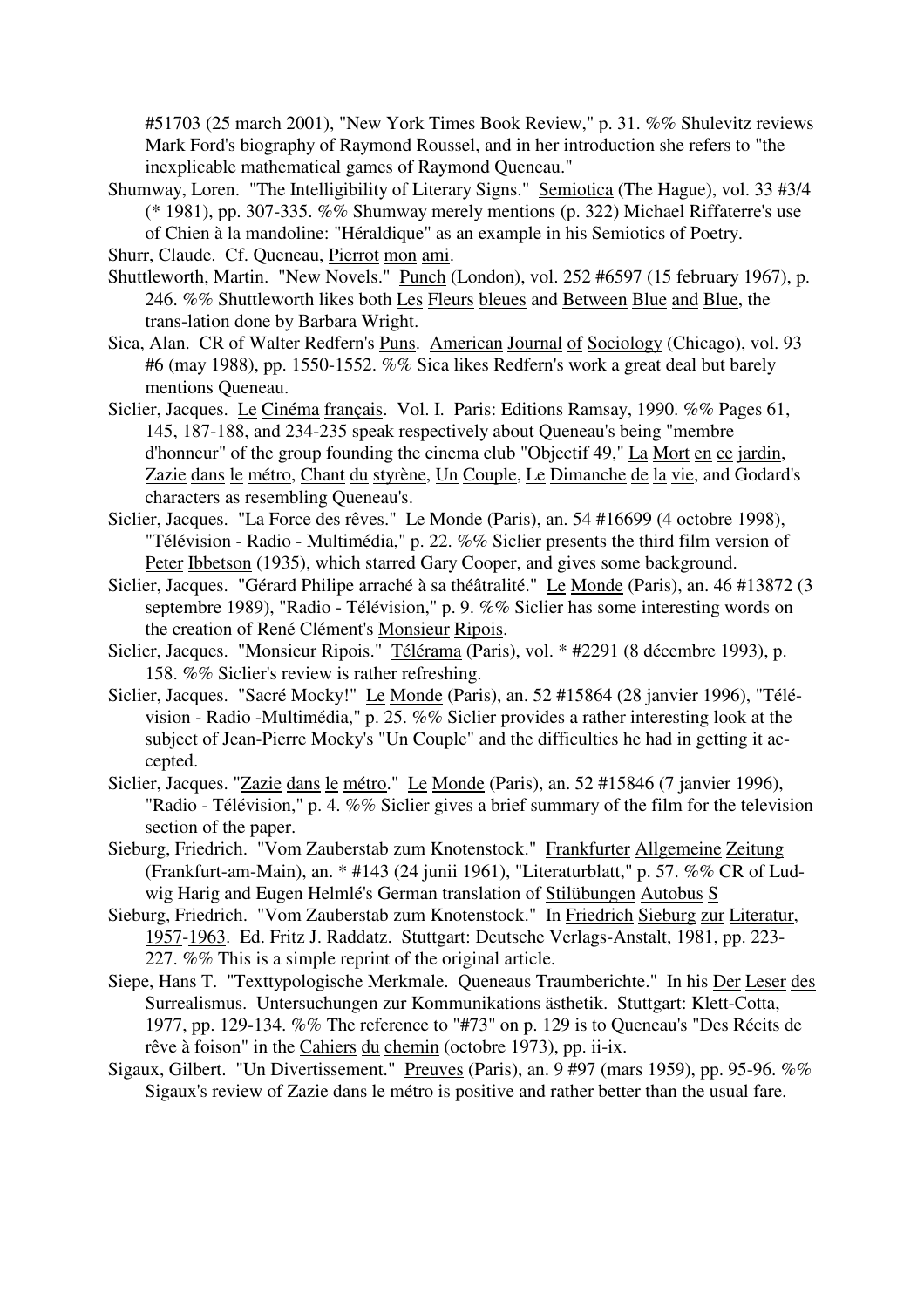- Sigaux, Gilbert. "Une Oeuvre, un portrait: Raymond Queneau." Rencontre (Lausanne), an. \* #10 (août 1962), pp. 57-60. %% This is just a rather general article on Queneau in a short-lived literary mag put out by "Editions Rencontre" of Lausanne.
- Sigaux, Gilbert. Cf. Queneau, Preface to Oeuvres complètes de Mac Orlan.

Sigg, Ivan. Cf. Anonymous, "Les Inconnus de la rentrée."

- Signac, Marcel. "La Chapelle des princes poldèves." Ecrits de Paris (Paris), vol. \* #298 (décembre 1970), pp. 72-80. %% Signac describes the origin and history of a memorial chapel dedicated to Ferdinand-Philippe, the son of Louis-Philippe. It became the "chapelle des princes poldèves" of Pierrot mon ami. Cf. Jean Datain, "Aspects du comique de sono-rité"; Dominique Allan Michaud, "La Chapelle muséale du Duc d'Orléans."
- Sigoda, Pascal. "Alexandre Vialatte: Le Temps d'un pique-nique avec Père Ubu et deux satrapes." Monitoires du cymbalum pataphysicum #8 (15 juin 1988), pp. 29-39. %% Pages 35-38 treat of Vialatte's statements about Queneau in general and in regard to certain of Queneau's works.
- Sigoda, Pascal. Cf. Petrus Batselier, "Alexandre Vialatte le temps d'un pique-nique avec Père Ubu et trois satrapes."
- Sigolsed, Erdna. Cf. Astrid Bouygues, "Comptes rendus de spectacles"; Astrid Bouygues and Erdna Sigolsed, "Raymond, Katya, Vincent et les autres (en exercice)."
- Siivonen, Leena. "Une Idée pour un exercice écrit." La Flèche (Helsinki), vol. \* #9 (février 1985), pp. 40-44. %% Siivonen describes her use of the Exercices de style to teach French composition.
- Silber, Martine. "J'aime bien avoir la bibliothèque d'un type de 1890." Le Monde (Paris), an. 56 #17342 (27 octobre 2000), "Le Monde des livres," p. ii. %% Silber reviews the Autobiographie d'un lecteur by Pierre Dumayet and mentions Queneau twice without any notable significance.
- Silingardi, Germana. Cf. Umberto Eco, "La Traduction de Les Exercices de style de Raymond Queneau."
- da Silva, Clarisse Ferreira. "Explication d'un disque en vue d'une classe de conversation." Le Français dans le monde (Paris), an. 4 #32 (avril-mai 1965), pp. 30-34. %% This contains an extract from Queneau's "Babillage des carolingiens," which also appears on a 33 rpm record included with this issue (Sonofrance 6).
- Simatos, Isabelle. "La Rhétorique de Dédale." Amis de Valentin Brû #15 (15 mai 1981), pp. 43-45. %% This is on Queneau's use of words in Le Vol d'Icare.
- Simatos, Isabelle. "La Rhétorique de Dédale. Technique et fantaisie verbale de R. Queneau dans Le Vol d'Icare." Mémoire de maîtrise. Directeur Pierre Larthomas. Paris: Université de Paris IV (Sorbonne), 1980. %% Simatos looks at language as regards words, phrases, sentences, the novel's structure, and the "fiction" which derives from all of this.
- Simenon, Georges. Cf. Alban Cerisier, "Queneau, éditeur"; Stanley Eskin, Simenon: Une Biographie; Pierre Hebey, ed., Album Georges Simenon; Michel Lemoine, Simenon. Ecrire l'homme; Jean-Michel Pochet, "Georges Simenon et Raymond Queneau"; Queneau, "Simenon: Ses Débuts, ses projets, son oeuvre"; Derek Schilling, "Le Chiendent entre histoire et fiction, ou Les Parfaits Banlieusards de Raymond Queneau," p.45; René Tavernier, "Si-menon est-il notre plus grand romancier?"
- Simeone, Nigel. "Messiaen and the Concerts de la Pléiade: 'A Kind of Clandestine Revenge against the Occupation'." Music & Letters (Oxford ), vol. 81 #4 (november 2000), pp.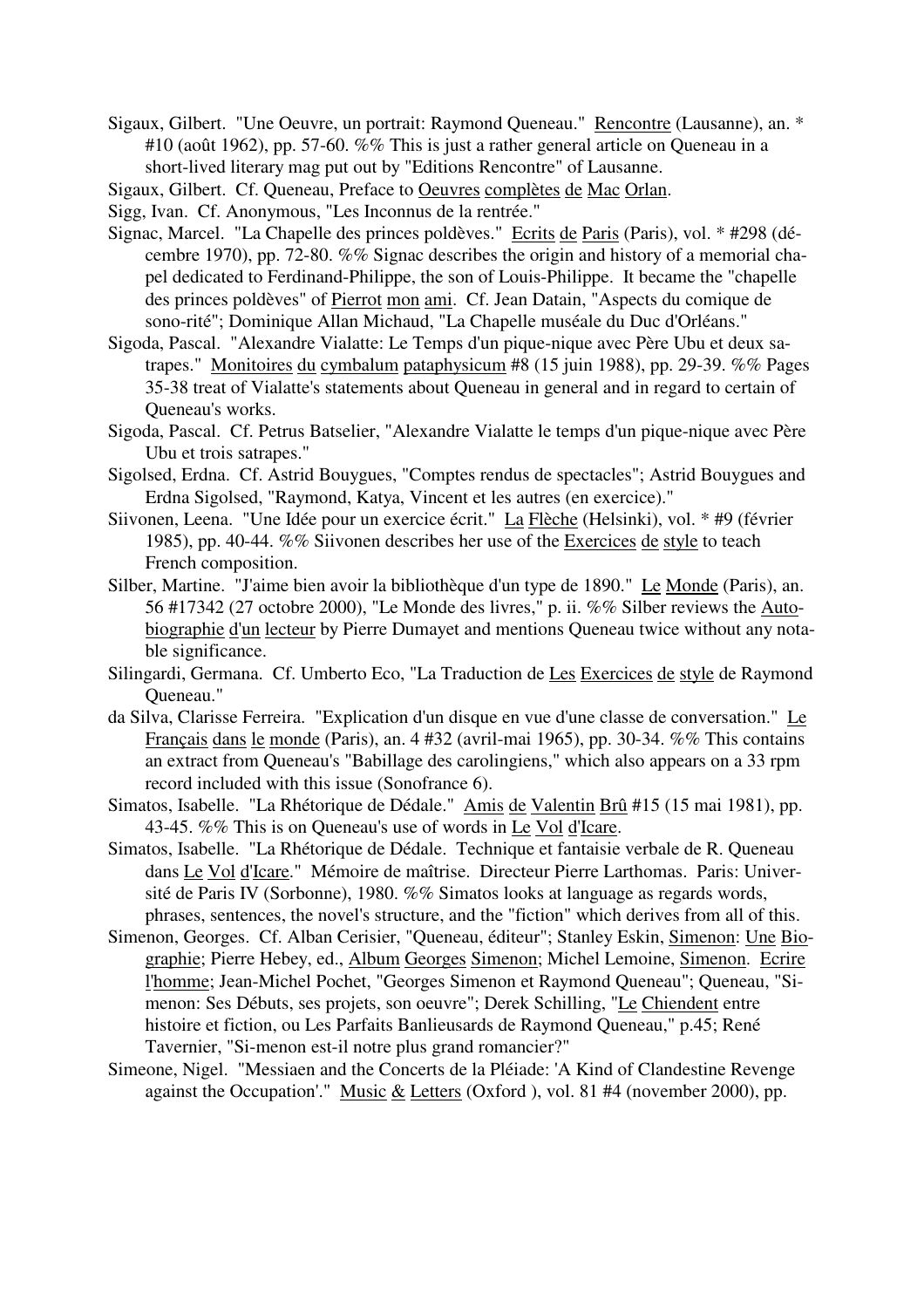551-584. %% Simeone describes the origin and history of these concerts; he names Queneau (p. 561) as present at the concert of 10 may 1943. Much of the background for this article comes from Denise Tual; Simeone briefly outlines her career and involvement with these concerts (p. 551).

- Simon, Claude. Cf. Taban Elahi, "Réalité, déception, narcissisme dans Les Fleurs bleues de Raymond Queneau et Histoire de Claude Simon"; Michel Lécureur, Raymond Queneau, p. 327.
- Simon, Jan. CR of L'Instant fatal. Formes et couleurs (Lausanne), an. 11 #1 (\* 1949), no pages. %% Simon really likes Queneau's poetry, even if the eggheads don't. This is about 45 pages from the end.
- Simon, John K. CR of Jean Bloch-Michel's Le Présent de l'indicatif: Essai sur le nouveau roman. Modern Language Notes (Baltimore), vol. 80 #3 (may 1965), pp. 422-425. %% Simon just names Queneau once (p. 425).
- Simon, John K. Modern French Criticism. Chicago: University of Chicago Press, 1972. %% Simon just names Queneau a number of times (pp. 109, 157, 171, 172, 332, and 336).
- Simon, John K. Cf. Michael Beaujour, "Eros and Nonsense: Georges Bataille"; Alvin Eustis, "The Paradoxes of Language: Jean Paulhan."
- Simon, Yoland. Cf. Gilles Boulan, Gildas Bourdet, Claude Confortès, Joseph Danan, David Lemahieu, Christian Palustran, Yoland Simon, and Stéphanie Tesson. Queneau que si!
- Simone, Franco. Cf. Jean-Claude Margolin, "Signification et fonction du concept de translatio studii dans la pensée et l'oeuvre de Franco Simone."
- Simonin, Albert. Cf. Jean-François Devay, "Henni soit qui mal y pense."
- Simonin, Anne. Les Editions de Minuit: 1942-1955. Paris: IMEC, 1994. %% The passages in which Simonin mentions Queneau give some idea of Queneau's work in the publishing world in the years spanning the end of the war, especially in regard to collaboration with the Germans. She indicates his work on the "comité d'épuration" of the CNE and recounts how he gave a helping hand to the Editions de Minuit. Cf. the entry under "Comité national des écrivains."
- Simonnet, Claude. "Note sur la genèse du Chiendent." Europe (Paris), an. 61 #650-651 (juinjuillet 1983), pp. 44-46. %% Simonnet discusses the non-realization of Queneau's idea of making this novel a translation of Descartes' Discours de la méthode. Cf. Queneau, "Errata."
- Simonnet, Claude. "Note sur Les Enfants du Limon." In Raymond Queneau. Cahier de l'Herne #29. Ed. Andrée Bergens. Paris: Editions de l'Herne, 1975, pp. 192-194. %% Simonnet compares the Encyclopédie des sciences inexactes with the novel in which it ap-pears. This article reappeared in the 1999 edition. Cf. Alain Calame, "Raymond Queneau, quadrateur," who demurs.
- Simonnet, Claude. "L'Oeuvre romanesque de Raymond Queneau." Libertés (Paris), an. \* #55 (15 décembre 1944), p. 4. %% Simonnet considers Queneau's novel writing in some depth, with concentration on Pierrot mon ami. Cf. Astrid Bouygues and Daniel Delbreil, "Claude Simonnet face à l'homme Raymond Queneau," pp. 23-24; Paul Morelle, "Raymond Queneau 44."
- Simonnet, Claude. "La Parodie et le thème de 'Hamlet' chez Raymond Queneau." Les Lettres nouvelles (Paris), an. 7 #34 (16 décembre 1959), pp. 12-17. %% Simonnet treats these two topics almost entirely separately. Cf. Astrid Bouygues and Daniel Delbreil, "Claude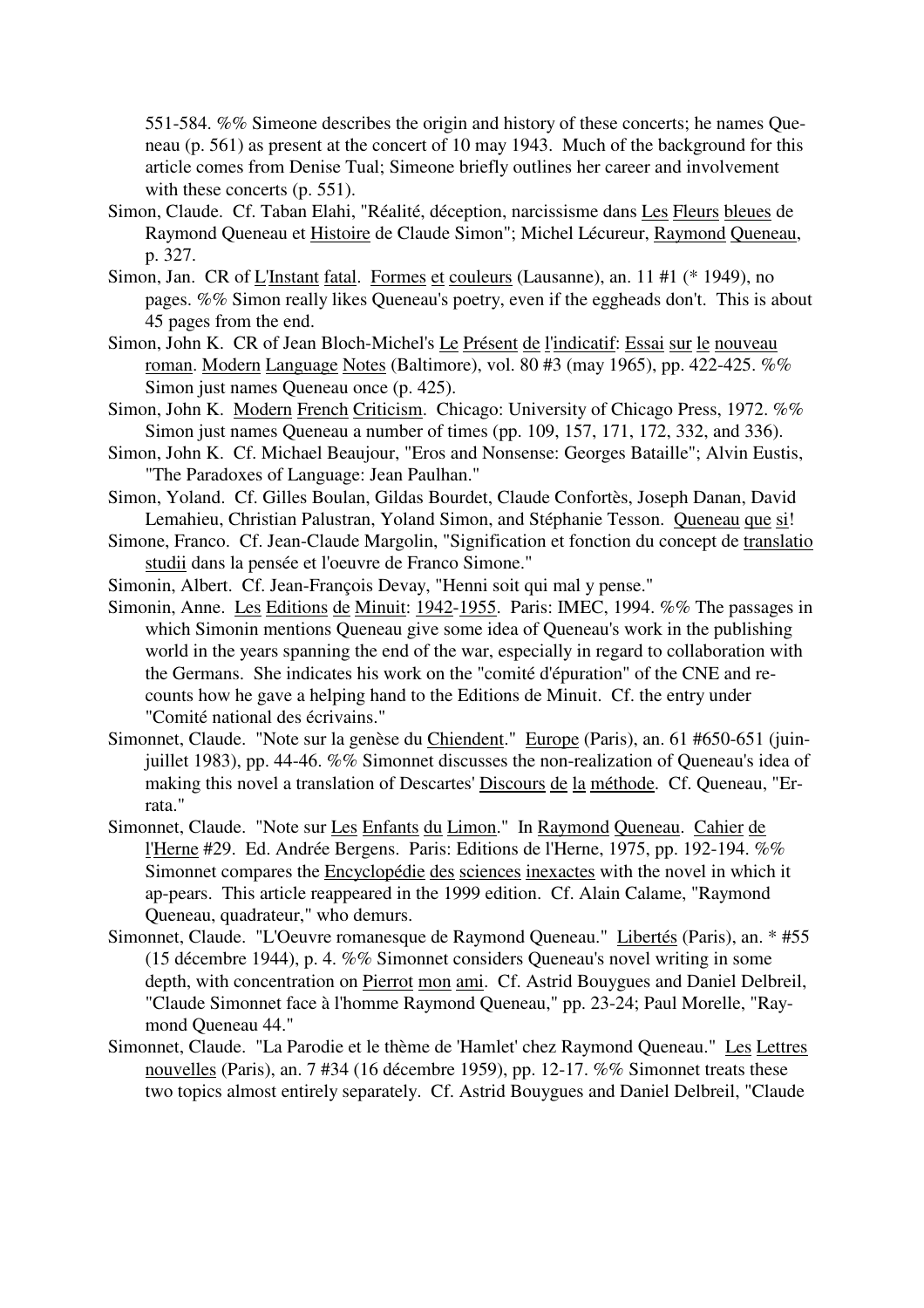Simonnet face à l'homme Raymond Queneau," pp. 41-43; Robert W. Dent, "Books and Articles Relating to Shakespeare."

- Simonnet, Claude. "La Parodie et le thème de 'Hamlet' chez Raymond Queneau." Cahiers Raymond Queneau #1 (juillet 1986), pp. 70-77. %% Cf. Queneau and André Blavier, Lettres croisées 1949-1976, p. 149.
- Simonnet, Claude. Queneau déchiffré: Notes sur "le Chiendent." Dossiers des "Lettres nouvelles." Paris: Julliard, 1962. %% Simonnet discusses a number of aspects of Le Chiendent, with many references to other parts of Queneau's life and work. This work must be considered a landmark. Alain Calame, "Le Chiendent: Des mythes à la structure" is an extremely valuable complement to this work. Cf. Anonymous, "Legacies of a Surrealist Childhood," "Vient de paraître," and "Voilà 20 ans que j'épluche le même oignon"; Jean-Louis Bory, "Contre-expertise"; Astrid Bouygues, "Bouphonneries"; Astrid Bouygues and Daniel Delbreil, "Claude Simonnet face à l'homme Raymond Queneau," pp. 41-47 and 51, and "Claude Simonnet face à l'oeuvre de Raymond Queneau," pp. 65, 70, and 71; Claude Debon, "Lire Queneau: Entrer dans le labyrinthe?"; Pierre Descargues, "Un Burlesque que l'on ne saurait comprendre sans avoir lu Platon. Queneau, philosophe gnostique? On découvre une soeur à Zazie: Sally Mara"; F. F., "Queneau déchiffré par Claude Simonnet"; Jean Fayard, "Le Petit Exégète"; Paul Gayot, "Disparitions, escamotages et prestidigita-tions dans Le Chiendent"; Pascal Herlem, "Des Ellipses à foison. Note à propos de l'oeu-vre de Raymond Queneau"; Raymond Jean, "De Kenorémon à Marassali. Les Profon-deurs d'un humoriste"; Stuart L. Johnston, CR of Claude Simonnet's Queneau déchiffré; Claude Mauriac, "Queneau déchiffré: Un Essai de Claude Simonnet"; André Miguel, CR of Claude Simonnet's Queneau déchiffré; Gérard Mordillat, "Queneau dans le Queneau"; Benoît Peeters, "Echafaudages"; Pascal Pia, "M. Queneau et la manière de s'en servir"; Queneau, Journaux (1914-1965), p. 1115; Queneau and André Blavier, Lettres croisées 1949-1976, p. 187; Derek Schilling, "Le Chiendent entre histoire et fiction, ou Les Parfaits Banlieusards de Raymond Queneau"; Shuichiro Shiotsuka, "Les Démarches paranoïdes dans Le Chiendent."
- Simonnet, Claude. Queneau déchiffré: Notes sur "le Chiendent." Genève / Paris: Slatkine, 1981.
- Simonnet, Claude. Queneau déchiffré: Notes sur "le Chiendent." Dossiers des "Lettres nouvelles." Paris: Julliard, 1981. %% Cf. Pierre Lepape, "Quand les mots poussent comme Le Chiendent"; Gérard Mordillat, "Queneau dans le Queneau."
- Simonnet, Claude. Radio interview with Queneau on the film version of Dimanche de la vie. Amis de Valentin Brû #16-17 (septembre 1981), pp. 43-45. %% Following this interview, Simonnet recounts a conversation he once had with Queneau regarding fortune-tellers. This is a reprint from Amis de Valentin Brû #4 (26 juin 1978).
- Simonnet, Claude. "Raymond Queneau: La Rhétorique." Critique (Paris), vol. 3 #13-14 (juinjuillet 1947), pp. 16-23. %% Simonnet's review of Bucoliques, Exercices de style, and "Pictogrammes" is a very early and serious analytical study. Cf. Astrid Bouygues and Daniel Delbreil, "Claude Simonnet face à l'homme Raymond Queneau," p. 25, and Astrid Bouygues and Daniel Delbreil, "Claude Simonnet face à l'oeuvre de Raymond Queneau," p. 76.
- Simonnet, Claude. "Time and Weather: Le Temps chez Queneau." Les Lettres nouvelles (Paris), an. 9 #7 (avril 1961), pp. 99-100. %% Simonnet's article concentrates somewhat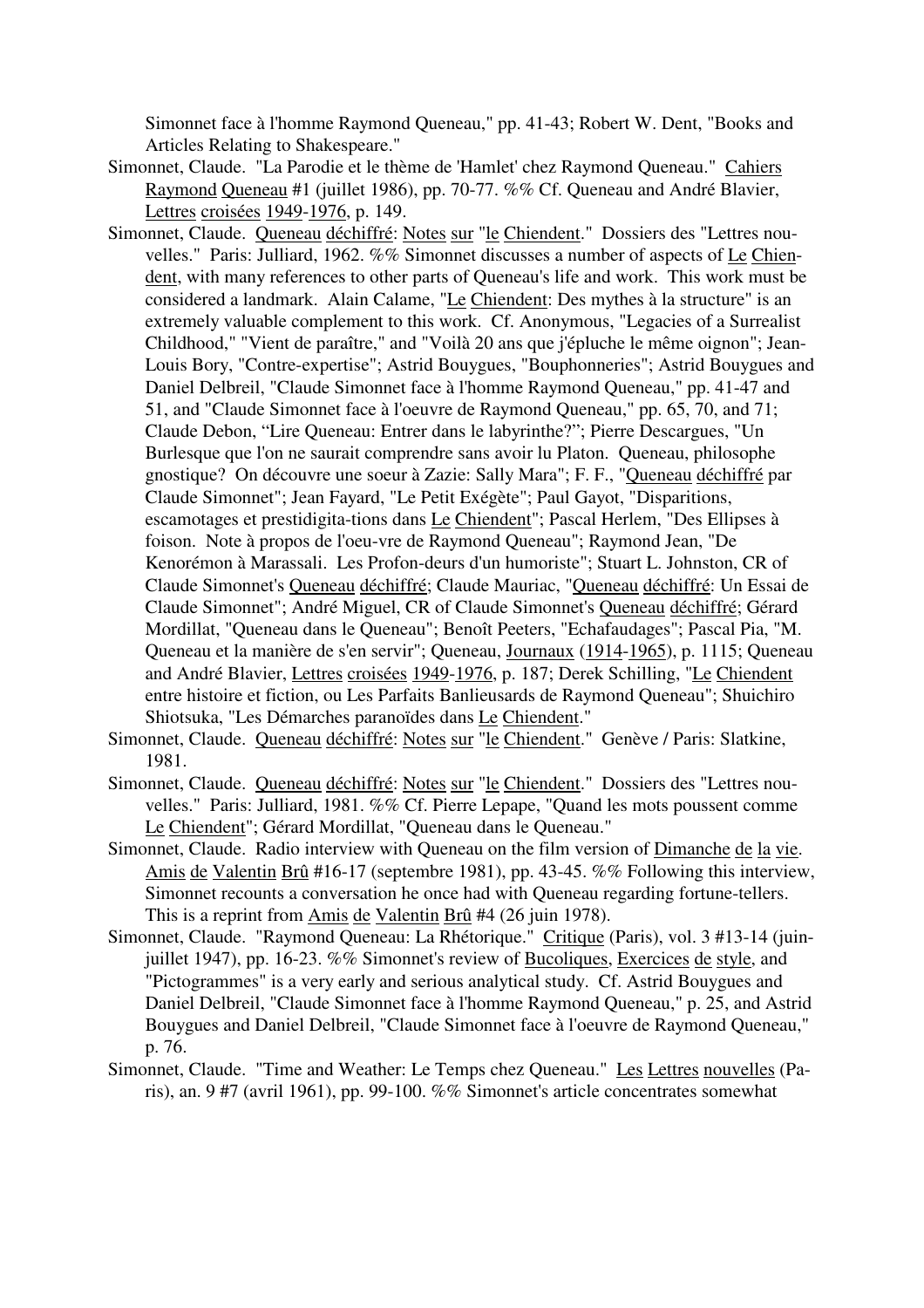more on the "weather" aspect than on the "time." Cf. Emile Lesaffre, "Le Temps dans Saint-Glinglin"; André Rousseaux, "Le Temps qui court et ses mystères."

Simonnet, Claude. "Time and Weather: Le Temps chez Queneau." Amis de Valentin Brû #32-

33 (mars 2004), pp. 87-95. %% This is the same text as in the original article, but Astrid Bouygues has added a short yet very helpful introduction. Cf. Bouygues, "Introduction."

- Simonnet, Claude, ed. Queneau et après. Rouen: Bibliothèque municipale, 1980. %% This is the catalogue for the exhibition. It is also Cahier des Amis de Valentin Brû #18 (décembre 1980).
- Simonnet, Claude. Cf. Anonymous, "Voilà vingt ans que j'épluche le même oignon"; Astrid Bouygues, "Introduction"; Astrid Bouygues and Daniel Delbreil, "Claude Simonnet face à l'homme Raymond Queneau" and "Claude Simonnet face à l'oeuvre de Raymond Queneau"; Jean-Marie Catonné, Queneau; Alban Cerisier, "Queneau, éditeur"; Maurice Nadeau, "Queneau"; Queneau and André Blavier, Lettres croisées 1949-1976, pp. 203 and 297; Constantin Toloudis, Rewriting Greece. Queneau and the Agony of Presence, pp. 71-72 and 103. Cf. also the section "Manuscripts" at the end of this bibliography.
- Simonnet, Jacques. Brother of Claude. Cf. Astrid Bouygues and Daniel Delbreil, "Claude Simonnet face à l'homme Raymond Queneau," pp. 53-54.
- Simsolo, Noël. Cf. Bertrand Tassou, "Les Enfants de Raymond."
- Sinclair, Iain. "Hopi Mean Time." London Review of Books (London), vol. 21 #6 (18 march 1999), pp. 9-11. %% This review of Eye of the Cricket by James Sallis just refers to the fact that it took Sallis several years to translate Saint-Glinglin into English.
- Siné. Cf. Queneau, Zazie dans le métro.
- Siniscalchi, Maria. Raymond Queneau o Della sdrammatizzazione del linguaggio. Napoli: Loffredo Editore, 1981. %% Siniscalchi looks at the function of language in Queneau's novels, especially in Zazie dans le métro.
- Siniscalchi, Maria, ed. Raymond Queneau, Enrico Baj: Lettere inedite. Quaderni della Facoltà

di scienze politiche (Università degli studi - Napoli), #18. Napoli: Giannini, 1983. %% Siniscalchi presents a solid introduction, the letters (april 1960 - may 1976), Queneau's "Baj" and "Picabaj et Bacasso," and biographical and bibliographical notes on each of these men. Cf. Massimo Mussini, ed., I Libri di Baj, for a reprinting of some of these letters with only slightly different comments on them, as well as a letter not reproduced here.

- Sipriot, Pierre. "'Je crains pas cette nuit, je crains pas le sommeil absolu': Queneau, jongleur, poète et philosophe." Le Figaro (Paris), an. \* #\* (26 october 1976), p. 32. %% This is just a tribute on the occasion of Queneau's death.
- Sire, Claude. "'Chouette soirée' pour Zazie." L'Aurore (Paris), an. 19 #5021 (28 octobre 1960), p. 8. %% Sire describes the opening night of the film Zazie dans le métro with comments by many of the people involved. Cf. M. M., "Paris prend sa première leçon de 'coco'"; Carmen Tessier, "Le Prince et la princesse Alexandre de Yougoslavie n'ont pas trouvé de places pour voir "Zazie dans le métro."
- Sire, Claude, and Raphaël Valensi. "Une Fillette de 13 ans divise Paris... et les critiques: Zazie." L'Aurore (Paris), an. 19 #5024 ( $1^{ier}$  novembre 1960), p. 6. %% The two authors hold a pro- and con- dialogue about Malle's film version of Zazie dans le métro.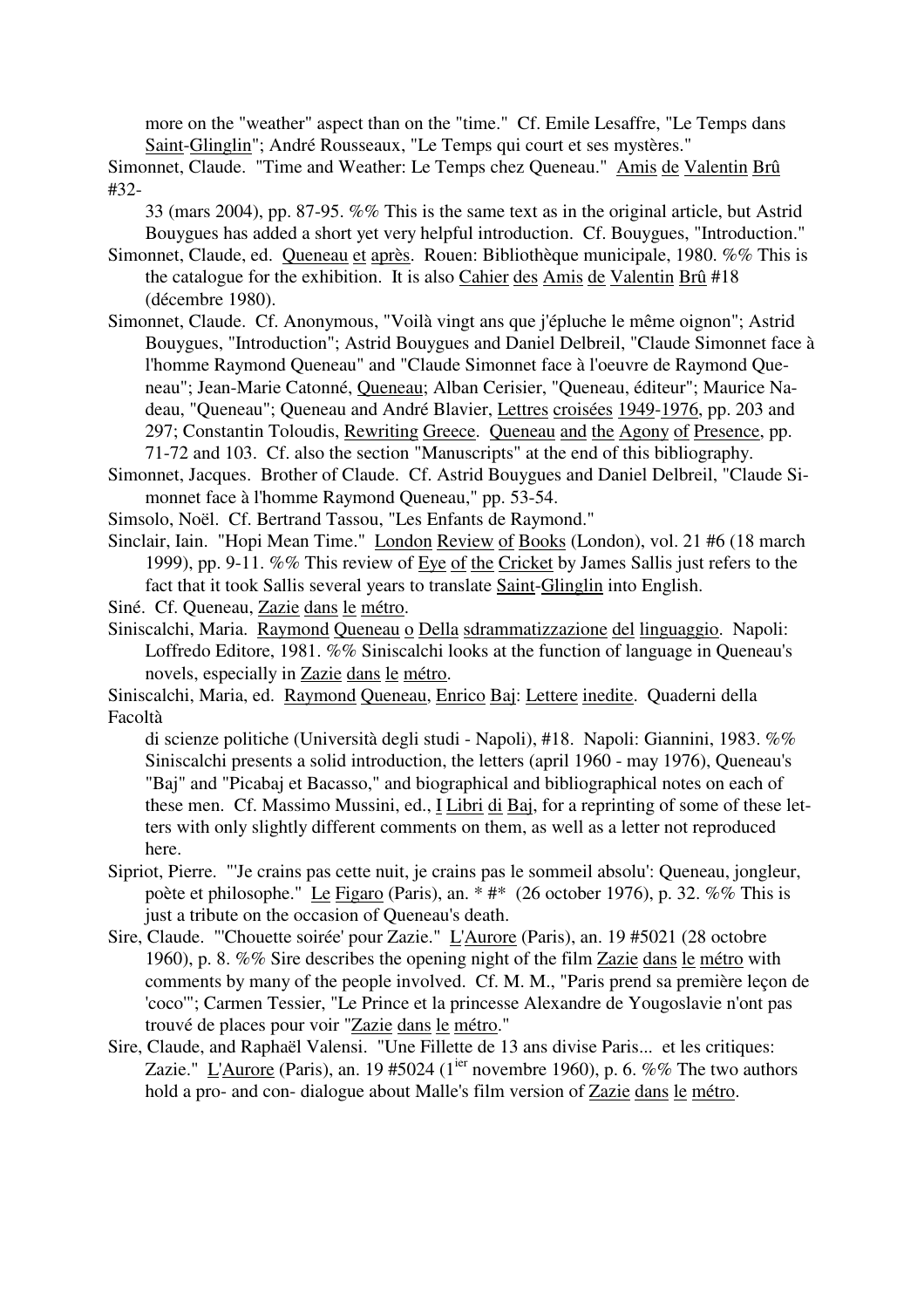Sirinelli, Jean-François. Cf. Pascal Ory and Jean-François Sirinelli, Les Intellectuels en France,

de l'Affaire Dreyfus à nos jours.

- Sirvent, Michel. "Blanc, coupe, énigme: 'Auto(bio)graphies'." Littérature (Paris), vol. \* #98 (mai 1995), pp. 3-23. %% Sirvent only refers (p. 13, note 36) to Queneau's statement that all fiction is either an Odyssey or an Iliad (Preface to Bouvard et Pécuchet, in Bâtons, chiffres et lettres).
- Sirvent, Michel. "Le Moule et l'empreinte: L'Infrastructure ternaire dans Madame Bovary." Romanic Review (New York), vol. 91 #1-2 (january-march 2000), pp. 31-60. %% Sirvent refers (pp. 57-58) to Queneau's interest in the sextine and to his desire to structure his novels, especially Le Chiendent, Gueule de Pierre, and Les Derniers Jours.
- Skelton, Robin. Cf. Alan Clodd and Robin Skelton, ed., David Gascoyne: Selected Verse Translations.
- Skoumal, Aloys. Cf. Queneau, Tuhá zima.
- Slack, Anne. "Le Coin du pédagogue." French Review (Champaign, Illinois), vol. 48 #6 (may 1975), pp. 1032-1035. %% Slack selects lines from Jean Datain's "Audaces verbales de l'humour" which refer especially to Queneau's works (pp. 1032-1033).
- Slakta, Denis. "Le Français et le chinook." Le Monde (Paris), an. 47 #14026 (2 mars 1990), "Livres - Idées," p. 32. %% Slakta does not directly refer to Queneau's "Connaissez-vous le chinook?" by name, but his ideas are clearly in evidence in this article on the differences between formal or official language on the one hand and, on the other, the language actu-ally spoken or used both in France and in Czechoslovakia.
- Slakta, Denis. "La Mue du Petit Robert." Le Monde (Paris), an. 50 #15116 (3 septembre 1993), "Le Monde des livres," p. 27. %% Slakta cites a line from Queneau which appears in the new edition of the Petit Robert.
- Slater, Catherine. Cf. Marina Yaguello, Lunatic Lovers of Language: Imaginary Languages and Their Inventors.
- Slatka, M. Cf. Joseph Danan, "Poétique du Chiendent de Raymond Queneau."
- Slocombe, George. "Reviews of New Books." New York Herald Tribune (Paris), an. \* #\* (12 march 1952), p. 5. %% The author gives a rather interesting anglo-saxophone view of Le Dimanche de la vie. Notice that this is indeed the title on the newspaper's front page, but beneath the title it clearly states "The European edition published daily in Paris," which might lead a catalogue into listing it as the International Herald Tribune instead.
- Slonim, Marc. "European Notebook: Winners and Losers." The New York Times (New York), vol. 118 #40538 (19 january 1969), "Book Review," p. 35. %% Slonim gives a short but positive look at Le Vol d'Icare in the original French in a review of the previous year's French novels.
- Slonim, Marc. "In Paris They're Reading..." The New York Times, vol. 106 #36394 (15 september 1957), "Book Review," pp. 5 and  $\overline{28. \% \% }$  This contains some comments by Queneau on the new French literary left.
- Slooter, Hans. "Vorwoord." In Les Cent Mille Milliards de poèmes. The Hague: Private printing, 1986, pp. 1-2.
- Slote, Sam. "'Odd's Without Ends': Raymond Queneau and the Twisted Language of the Wake." In James Joyce: The Study of Languages. Ed. Dirk Van Hulle. Intros. Dirk Van Hulle and Geert Lernout. Bruxelles: Peter Lang, 2002, pp. 23-35. %% Despite the title,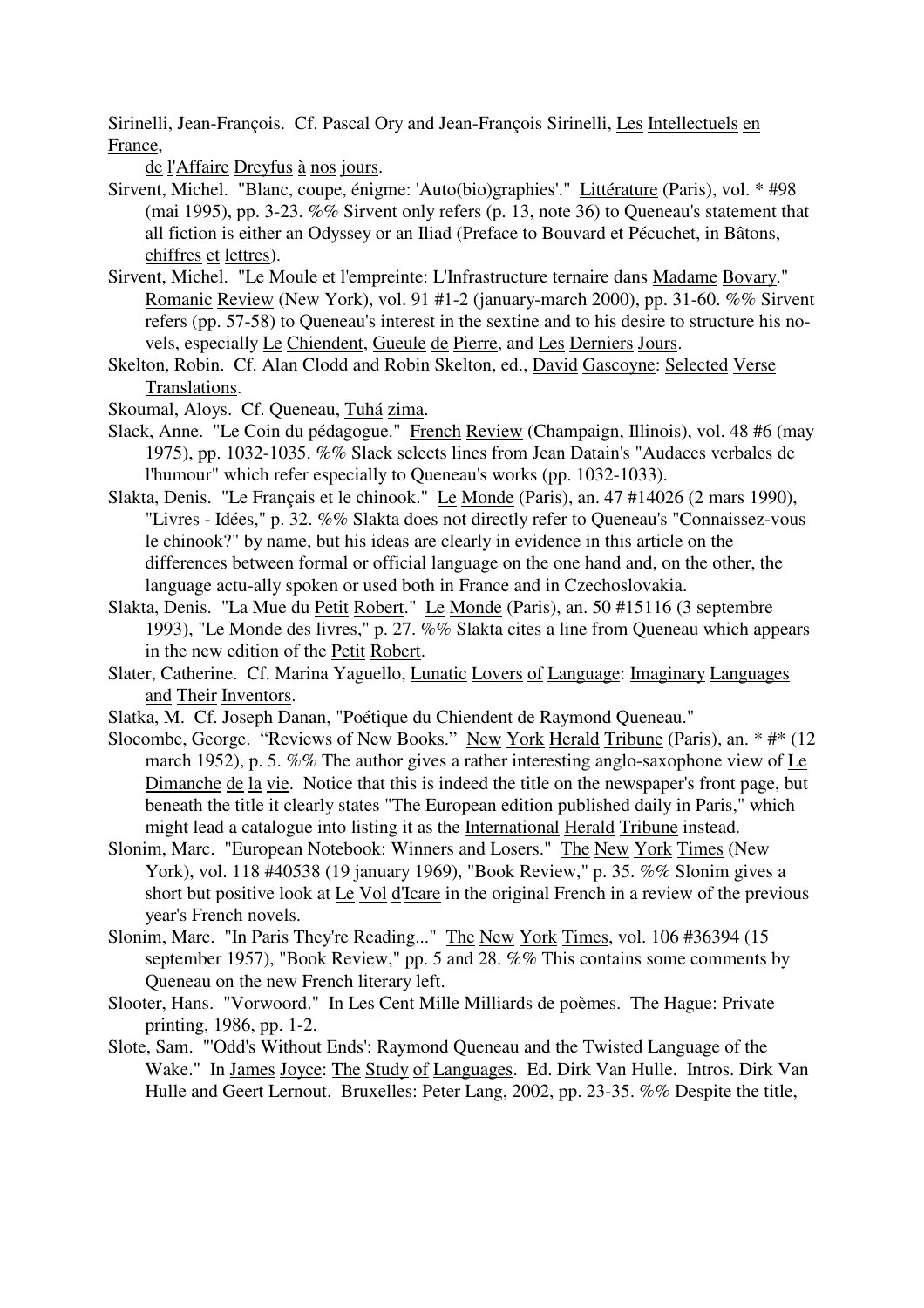Slote only speaks of Queneau on his first five pages, where he discusses the differences between "Une Traduction en joycien" and the opening paragraphs of Gueule de Pierre.

Slotkin, Edgar M. Cf. Jacques Dubois, Francis Edeline, Jean-Marie Klinkenberg, Philippe Min-

guet, François Pire, and Hadelin Trinon, A General Rhetoric.

- Slowinski, Betty Jeannine. "Trois Etapes de la modernité de l'écriture de Raymond Queneau: Loin de Rueil, Le Chiendent et Saint Glinglin." PhD at the University of Pennsylvania (Philadelphia), 1979. Director Gerald Prince. Dissertation Abstracts International, vol. 40 #3 (september 1979), p. 1504-A. %% More important than Slowinski's evaluations of the three novels indicated are her insights into Queneau's changes and growth from one to the other and the continued openness of his texts.
- Sluszny, Marianne. "André Blavier." L'Instant (Bruxelles), an. \* #23 (7 février 1991), p. 76. %% Sluszny gives a very general overview of André Blavier's life and work.
- Smetana, Josette. Cf. Queneau, "Poems."
- Smirnov, A. S. Cf. Tatiana Bonch-Osmolovskaia, "Some Methods of Literary Creation by the
- Oulipo."  $[[\__. \_ . ]]$ <br>Smith, A. M. Sheridan. Cf. Maurice Nadeau, The French Novel Since the War.
- Smith, Albert B. "Variations on a Mythical Theme: Hoffman, Gautier, Queneau, and the Imagery of Mining." Neophilologus (Gröningen), vol. 63 #2 (april 1979), pp. 179-186. %% This article considers one element of Queneau's "Texte surréaliste."
- Smith, Paul J. Cf. Evert van der Starre, Au ras du texte: Douze Etudes sur la littérature française de l'après-guerre and Curiosités de Raymond Queneau. De «L'Encyclopédie des Sciences inexactes» aux jeux de la création romanesque.

Smith, Steven B. "What is 'Right' in Hegel's Philosophy of Right?" American Political Science

Review (Washington, DC), vol. 83 #1 (march 1989), pp. 3-18. %% Smith only mentions Kojève's Introduction à la lecture de Hegel in a note on p. 18.

Smith, Thelma M., and Ward L. Miner. Transatlantic Migration. The Contemporary American

Novel in France. Durham, North Carolina: Duke University Press, 1955, pp. 66 and 136. %% The authors do little more than list American influences on French authors, with brief specific references. They say that the influence of American films is evident, for example in Loin de Rueil (pp. 66-67), and give some small background on Faulkner's success in France with his Mosquitoes (p. 136).

- Smock, Ann Austin. "Littératurer." Presentation given at the 1984 MLA convention. %% Smock opens some interesting vistas in considering disappearance, madness, and the nature of literature in various Queneau novels, especially Le Chiendent, Pierrot mon ami, Loin de Rueil, Les Enfants du Limon, and Odile.
- Smock, Ann Austin. "The New Language of Raymond Queneau's Novels, or 'L'Histoire: Qu'est-ce que ça fout?'" PhD at Yale (New Haven, Connecticut), 1971. Director Jacques Ehrmann. Dissertation Abstracts International, vol. 32 #12 (june 1972), p. 7006-A. %% Smock concentrates on the language of Queneau's texts, especially as not being based on history or reality.

Smock, Ann Austin. "...Le Temps, le beau temps, le beau temps fixe." In Raymond Queneau.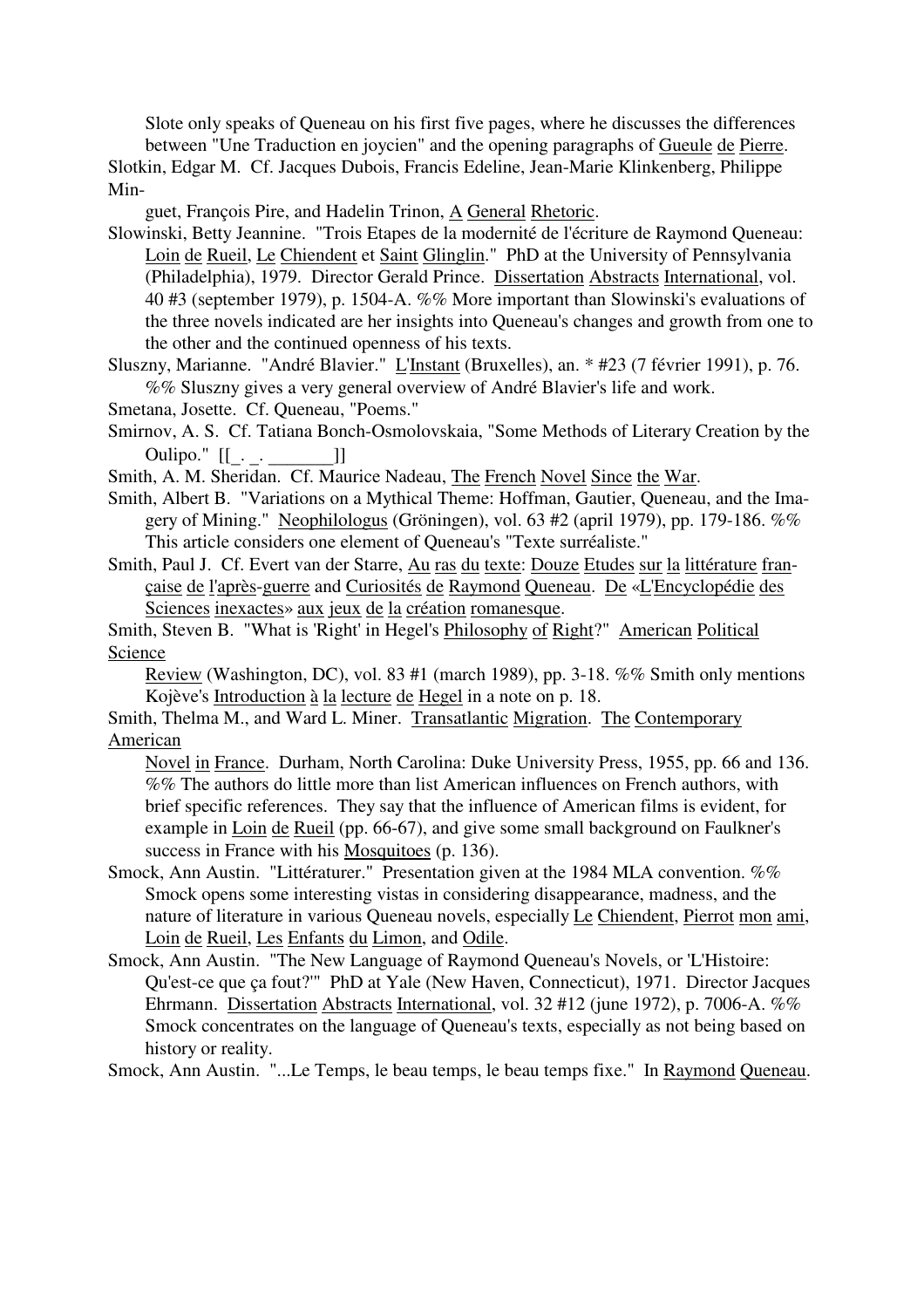Cahier de l'Herne #29. Ed. Andrée Bergens. Paris: Editions de l'Herne, 1975, pp. 163- 170. %% Smock describes the philosophical implications of Saint-Glinglin. This article reappeared in the 1999 edition.

- Smock, Ann Austin. Cf. Jann Matlock, "Doubling Out of the Crazy House: Gender, Autobiography, and the Insane Asylum System in Nineteenth-Century France"; Patricia Mae Neptune, "Raymond Queneau's Le Chiendent: Novelistic Parody as 're-écriture carnavalesque'."
- Smyth, Edmund. CR of Christopher Shorley's Queneau's Fiction. Revue d'histoire littéraire de la France (Paris), an. 88 #2 (mars/avril 1988), p. 341. %% Smyth merely gives a short description of the book.
- Smyth, Edmund. CR of Vivian Kogan's The Flowers of Fiction. Revue d'histoire littéraire de la France (Paris), an. 85 #3 (mai-juin 1985), pp. 519-520. %% Smyth inventories Kogan's work more than analyzing or evaluating it.
- Smyth, Edmund. "'Traduit de l'américain': Boris Vian and the invention of the 'roman noir'." Australian Journal of French Studies (Clayton, Victoria), vol. 43 #1 (\* 2006), pp. 48-58. %% Smyth concentrates on the racial question as Vian treats it in his "Vernon Sullivan" novels, but he gives details on the source and inspiration of these works as well. He does not mention any of the "Sally Mara" works, but there are one or two references to Queneau on p. 50.
- Snow, C. P. "A Gifted Writer." The Sunday Times (London), an. \* #6657 (19 november 1950), p. 3. %% This is a very lightweight review of Julian Maclaren-Ross's translation of Pierrot.
- Snow, Nina. "Zazie dans le métro à travers S/Z de Barthes." La Chouette (London), vol. \* #4 (january 1981), pp. 27-33. %% Snow concentrates more on Barthes than on Zazie dans le métro. This is a periodical published by the French Department, Birkbeck College, University of London.
- Sobczynski, Krzysztof. "Contraintes, je vous haïsme." Roczniki humanistyczne (Lublin, Poland), vol. 50 #5 (\* 2000), pp. 5-26. %% Sobczynski centers on discussing one aspect of Marc Lapprand's Poétique de l'Oulipo but also involves ideas from Christelle Reggiani, Bernardo Schiavetta, and Jan Baetens. As an introduction he gives a very nice description of the Oulipo, including a complete list of members with some comments on how much they participate in the group (pp. 6-7). He also adds a list of the parallel groups, such as ALAMO and Oupeinpo (pp. 8-9).
- Söderberg, Lasse. "Inte bara skämt." Stockholms Tidningen (Stockholm), an. \* #109 (23 april 1959), p. 4. %% Söderberg seems to have written a moderately predictable review of Zazie dans le métro.
- Söderbergh, Bengt. "Patologisk Stumfilm." Expressen (Stockholm), an. \* #338 (13 december 1949), p. 4. %% Söderbergh gives a positive review to Var Världen ända är liten (which means "How Small the World is"), C. G. Bjurström and Maj Odman's translation of Loin de Rueil into Swedish.
- Sodomka, Jaroslav. "Poznámka o autorovi." In Queneau, Svaty Bimbas. Praha: Mladá Fronta, 1967, pp. 207-210.
- Sohngen, Barbara. "Raymond Queneau und die Sprache am Beispiel von Zazie dans le métro." Mémoire de maîtrise. Bonn, 1978.
- Sokolova, Tatiana V. [[\_\_\_\_\_\_\_\_\_ \_\_\_\_\_\_\_ \_\_\_\_\_\_\_\_\_\_ \_\_\_\_\_\_\_\_]]. Cf. Ekaterina A.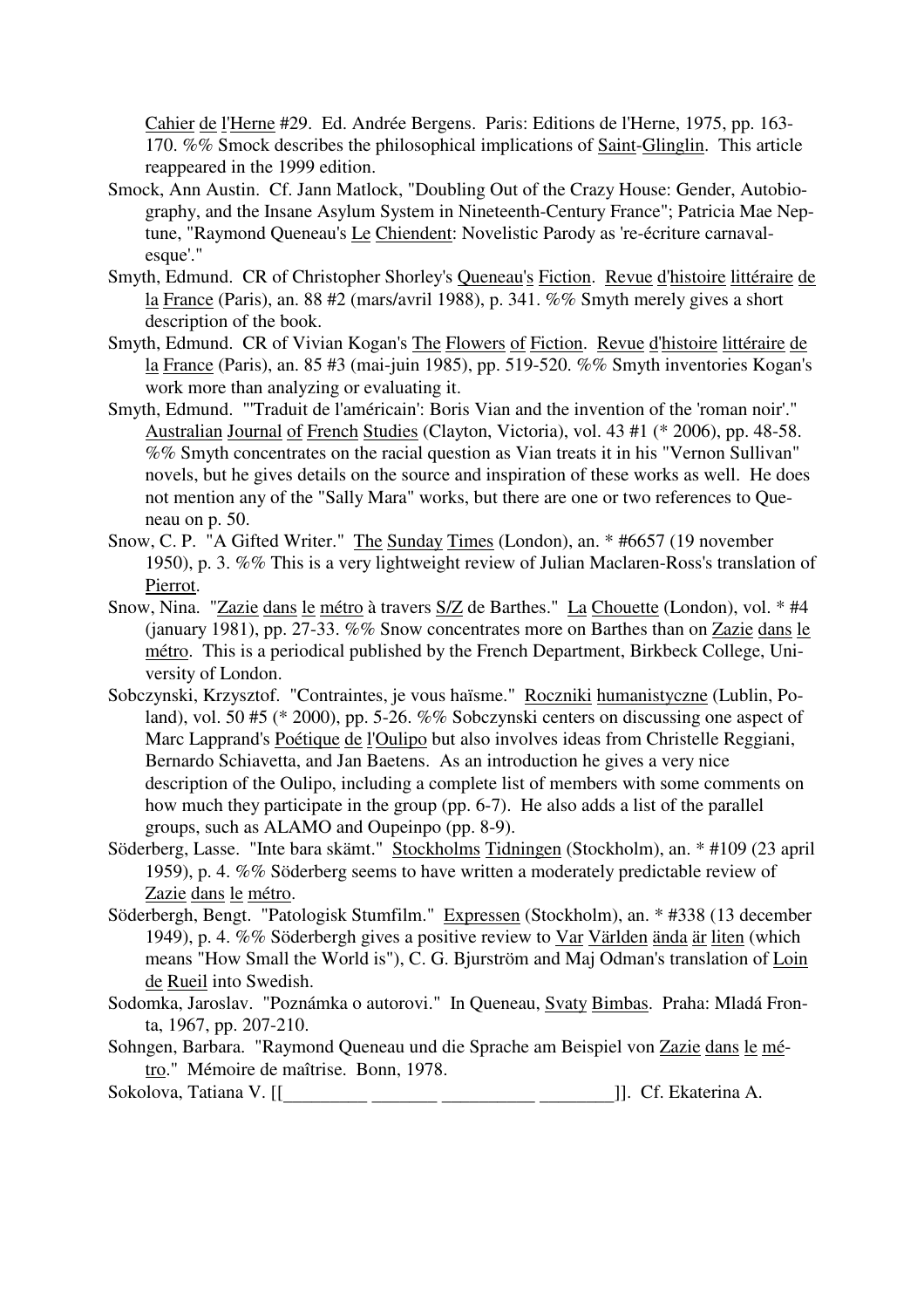Valeeva, "La Poétique des romans der Raymond Queneau des années 1930-60."

- Soland, Marie-Dominique. "Les Rêves dans les romans de Raymond Queneau." Mémoire de maîtrise. Directrice Claude Debon. Paris: Université de Paris III (Sorbonne nouvelle), 1985. %% Soland treats "le rêve nocturne"; "le rêve éveillé"; "pourquoi rêve-t-on?"; "le statut des personnages"; "les réactions des personnages"; "le rêve envahit le récit"; "le rêve, expression détournée"; and "la vie est un songe." [This work is available at the Cen-tre de recherches "L'Esprit nouveau en poésie"; Institut de littérature française; université de Paris III; 13, rue de Santeuil, 75005. It will be necessary to contact Professeur Daniel Delbreil beforehand in order to receive authorization.]
- Solignac, Denis. "«Omajakeno»: Queneau retrouvé." France-soir (Paris), an. \* #\* (6 janvier 1979), p. 19. %% Solignac gives high marks to Eve Griliquez's show at the Forum des Halles.
- Söll, Ludwig. "Aspekte de französischen Gegenwartssprache." Neueren Sprache (Frankfurt), vol. 69 #11 (november 1970), pp. 589-602. %% Söll mentions Queneau especially in regard to Zazie dans le métro (p. 596).
- Söll, Ludwig. "Die Krise der französischen Sprache --- Realität oder Illusion?" Sprache im Technischen Zeitalter (Berlin), vol. \* #32 (oktober-dezember 1969), pp. 345-357.
- Söll, Ludwig. "Zur Konkurrenz von 'futur simple' und 'futur proche' im modernen Französisch." Vox romanica (Bern), vol. 28 #2 (\* 1969), pp. 274-284. %% Söll discusses this question in terms of Zazie dans le métro (pp. 282-283).
- Söll, Ludwig. "Zur Situierung von 'on' *nous* im neuen Französisch." Romanische Forschungen

(Frankfurt), vol. 8 #4 (\* 1969), pp. 535-549. %% Söll seems to concentrate at times on how "on" can come to mean "nous" and other things in Zazie dans le métro.

- Sollers, Philippe. Cf. Lucien d'Azay, Nouveaux Exercices de style; Bertrand Poirot-Delpech and Philippe Sollers, "Que pensent ceux dont la renommée n'attend pas le nombre des années?"
- Solmi, Sergio. "Prefazione." In Queneau, Piccola Cosmogonia portatile. Torino: Einaudi, 1982, pp. v-vii.
- Solmi, Sergio. "Prefazione." In Queneau, Piccola Cosmogonia portatile. Torino: Einaudi, 1988, pp. v-vii.
- Solmi, Sergio. "Quel fatale istante." In his La Salute di Montaigne e altri scritti di letteratura francese. Milano: Ricciardi, 1952, pp. 213-216. %% This text, which is a review of  $L'm$ stant fatal in the original French, bears the date of 1949.
- Solmi, Sergio. "Traduzione da Queneau: Petite Cosmogonie portative: Canto I." In Scritti in onore di Giovanni Macchia. Ed. Giulio Carlo Agan et al. Vol. I. Milano: Mondadori, 1983, p. 1041. %% This is actually only 27 verses from the first "chant."
- Solmi, Sergio. Cf. Queneau, "Raymond Queneau. Dalla Petite Cosmogonie portative."

Somville, Léon. Cf. Marc Dominicy, "Notes sur le parallélisme négatif."

Sopeña Balordi, Emma. Cf. Roger Arilla, "La Traduction oblique: Analyse des Exercices de style de Queneau, traduits par Antonio Fernández Ferrer"; Catherine Desprès, "La Traduction calque. Analyse des Exercices de style de Queneau, traduits par Fernández Ferrer"; Gianpiero Pelegi, "Alcuni Esercizi di Raymond Queneau"; María Teresa Ramos Gómez, "La Transtylisation: Analyse des Exercices de style de Queneau, traduits par A. Fernández Ferrer"; Anita Rogero and A. Emma Sopeña Balordi, "Analyse des renforce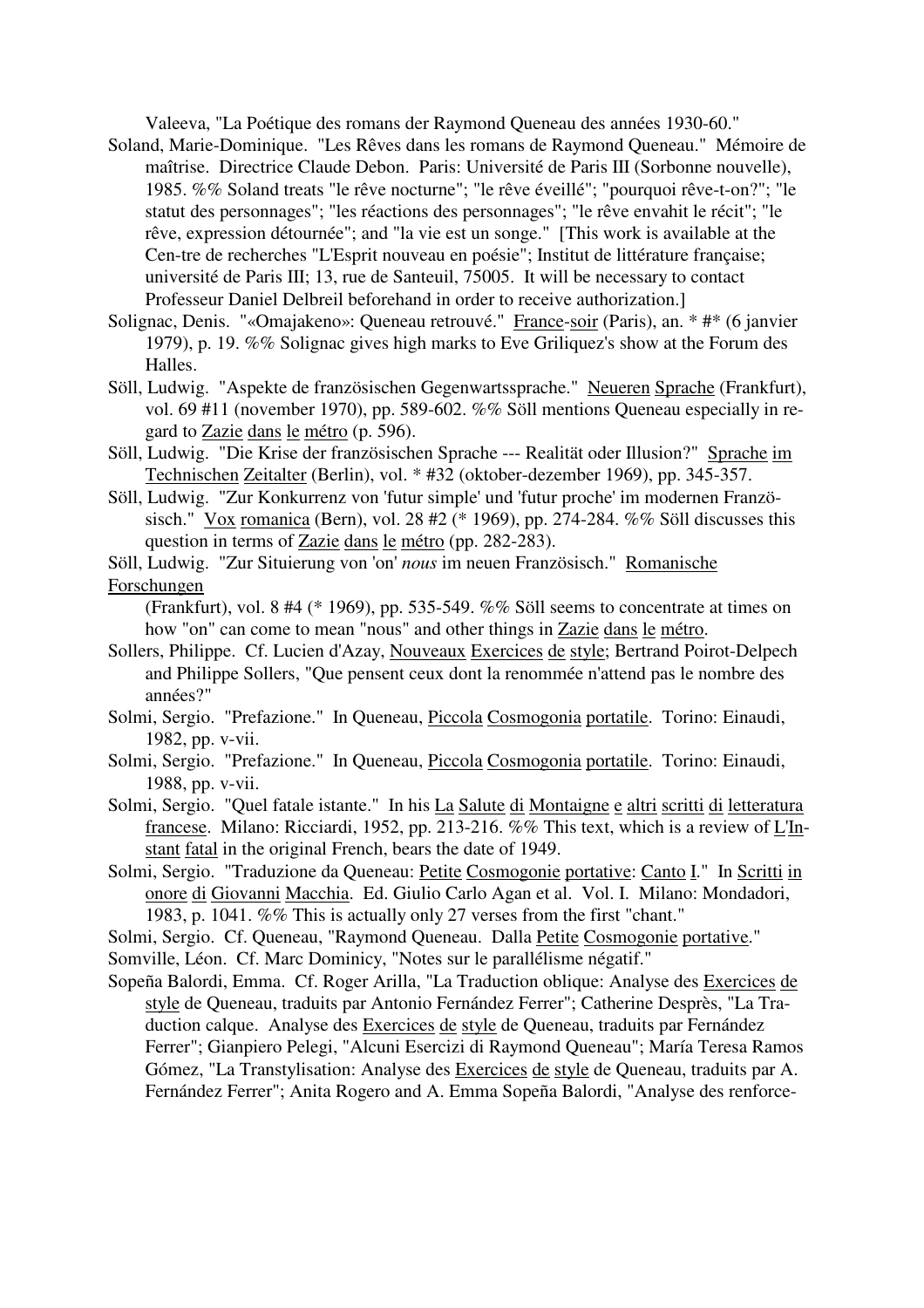ments affectifs et des changements de niveau de langue dans la traduction en espagnol de Zazie dans le métro: L'Adaptation cinématographique et son doublage en espagnol."

- Soriano, Marc. "Du Charme à la littérature." Les Lettres françaises (Paris), an. 14 #627 (5 juillet 1956), p. 3. %% Soriano gives a somewhat critical but balanced look at the first volume of the Encyclopédie de la Pléiade.
- Sorin, Raphaël. "André Blavier au pays des marottes." Le Monde (Paris), an. 39 #11134 (1<sup>ier</sup> avril 1983), "Le Monde dimanche," p. xi. %% Sorin situates the subject of André Blavier's Fous littéraires.
- Sorin, Raphaël. "Les 'Dernières Rencontres' d'Ionesco." Le Monde (Paris), an. 42 #12504 (12 avril 1985), p. 13. %% Cf. Eugène Ionesco, "Dernières Rencontres."
- Sorin, Raphaël. "Les Enigmes de Queneau." Le Monde (Paris), an. 42 #12539 (24 mai 1985), p. 17. %% Sorin lists some of the papers presented in Mary-Lise Billot and Marc Bruimaud, ed., Queneau aujourd'hui and comments on Queneau's continued vitality.
- Sorin, Raphaël. "Histoire d'une '." Le Monde (Paris), an. 24 #7116 (29 novembre 1967), p. iv. %% Sorin writes on the origin and nature of the Collège de 'pataphysique.
- Sorin, Raphaël. "Pauvre Queneau!" Le Matin (Paris), an. \* #2871 (27 mai 1986), p. 24. %% Sorin, reviewing Queneau's Journal 1939-1940, seems annoyed --- and somewhat disgusted --- to find that Queneau the man was far different from what he had imagined from reading Queneau's novels and poetry.
- Sorin, Raphaël. "La Petite Cuisine de Maurice Fombeure." Le Monde (Paris), an. 40 #11993 (19 août 1983), p. 11. %% Sorin just mentions Queneau as a friend of Fombeure.
- Sorin, Raphaël. "Prassinos et Queneau." Le Monde (Paris), an. 42 #12428 (12 janvier 1985), p. 15. %% This is a review of Amis de Valentin Brû #28-29 (novembre 1984), dedicated to Prassinos and containing a number of texts by Queneau.
- Sorin, Raphaël. "Les Révélations d'Henri Thomas." Le Monde (Paris), an. 40 #12071 (18 novembre 1983), pp. 29 and 32. %% Sorin only mentions Queneau's leaving cough drops on his desk the last time he was in his office.
- Sorin, Raphaël. "Les Travaux de l'OuLiPo." Le Monde (Paris), an. 38 #11467 (11 décembre 1981), p. 16. %% Sorin summarizes the contents of Oulipo, Atlas de littérature potentielle.
- Soro. "Carco a failli recevoir un mauvais coup (de rouge) pour les 434 ans du Havre." France-

dimanche (Paris), vol. \* #251 (17 juin 1951), p. 13. %% Queneau has asked the author to meet him in a bar for a drink --- which turns out to be a mixture of gin, vermouth, and pastis called a "Keuno." Cf. Carmen Tessier, "Potins de la commère" (14 juin 1951).

Soro. "Soro vous présente le spectacle 'Cacouac' (comme si vous étiez l'agent de service)." France-dimanche (Paris), vol. \* #195 (21 mai 1950), p. 9. %% Soro details, and comments on, the elements comprising this show. He doesn't really evaluate Queneau's "Muses et lézards."

Sorrell, Martin. "Alphonse Allais: His Style and Technique, and His Continuing Importance."

French Review (Baltimore), vol. 46 #3 (february 1973), pp. 484-492. %% Sorrell mentions how a line from Allais points forward to the Queneau of "Pour un art poétique" (p. 489).

Sorrentino, Gilbert. "Ninety-nine Ways to Sew on a Button." Washington Post (Washington,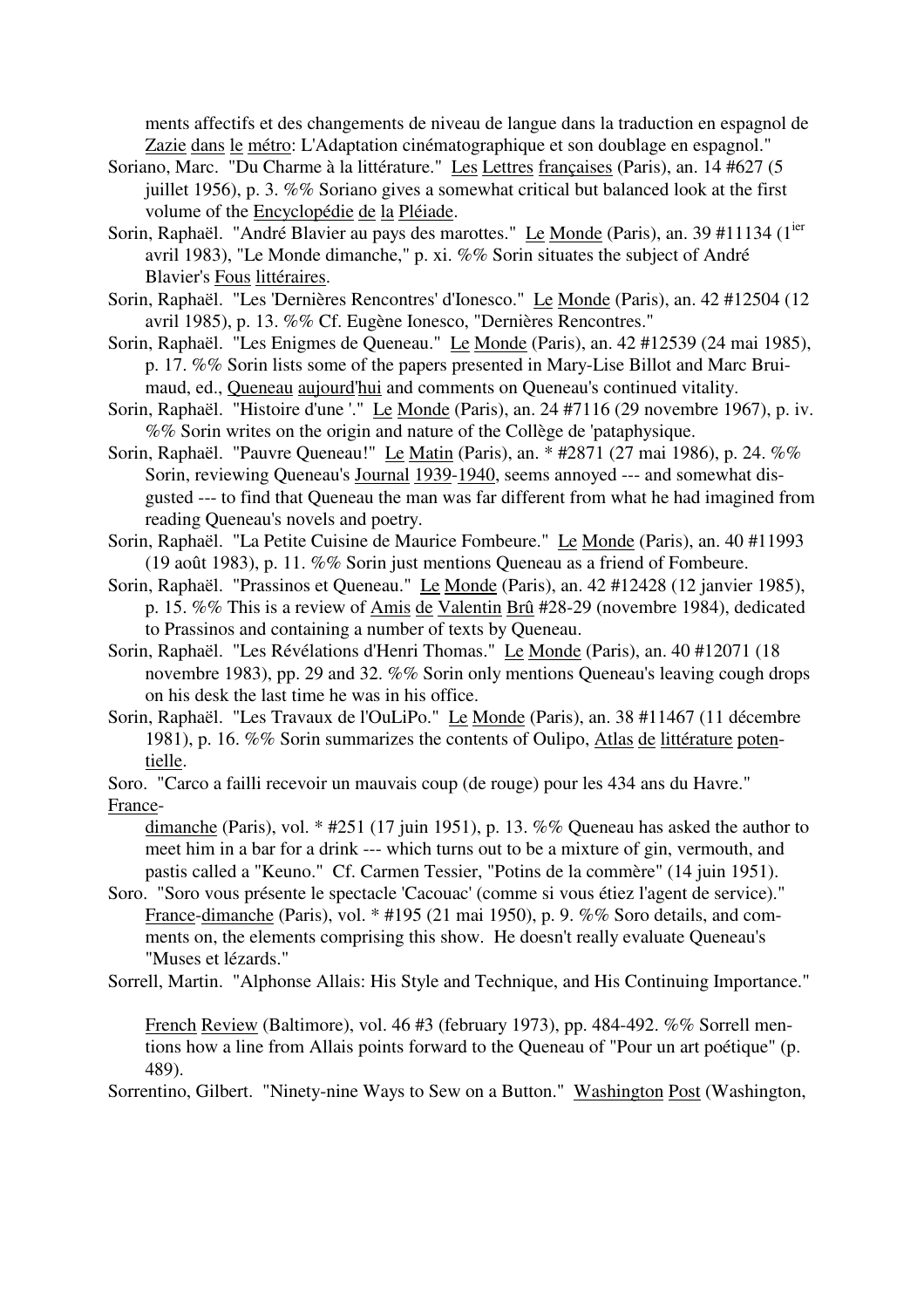DC), an. 104 #93 (8 march 1981), "Book World," p. 6. %% Sorrentino discusses how Les Exercices de style puts the nature of fiction into question.

- Sorrentino, Gilbert. "Le Style de Queneau." In his Something Said. San Francisco: North Point Press, 1984, pp. 198-200. %% This is almost exactly the same text as in his "Ninety-nine Ways to Sew on a Button."
- Sorrentino, Gilbert. "Variations for Raymond Queneau." Review of Contemporary Fiction (Elmwood Park, Illinois), vol. 17 #3 (september 1997), pp. 16-21. %% Sorrentino has written five poems. For the first of these, the first letters of each line spell out Queneau's name; the second uses the same words in a different order; the third is the same as the second but apparently with some form of  $S + n$ ; the fourth is an English "Don Evané Marquy" (cf. Queneau's poem of this name); and I am not clear on the nature of the fifth.
- Sotelo, Ignacio. "El Silencio de Alexandre Kojève." Revista de occidente (Madrid), vol. 20 #60 (marzo 1968), pp. 363-371. %% Sotelo describes Kojève's ideas, with a mention of Queneau's edition of his notes (p. 363).
- Sotinel, Thomas. "Et Marguerite devint Jeanne." Le Monde (Paris), an. 58 #17721 (16 janvier 2002), p. 28. %% Sotinel interviews Jeanne Moreau, who had played Marguerite Duras in a film. The only mention of Queneau is in a reference to Duras and Moreau going "dans l'appartement des Queneau au-dessus du Gorille à St-Tropez."
- Soublin, Jean. "Yak Rivais, fou du langage." Le Monde (Paris), an. 56 #17103 (21 janvier 2000), "Livres," p. v. %% Soublin gives an overview of Rivais and his work, and he mentions Queneau several times. Cf. Amis de Valentin Brû #18 (février 2000), p. 37.
- Souchier, Emmanuël. "Amos Tutuola (traduction de l'anglais de Raymond Queneau), L'Ivrogne dans la brousse." Griffon (Paris), vol. \* #69 (avril 1986), p. 16. %% Souchier reviews this republication by concentrating on the value of such a work in understanding Africa; he speaks little of Queneau.

Souchier, Emmanuël. "La Bibliothèque oulipienne." Griffon (Paris), vol. \* #86 (janvier 1988),

p. 24. %% Souchier celebrates the 2-volume Ramsay edition edited by Jacques Roubaud. Souchier, Emmanuël. "Contribution à l'histoire d'un texte: Exercices de style ou 99 histoires

- pour... une histoire." In Queneau aujourd'hui. Ed. Mary-Lise Billot and Marc Bruimaud. Actes du colloque Raymond Queneau (Université de Limoges, mars 1984). Paris: Clancier-Guénaud, 1985, pp. 179-203. %% Souchier presents a solid and detailed article on Queneau's progressive writing and editing of what is too often considered to be a single work. Souchier also looks closely at "Réactionnaire" and "Lipogramme." Cf. Souchier's "Exercices de style: De l'invitation à la lecture à l'invitation à l'écriture."
- Souchier, Emmanuël. CR of Bernard Magné's "Emprunts à Queneau (bis)." Griffon (Paris), vol. \* #99-101 (avril-juin 1989), p. 28. %% Souchier's review is more of a commentary, a spotlight which brings the best of Magné's work to our attention.
- Souchier, Emmanuël. CR of Jacques Jouet's Raymond Queneau qui êtes-vous? Griffon (Paris), vol. \* #99-101 (avril-juin 1989), p. 29. %% Souchier considers Jouet's work quite positively but without ignoring the few minor problems which it has.

Souchier, Emmanuël. CR of Jean Queval's Album Queneau. Trousse-Livres (Paris), vol. \* #55

(décembre 1984), p. 35. %% Souchier is extremely enthusiastic. Blavier's note following this review, however, is far more interesting.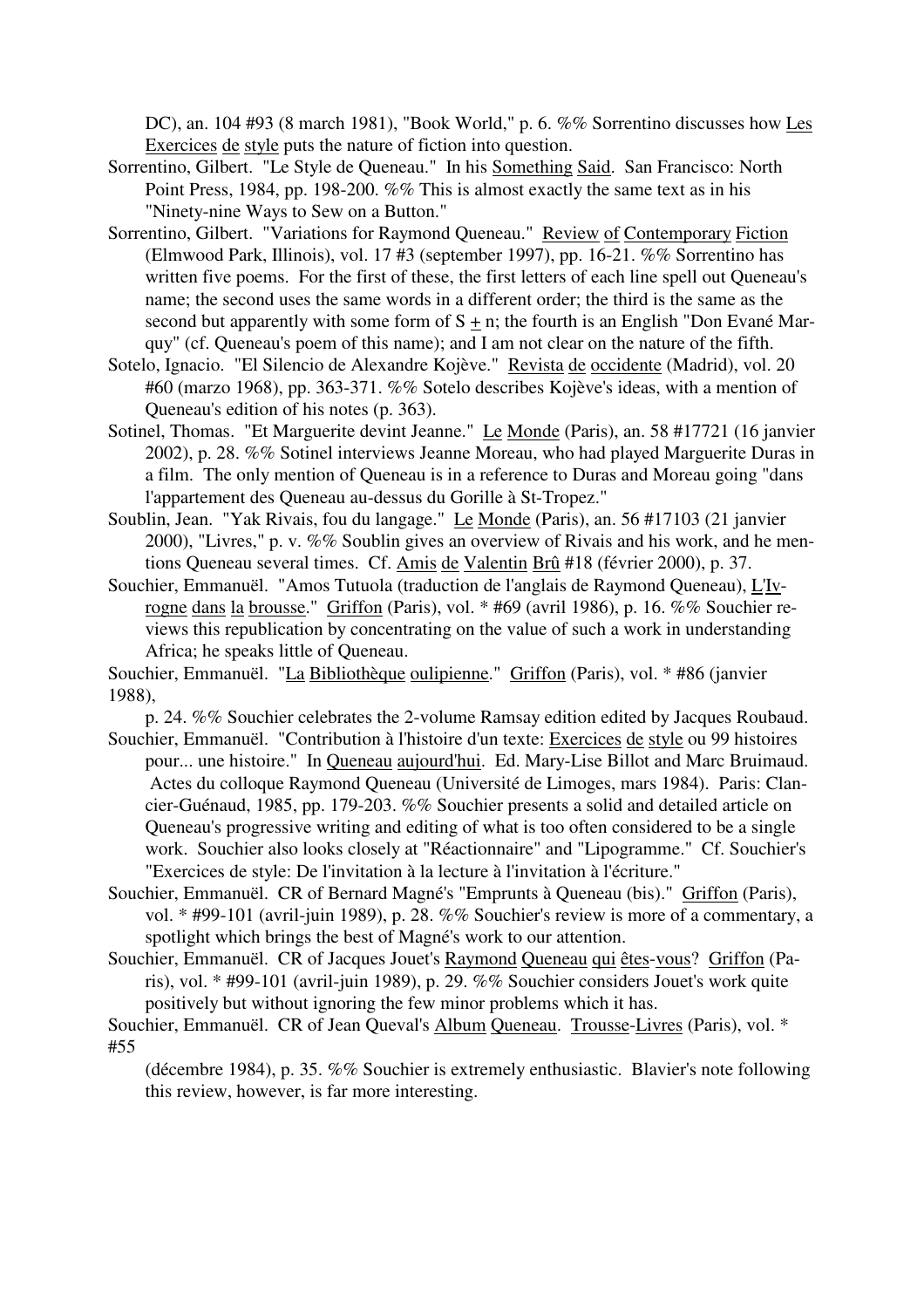- Souchier, Emmanuël. CR of Queneau and André Blavier's Lettres croisées. Griffon (Paris), vol. \* #99-101 (avril-juin 1989), p. 29. %% Souchier gives a brief and positive but quite delicate and nuanced appreciation of this work.
- Souchier, Emmanuël. "De la 'lettrure' à l'écran: Vers une lecture sans mémoire?" Texte (Toronto), vol. \* #25/26 (\* 1999), pp. 47-68. %% Souchier cites (p. 60) Queneau's "prière d'insérer" for the Cent Mille Milliards de poèmes where Queneau describes one way of counting the time needed to the that work as well as mentioning Queneau several other times (pp. 62-65).
- Souchier, Emmanuël. "Une Démocratie peu banale." L'Ane (Paris), an. \* #57-58 (été 1994), pp. 15-17. %% Souchier discusses the meaning of Queneau's Traité des vertus démocratiques, Queneau's ideas in writing it, and larger aspects of Queneau's thought and work. This article, supposedly an interview of Souchier by Pascale Cassagna, is of some interest in each of these areas.
- Souchier, Emmanuël. "Ecrire, c'est se cacher." Griffon (Paris), vol. \* #105 (janvier-février 1990), pp. 2-5. %% Souchier covers the various sorts of dissimulation, referring to Queneau often.
- Souchier, Emmanuël. "Eloge de la contrainte -- clinamen -- éloge de la liberté." Colloque "La Poésie à l'école" (Limoges, 6-8 mars 1985). Fédération des oeuvres laïques de la Haute-Vienne. %% Souchier discusses the role of the computer and what constitutes true authorship in the realm of oulipian texts, touching on how freedom is fostered by constraint and what the function of the changes introduced is.
- Souchier, Emmanuël. "Eloge des seuils et des franges du texte ... et de leurs patients collectioneurs." Cahiers Raymond Queneau #12-13 (juillet 1989), pp. 72-75. %% Souchier touches on such things as "prières d'insérer"; cf. Gérard Genette, Seuils.
- Souchier, Emmanuël. "Et une épluchure de moins, une ..." Cahiers Raymond Queneau #2-3 (mars 1987), pp. 65-68. %% This is a recommendation of the Temps mêlés printing of the acts of the third Verviers symposium  $(=\text{\#}150 + \text{33/}36)$  [juillet 1987]).
- Souchier, Emmanuël. "L'Exercice de style éditorial. Avatars et réception d'une oeuvre à travers l'histoire, des manuscrits à Internet." Communication & langages (Paris), vol. \* #135 (avril 2003), pp. 45-72. %% Souchier's ostensible primary interest is in the metamorpho-ses which a text undergoes as it changes versions, is republished, is produced in new man-ners, and finds new uses. He claims to use Les Exercices de style only as an example, even if the reader might consider Queneau's work to be his primary interest and the consideration of the changes involved to be merely a commentary. An eye-opener either way.
- Souchier, Emmanuël. "Exercices de style: De l'invitation à la lecture à l'invitation à l'écriture."

Trousse-Livres (Paris), vol. \* #55 (décembre 1984), pp. 2-5. %% Souchier considers the reasons behind some of the changes in the body of the Exercices de style from the 1947 edition to the 1960s version, which is more centered on Queneau's oulipian concerns. Cf. Souchier's "Contribution à l'histoire d'un texte: Exercices de style ou 99 histoires pour ... une histoire."

Souchier, Emmanuël. "Histoire en partie double ou la fleur de rhétorique d'Un Rude Hiver de Raymond Queneau." Temps mêlés #150 + 41/44 (hiver 1989 - printemps 1990), pp. 119- 137. %% Souchier looks at the titles which Queneau considered for Un Rude Hiver, at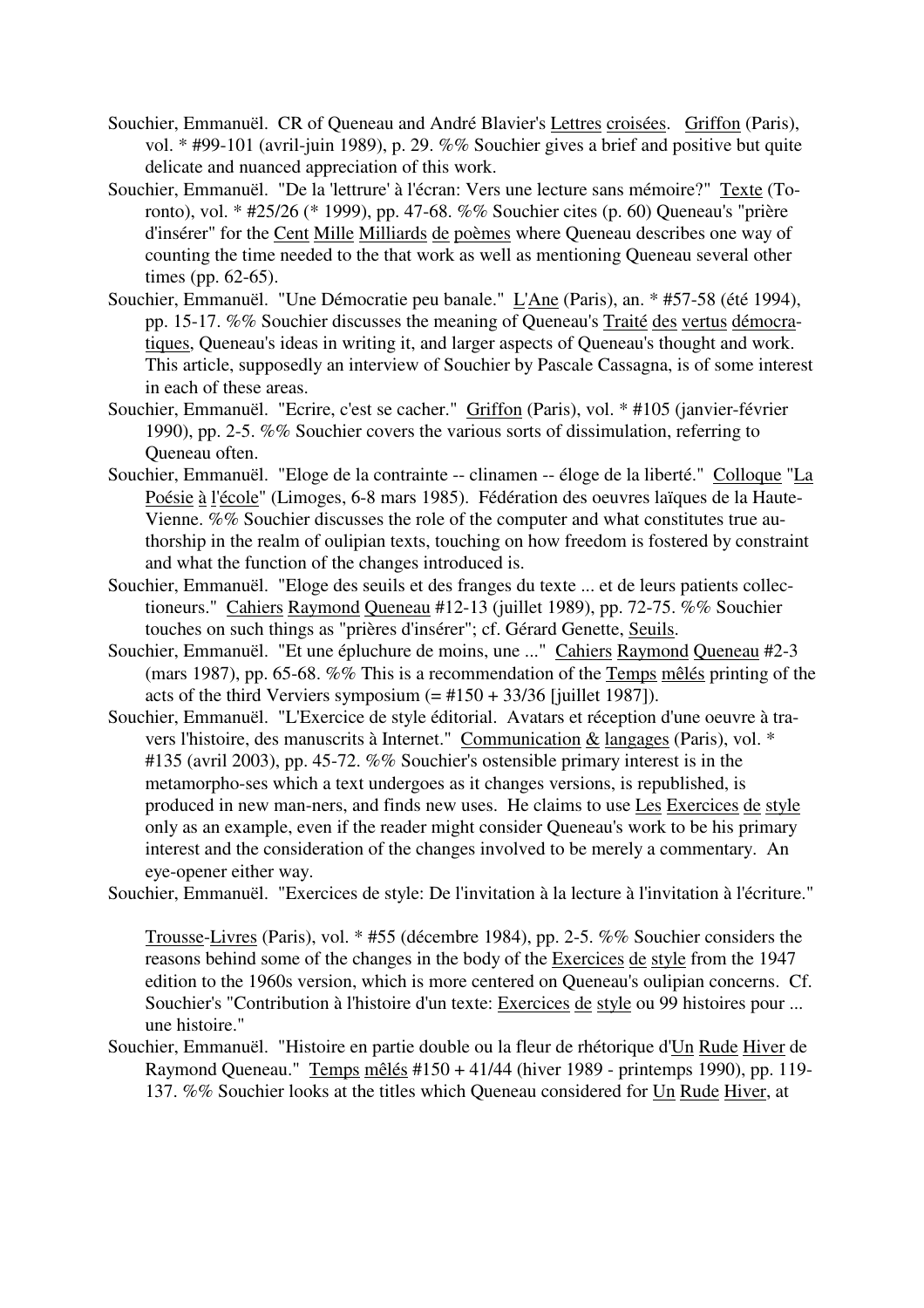questions of time/chronology, and at mathematical structures in this novel.

- Souchier, Emmanuël. "Histoire et énonciation dans Les Exercices de style de Raymond Queneau àpartir de l'établissement d'une édition critique." 7 vol. Thèse de doctorat. Directrice Anne-Marie Christin. Paris: Université de Paris VII (Jussieu), 1986. %% Souchier speaks of only three volumes but it is in fact a matter of a work in three sections spread over seven volumes. The first section (1 volume) collects documents regarding the Exercices de style, especially documents composed by Queneau. The second section (2 volumes) considers printed editions, "exercices" published outside of these editions, and a number of "inédits," along with notes and commentary. The final section (4 volumes) contains reflections on the order which Queneau assigned to the "exercices" in published works and on the significance of their order of composition and of the progressive changes he made in the texts and their titles. This work is essential for anyone who would wish to study the Exercices de style in their ultimate depth. Cf. Claude Debon, "Exercices de style de Raymond Queneau ou les genres dans tout leur éclat (de rire)."
- Souchier, Emmanuël. "'Il s'était cru artiste, il avait voulu devenir peintre.'" Textuel (Paris), vol. \* #38 (mai 2000), pp. 69-82. %% Souchier offers a discussion of Queneau's numerous kinds of involvement with art, touching most notably on a chronological view (when Queneau produced or commented on art and in relation to other aspects of his life at the time), a topical view (what sort of stance he took in regard to art and other artists and why), and a theoretical one (what relation Queneau saw between his painting and his writing). This will be a landmark article.
- Souchier, Emmanuël. "Introduction." In Queneau, Traité des vertus démocratiques. Ed., intro., and notes Emmanuël Souchier. Collection "Les Cahiers de la NRF." Paris: Gallimard, 1993, pp. 11-48. %% Souchier looks at the origins, development, and abandonment of this work by Queneau as well as briefly situating it in the context of Queneau's personal development and other works. Cf. Jacques Birnberg, "Battre la campagne: Estce le fait de Queneau ou de ses exégètes?"
- Souchier, Emmanuël. "Je n'aime pas ce qui m'enserre" ou Raymond Queneau face au surréalisme. Petite Bibliothèque quenienne #5/6. Limoges: Centre international de documentation, de recherches et d'édition Raymond Queneau, 1991. %% This is a prepublication of chapters one and two of Souchier's Raymond Queneau in a distinctly different form. This work centers on Queneau's thought and "spiritual" development in the first half of his life, with some concentration on René Guénon, surrealism, and various of Oueneau's works, but Souchier gets into all sorts of related issues. Cf. Claude Debon, "Queneau saisi par les agélastes"; Constantin Toloudis, Rewriting Greece. Queneau and the Agony of Presence, pp. 3-4; Alain and Odette Virmaux, CR of Emmanuël Souchier's Raymond Queneau.
- Souchier, Emmanuël. "Joan Miró entre André Breton et Raymond Queneau." Montivilliers, hier, aujourd'hui, demain (Montivilliers, Seine-Maritime), vol. \* #6 (mars 1994), pp. 58-78. %% Souchier gives a detailed and extremely interesting look at how the subject of Miró's painting became a battleground for Queneau and André Breton over a number of years. Cf. Alain Jouffroy, Miró.
- Souchier, Emmanuël. "Kardec ou Flammarion?" Collection Micro Petite Bibliothèque quenienne, #5. Toulouse: CIDRE-Animation, 1994. %% Souchier discusses the influence of Camille Flammarion and Allan Kardec in Un Rude Hiver as seen by Guénon.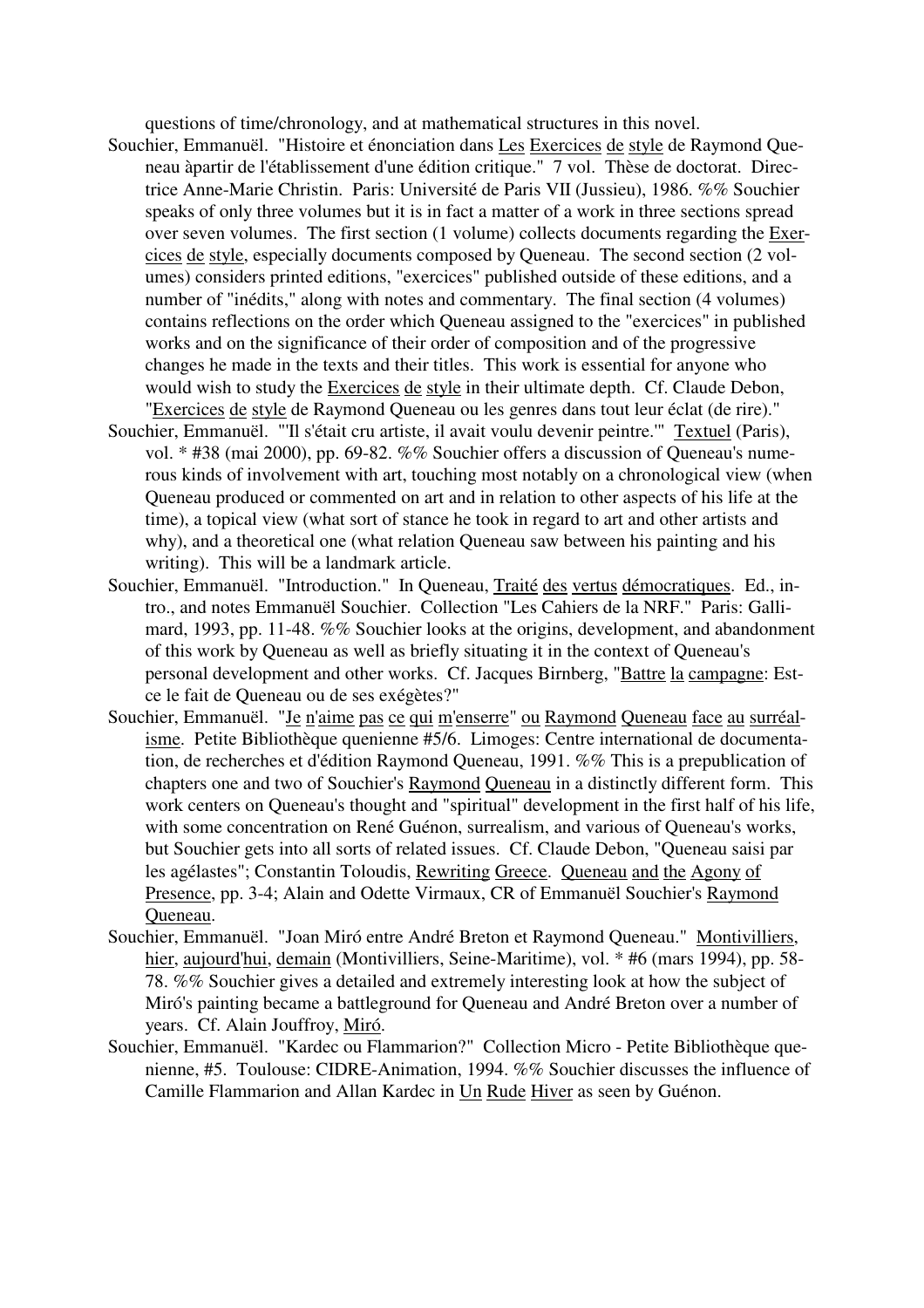- Souchier, Emmanuël. "Lire & écrire: Editer des manuscrits aux écrans autour de l'oeuvre de Raymond Queneau." Directrice Anne-Marie Christin. Mémoire d'*habilitation à diriger des recherches*. 2 vol. Université Paris 7 (Denis Diderot), 1988. %% Souchier reviews three aspects of his research: he traces his development in literary analysis and the semiology of the text and the image; he looks back on the literary and publishing work he has done in regard to Queneau, centering on "lire & écrire: éditer"; and he presents the first elements of a theory of "l'énonciation éditoriale," which concerns not only the book but also word processing, "l'écrit d'écran."
- Souchier, Emmanuël. "N.D.L.R." Trousse-Livres (Paris), vol. \* #50 (mai 1984), pp. 21-23. %% Souchier begins with a citation from Entretiens avec Georges Charbonnier (p.12), "Quand j'énonce une assertion, je m'aperçois toute de suite que l'assertion contraire est à peu près aussi intéressante...."
- Souchier, Emmanuël. "Note bibliographique." Trousse-Livres (Paris), vol. \* #55 (décembre 1984), pp. 32-33. %% This is primarily a short and general bibliographical essay.
- Souchier, Emmanuël. "Notice." In Queneau's Oeuvres complètes, vol. II. Ed. and pref. Henri Godard. Bibliothèque de la Pléiade. Paris: Gallimard, 2002, pp. 1632-1660. %% Souchier presents the two very different original manuscripts of Un Rude Hiver and discusses the changes from one to the other, then elaborates on Queneau's ideas about the two possible forms of the end of the novel. After considering several stylistic questions, such as repetition and the significance given to dates, Souchier notes certain autobiographical elements and others which go to make up the deepest structure of the novel. In a commentary which needs to be read in order to be appreciated, Souchier weaves together such topics as incidents and people from Queneau's own life, aspects of his boyhood, Dante's cosmography, the backdrop of the Hundred Years' War (as seen through the Journal d'un bourgeois de Paris) and the immediate concerns with World War II, the passage from illness to healing and hatred to love, alchemy, the Art d'amour, a certain gnostic spiritualism based on love, the role of women in the novel, and the "Harmonie du monde." All of this combined goes to make of Un Rude Hiver an extremely structured novel and one which describes Lehameau's transformation and salvation. Souchier ends by treating the novel's publication and reception.
- Souchier, Emmanuël. "Notice." In Queneau, Oeuvres complètes, vol. III. Paris: Gallimard, 2006, pp. 1547-1582.%% Souchier outlines the genesis and history of Les Exercices de style, including the major variations of the different editions, then sketches the public's reception of the work and how this reception altered Queneau's own vision of the Exercices and subsequent editions. After a very short bibliography relative to the Exercices comes a note on the different preparatory notes, manuscripts, and first printings and then finally Souchier's careful notes on each particular "exercice."

Souchier, Emmanuël. "Notule ou comment concilier l'R Q sans en avoir l'r." Amis de Valentin

Brû #32-33 (décembre 1985), pp. 61-66. %% Souchier writes of playing with letters and solar and lunar symbolism.

Souchier, Emmanuël. "'Philosophes et voyous' ou l''engagement' mis entre parenthèses." Litté-

rature (Paris), vol. \* #86 (mai 1992), pp. 14-21. %% This is a critical commentary on Queneau's "Philosophes et voyous (II)" and accompanies its first publication. Souchier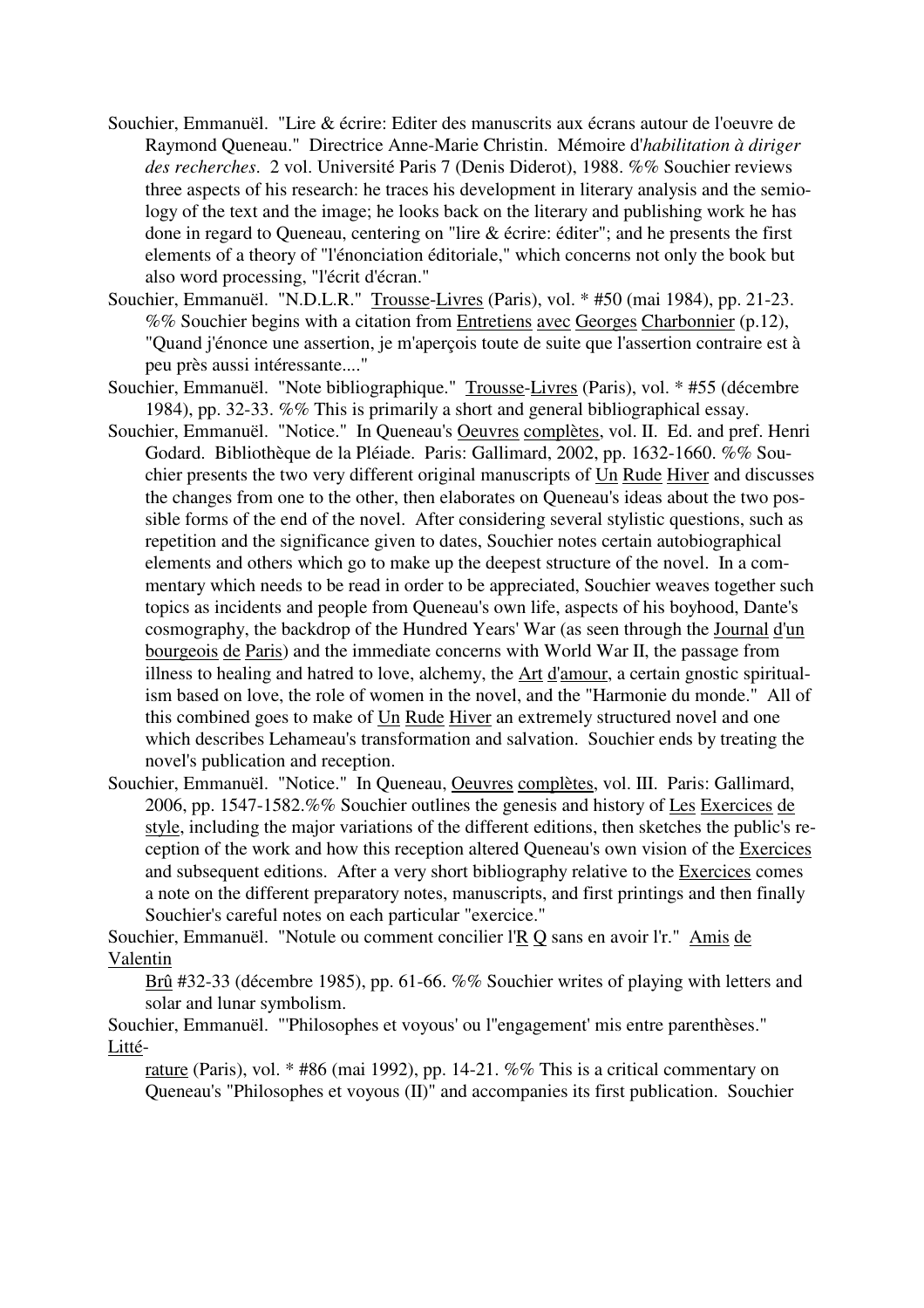offers a comprehensive but brief analysis of Queneau's article along the lines of analysis drawn in Souchier's Raymond Queneau; he also describes the origin and development of this second half of the planned original work.

- Souchier, Emmanuël. "Premier Colloque Raymond Queneau sous le signe... d'une studieuse jubilation." Art et métiers du livre (Paris), an. \* #120 (novembre 1982), pp. 6-7. %% Souchier reviews the first colloquium, held in Verviers at the end of august 1982.
- Souchier, Emmanuël. "Quand lire c'est écrire. Mais comment lire cet écrit?" In Un Quenal, des Queneau. Paris: Groupement de libraires "Initiales," 2003, pp. 6-10. %% Souchier writes about how Queneau's reading influenced his writing, especially how he cited other writers directly or indirectly. He especially notes Victor Hugo's "Booz endormi" and various works by MacOrlan but also a little about how Queneau cites himself. This is number 13 (février 2003) in the series of brochures that 29 "libraires" from across France put together for their clients.

Souchier, Emmanuël. "Queneau et l'homosexualité ou la faille surréaliste." Temps mêlés #150

 $+$  33/36 (juillet 1987), pp. 262-282. %% Souchier touches on the Oueneau texts which treat of homosexuality; these concern male homosexuality almost exclusively.

- Souchier, Emmanuël. "Raymond Queneau." Trousse-Livres (Paris), vol. \* #55 (décembre 1984), p. 1. %% Souchier gives an introduction to this issue, which is devoted to Queneau and which he edited.
- Souchier, Emmanuël. Raymond Queneau. Collection "Les Contemporains," #13. Paris: Editions du Seuil, 1991. %% This is a solid, concrete, insightful, and judicious work -- which will cause a lot of disagreement and discussion; cf., for example, Claude Debon, "Queneau saisi par les agélastes." Cf. Anonymous, CR of Emmanuël Souchier's Raymond Queneau; Charles Bachat, CR of Emmanuël Souchier's Raymond Queneau; Marcel Bourdette-Donon, "Lettre"; Nicole Caligaris, "Emmanuël Souchier: Raymond Queneau"; Maurice Nadeau, "Une Biographie intellectuelle de Queneau"; Jean Piel, "Connaissons-nous mieux Queneau?"; François Poirié, "Raymond Queneau, la solitude de l'encyclopédiste"; Alain and Odette Virmaux, CR of Emmanuël Souchier's Raymond Queneau. Souchier published the first two chapters in a somewhat different form as "Je n'aime pas ce qui m'enserre" ou Raymond Queneau face au surréalisme.
- Souchier, Emmanuël. "Raymond Queneau." In Les Plus Beaux Manuscrits des poètes français. Paris: Editions Robert Laffont, 1991, pp. 390-393. %% Souchier presents Queneau, his poem Fendre les flots: "La Voie du silence," and a copy of its manuscript, which shows his original words.
- Souchier, Emmanuël. "Raymond Queneau -- peintre." Sens: private publication, 1993. %% This is the catalogue of an exhibition Souchier organized in Sens. It was held at the Galerie Abélard, 2-14 octobre 1993, and concentrated on Queneau's "gouaches."
- Souchier, Emmanuël. "Raymond Queneau, regards sur Paris." Cahiers Raymond Queneau #6 (septembre 1987), pp. 65-68. %% This is a very general article on Queneau's relationship with Paris; it is almost more of a simple tribute.
- Souchier, Emmanuël. "Raymond Queneau / Regards sur Paris; Catalogue de l'exposition." Cahiers Raymond Queneau #8-9 (18 juin 1988), pp. 13-29. %% The exposition concerned was in the Paris Hôtel de Ville during the summer of 1987.
- Souchier, Emmanuël. "Raymond Queneau: The Form and Meaning of a Manuscript." In A